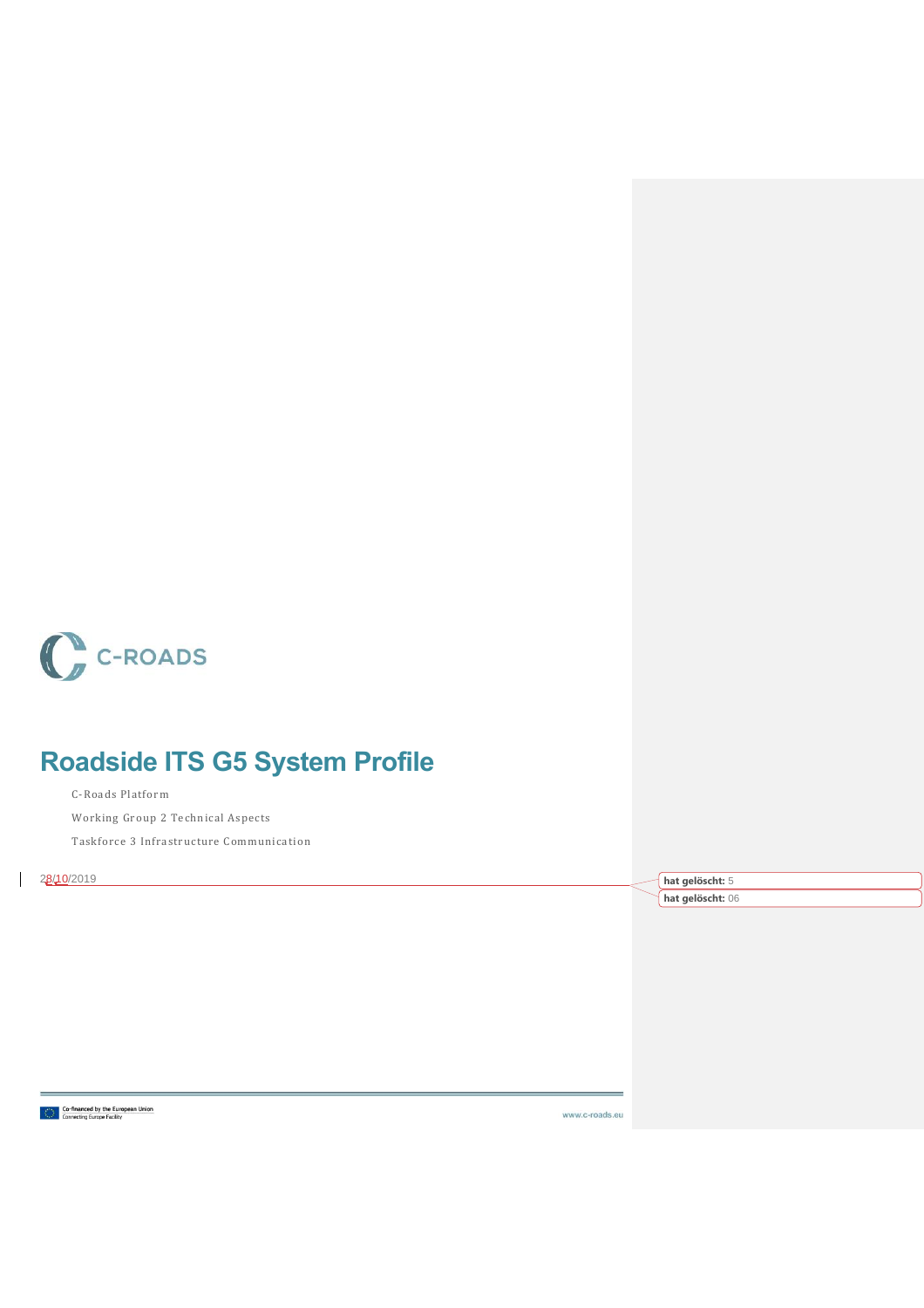## **Publication History**

| <b>Version</b> | <b>Date</b> | Description, updates and changes                                                                                                                                                                            |   |
|----------------|-------------|-------------------------------------------------------------------------------------------------------------------------------------------------------------------------------------------------------------|---|
| 1.0            | 14/07/2017  | First draft                                                                                                                                                                                                 | D |
| 2.0            | 10/08/2017  | First draft                                                                                                                                                                                                 | D |
| 3.0            | 06/09/2017  | First release (as draft)                                                                                                                                                                                    | R |
| 5.0            | 15/11/2017  | First draft for release 1.1 (as draft)                                                                                                                                                                      | D |
| 5.1            | 13/12/2017  | Second draft for release 1.1 (as draft)                                                                                                                                                                     | D |
| 5.2            | 19/02/2018  | Third draft for release 1.1 (as draft)                                                                                                                                                                      | D |
| 5.3            | 07/05/2018  | First draft for release 1.2                                                                                                                                                                                 | D |
| 5.4            | 29/06/2018  | First draft for release 1.3                                                                                                                                                                                 | D |
| 5.5            | 22/08/2018  | Second draft for release 1.3                                                                                                                                                                                | D |
| 6.0            | 17/09/2018  | Release 1.3                                                                                                                                                                                                 | R |
| 6.1            | 27/05/2019  | Release 1.5<br>Clear differentiation between (fixed) R-ITS-S and mobile C-ITS<br>stations operated by infrastructure. The latter are now covered<br>within the Mobile Roadside ITS-G5 System Profile (MSP). | D |
| 6.2            | 25/06/2019  | Release 1.5                                                                                                                                                                                                 | R |
| 7.1            | 28/10/2019  | Release 1.6<br>Alignment with BSP 1.4; addition of requirements for GNSS<br>correction                                                                                                                      | ⊵ |

Co-financed by the European Union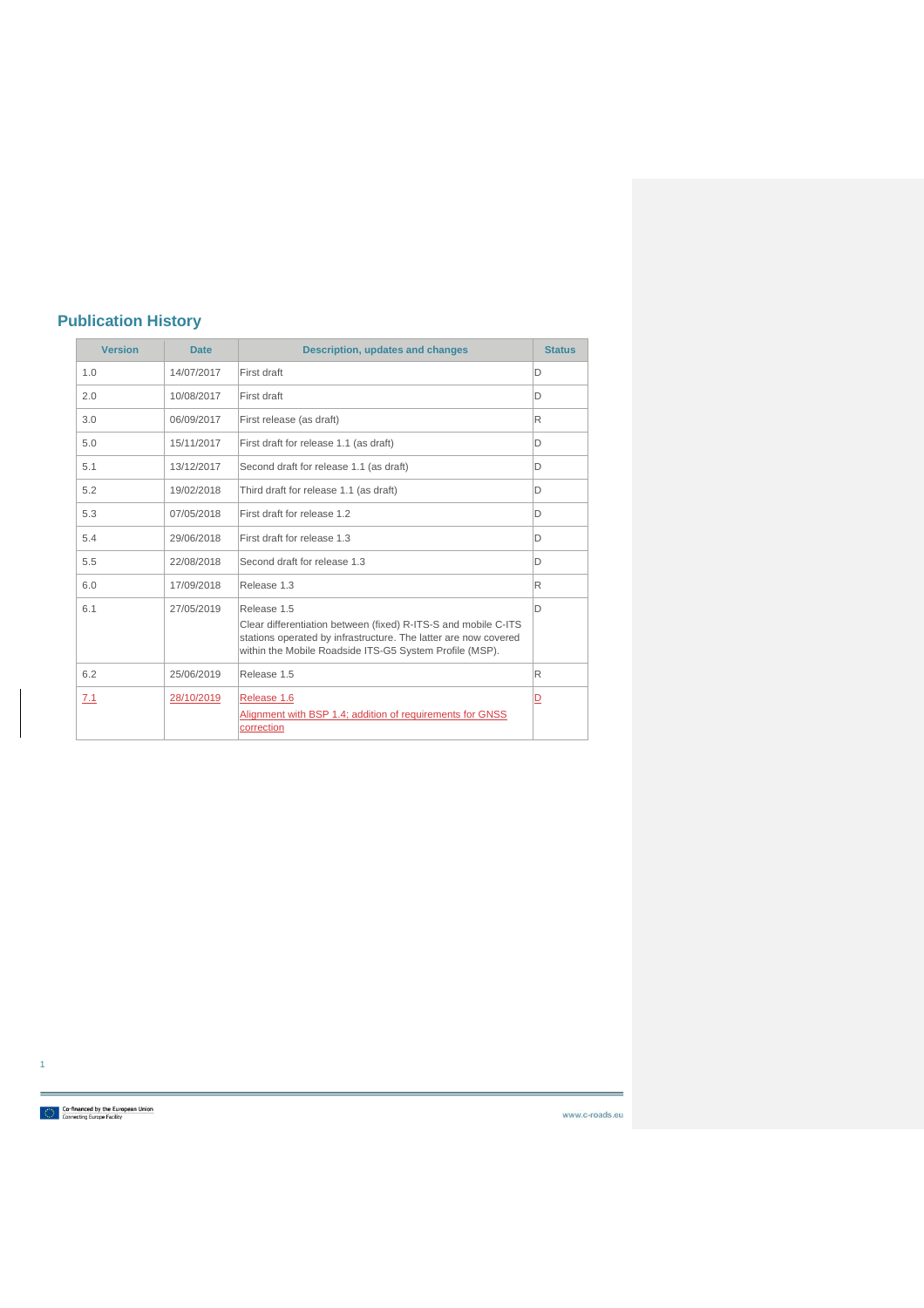## **Index**

|                | 1.1                                                                                              |  |
|----------------|--------------------------------------------------------------------------------------------------|--|
|                | 1.2                                                                                              |  |
|                | 1.3                                                                                              |  |
|                | 1.4                                                                                              |  |
|                |                                                                                                  |  |
|                |                                                                                                  |  |
|                | 2.2                                                                                              |  |
|                |                                                                                                  |  |
|                |                                                                                                  |  |
|                |                                                                                                  |  |
|                |                                                                                                  |  |
|                |                                                                                                  |  |
|                |                                                                                                  |  |
|                |                                                                                                  |  |
|                | 2.3.2.5 Confidence requirements dependent on ITS-S applications and use case scenarios14         |  |
|                |                                                                                                  |  |
|                |                                                                                                  |  |
|                |                                                                                                  |  |
|                |                                                                                                  |  |
|                |                                                                                                  |  |
|                |                                                                                                  |  |
|                |                                                                                                  |  |
|                |                                                                                                  |  |
|                |                                                                                                  |  |
|                |                                                                                                  |  |
|                |                                                                                                  |  |
|                |                                                                                                  |  |
|                |                                                                                                  |  |
|                |                                                                                                  |  |
|                |                                                                                                  |  |
|                |                                                                                                  |  |
|                |                                                                                                  |  |
|                |                                                                                                  |  |
|                |                                                                                                  |  |
|                |                                                                                                  |  |
|                |                                                                                                  |  |
|                |                                                                                                  |  |
|                |                                                                                                  |  |
|                |                                                                                                  |  |
|                |                                                                                                  |  |
|                |                                                                                                  |  |
|                | 3.3.2 ETSI EN 302 637-3 Decentralized Environmental Notification Basic Service  25               |  |
|                |                                                                                                  |  |
|                | 3.3.3 ETSI TS 103 301 Facility layer protocols and communication requirements for infrastructure |  |
|                |                                                                                                  |  |
|                |                                                                                                  |  |
|                |                                                                                                  |  |
|                |                                                                                                  |  |
| $\overline{2}$ |                                                                                                  |  |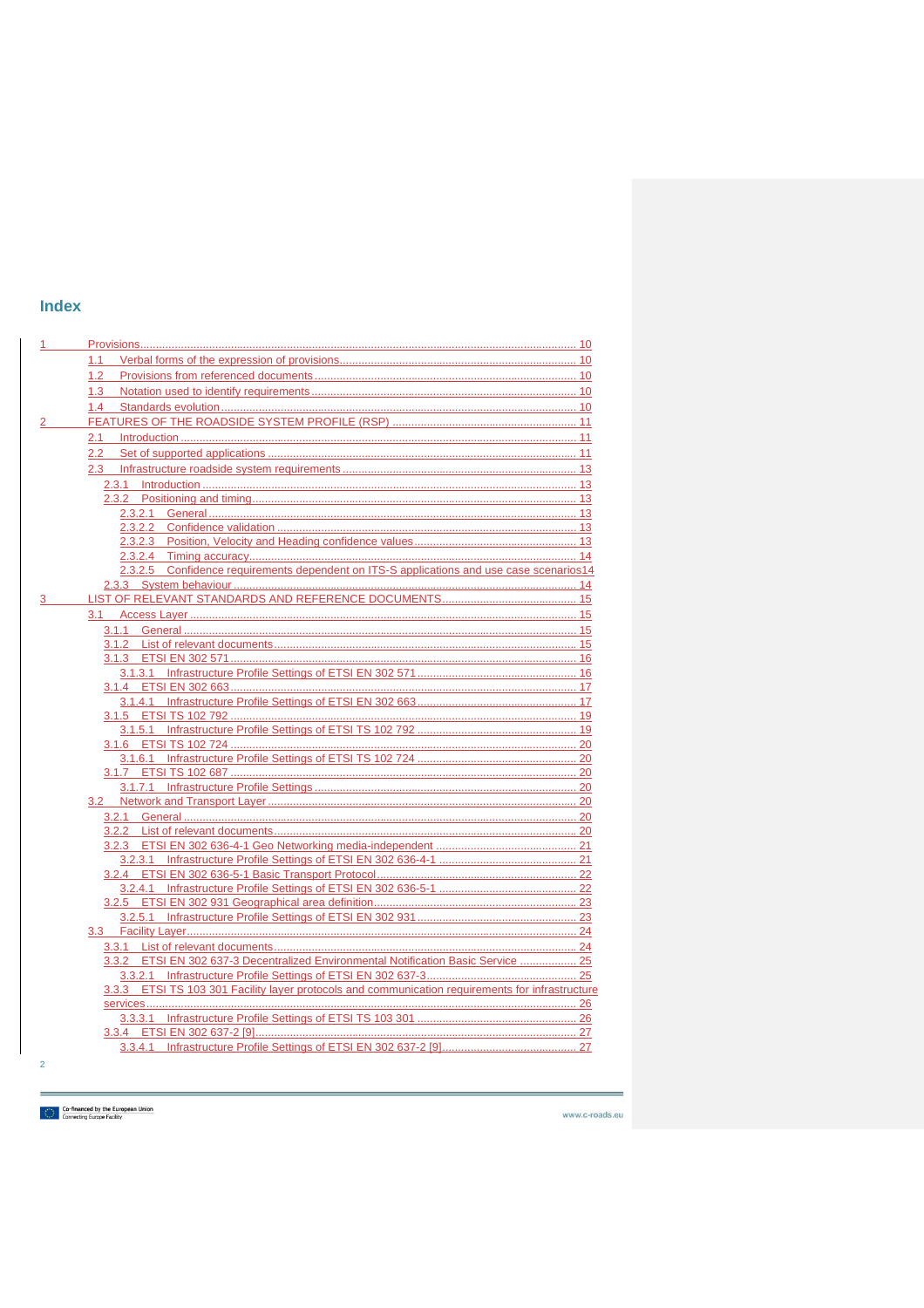|   | 3.4 |  |
|---|-----|--|
|   |     |  |
|   |     |  |
|   |     |  |
|   |     |  |
| 4 |     |  |

**hat gelöscht:** 1 Provisions 10¶ 1.1 Verbal forms of the expression of provisions 10¶ 1.2 Provisions from referenced documents 10¶ 1.3 Notation used to identify requirements 10¶ 1.4 Standards evolution 10¶ 2 FEATURES OF THE ROADSIDE SYSTEM PROFILE (RSP) 11¶ 2.1 Introduction 11¶ 2.2 Set of supported applications 12¶ 2.3 Infrastructure roadside system requirements 13¶ 2.3.1 Introduction 13¶ 2.3.2 Positioning and timing 13¶ 2.3.2.1 General 13¶ 2.3.2.2 Confidence validation 13¶ 2.3.2.3 Position, Velocity and Heading confidence values . 14¶<br>2.3.2.4 Timing accuracy . 14¶ 2.3.2.5 Confidence requirements dependent on ITS-S applications and use case scenarios 14¶ 2.3.3 System behaviour 14¶ 3 LIST OF RELEVANT STANDARDS AND REFERENCE DOCUMENTS 15¶ 3.1 Access Layer 15¶ 3.1.1 General 15¶ 3.1.2 List of relevant documents 15¶ 3.1.3 ETSI EN 302 571 16¶ 3.1.3.1 Infrastructure Profile Settings of ETSI EN 302 571 16¶ 3.1.4 ETSI EN 302 663 17¶ 3.1.4.1 Infrastructure Profile Settings of ETSI EN 302 663 17¶ 3.1.5 ETSI TS 102 792 19¶ 3.1.5.1 Infrastructure Profile Settings of ETSI TS 102 792 19¶ 3.1.6 ETSI TS 102 724 20¶ 3.1.6.1 Infrastructure Profile Settings of ETSI TS 102 724 20¶ 3.1.7 ETSI TS 102 687 20¶ 3.1.7.1 Infrastructure Profile Settings 20¶ 3.2 Network and Transport Layer 20 3.2.1 General 20¶ 3.2.2 List of relevant documents 20¶ 3.2.3 ETSI EN 302 636-4-1 Geo Networking mediaindependent 21¶ 3.2.3.1 Infrastructure Profile Settings of ETSI EN 302 636-4-1 21¶ 3.2.4 ETSI EN 302 636-5-1 Basic Transport Protocol 22¶ 3.2.4.1 Infrastructure Profile Settings of ETSI EN 302 636-5-1 22¶ 3.2.5 ETSI EN 302 931 Geographical area definition 23¶ 3.2.5.1 Infrastructure Profile Settings of ETSI EN 302 931 23¶ 3.3 Facility Layer 24¶ 3.3.1 List of relevant documents 24¶ 3.3.2 ETSI EN 302 637-3 Decentralized Environmental Notification Basic Service 24¶ 3.3.2.1 Infrastructure Profile Settings of ETSI EN 302 637-3 24¶ 3.3.3 ETSI TS 103 301 Facility layer protocols and communication requirements for infrastructure services 26¶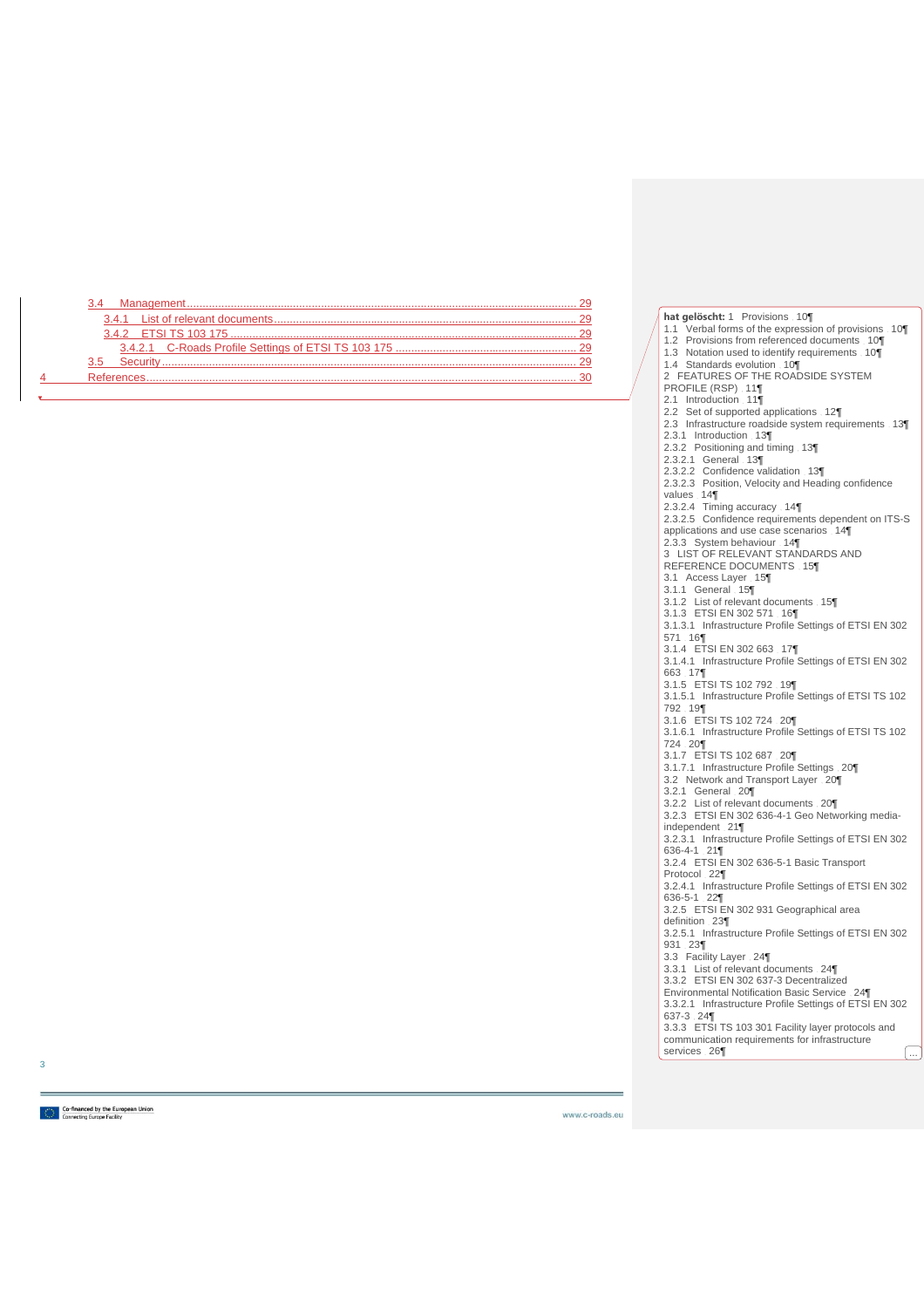## **List of Tables & Figures**

| Table 1 Infrastructure roadside system components                                  | -9 |
|------------------------------------------------------------------------------------|----|
| Table 2 'Day-1' Infrastructure-to-Vehicle ITS-S applications incl. mapping to FLSs | 12 |
| Table 3 Relevant documents for the access layer                                    | 15 |
| Table 4 Parameters settings for Day One                                            | 17 |
| Table 5 Relevant documents for the network and transport layer                     | 20 |
| Table 6 Relevant documents for the facility layer                                  | 24 |
| Table 7 Mapping of ITS-S applications to Traffic Class values                      | 25 |
| Table 8 Relevant management standards                                              | 29 |
| Table 9 Table of normative key references                                          | 30 |
| Table 10 Table of additional normative references                                  | 31 |

[Figure 1 The ITS-Station layered architecture/ITS-S host \(ETSI EN 302 665 \[12\]\)](#page-11-3) 11

**hat gelöscht:** Table 1 Infrastructure roadside system<br>Components 9¶<br>Table 2 'Day-1' Infrastructure-to-Vehicle ITS-S<br>applications incl. mapping to FLSs . 12¶<br>Table 3 Relevant documents for the access layer . 15¶ Table 4 Parameters settings for Day One 17¶ Table 5 Relevant documents for the network and transport layer 20¶ Table 6 Relevant documents for the facility layer 24¶ Table 7 Mapping of ITS-S applications to Traffic Class values 25¶ Table 8 Relevant management standards 27¶ Table 9 Table of normative key references 29¶ Table 10 Table of additional normative references 30¶

**hat gelöscht:** Figure 1 The ITS-Station layered architecture/ITS-S host (ETSI EN 302 665 [12]) 11¶

Co-financed by the European Union<br>**Based Connecting Europe Facility**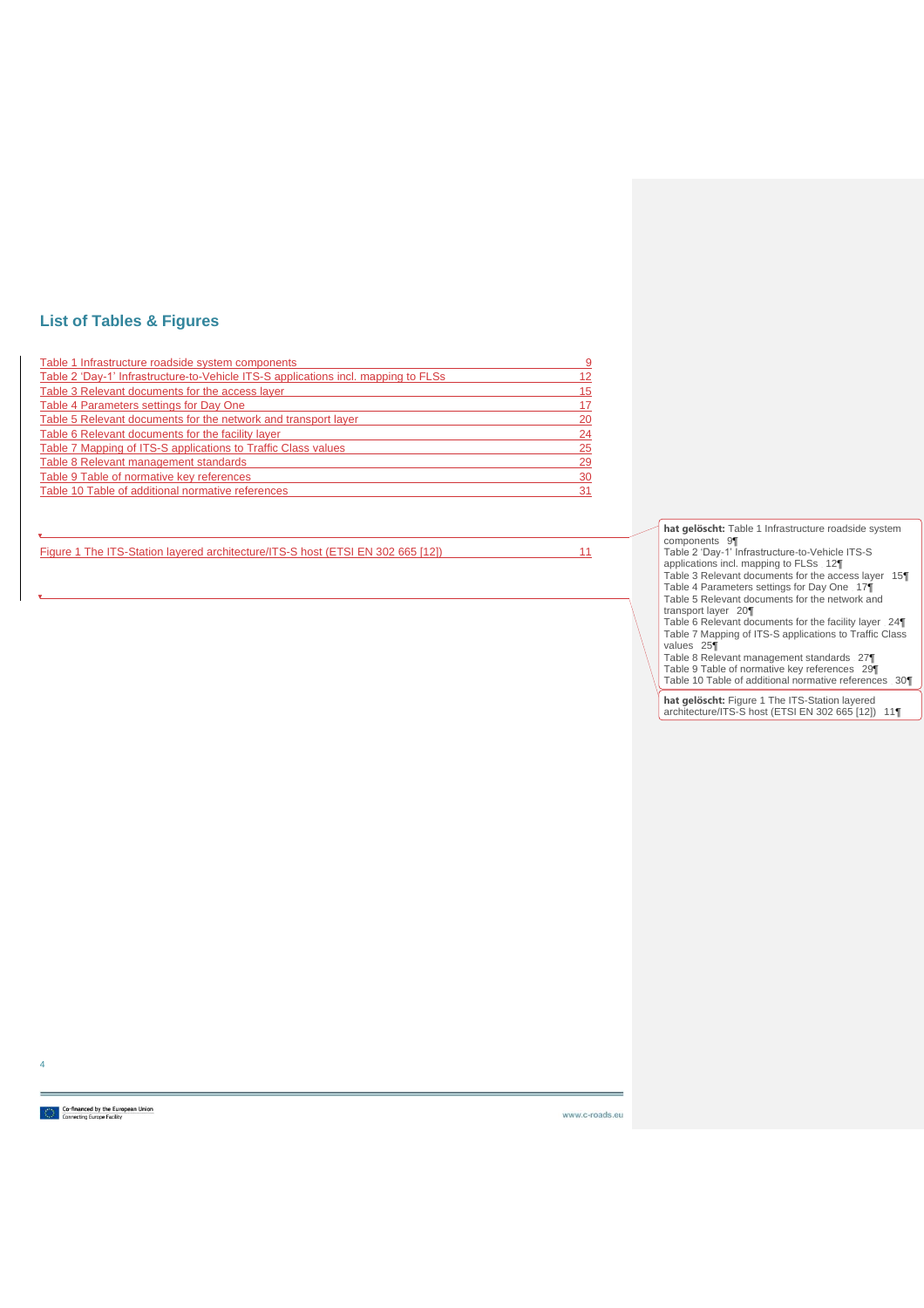### **Scope**

This system profile specifies a minimum set of standards and fills the missing gaps necessary for the realisation of an interoperable roadside ITS-Station as defined in the Communication Architecture EN 302 665 [\[12\].](#page-31-1) The profile only includes the interoperability requirements leaving open any additional requirements, it therefore does not describe the full functionality of the roadside ITS-Station.

The current version of this system profile enables the deployment of the "Day-1 services", as selected by C-Roads for this release. It may also support other services but these other services may require extensions of this system profile in next releases.

An infrastructure roadside System shall at least realize the requirements as specified here to realize European interoperability with the aim to increase road traffic safety and at improving the overall traffic efficiency.

The current document considers requirements such as information quality, the efficient use of the spectrum in the 5.9 GHz range and the coexistence with the tolling frequency band 5.8 GHz.

It does not consider the communication between roadside and centre (R2C and C2R) or roadside and web service (R2W and W2R) as well as vehicle and vehicle (V2V) are out of scope.

Security related requirements are also out of scope for this document, as they are covered by a dedicated document.

Mobile R-ITS-S are also not covered in this document.

The infrastructure roadside system profile contributes to the realisation of the objective of the C-ROADS Platform to develop, share, and publish common communication profiles.

The current document covers the Intra-C-ITS information exchange between infrastructure and vehicles, and not for intra-sub-system interoperability.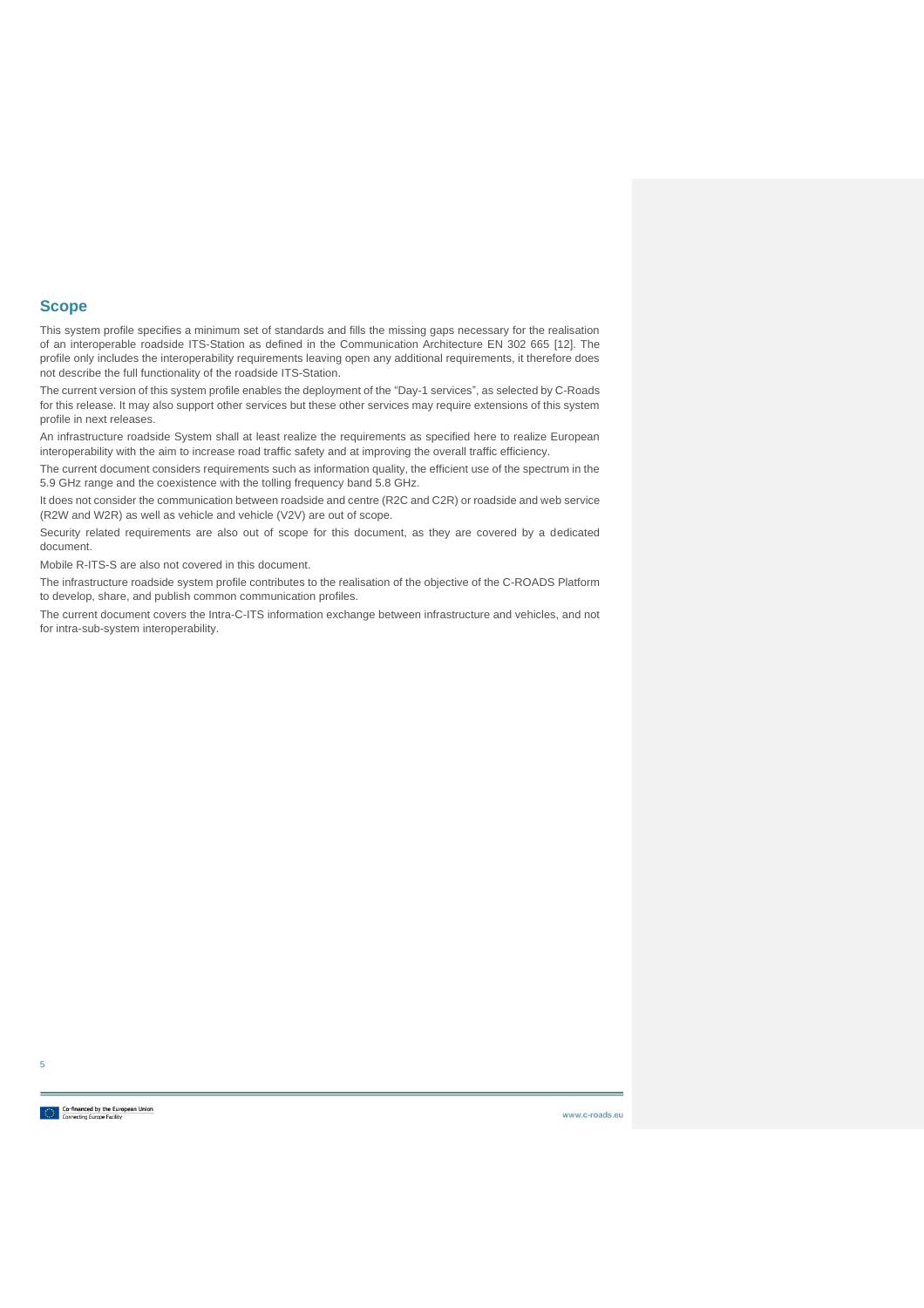## **Acronyms**

 $\overline{\phantom{a}}$ 

| <b>BSP</b>   | <b>Basic System Profile</b>                                                                                                                                                                                                                                                                                                                                                                                               |  |        |
|--------------|---------------------------------------------------------------------------------------------------------------------------------------------------------------------------------------------------------------------------------------------------------------------------------------------------------------------------------------------------------------------------------------------------------------------------|--|--------|
| <b>BTP</b>   | <b>Basic Transport Protocol</b>                                                                                                                                                                                                                                                                                                                                                                                           |  |        |
| C-ITS        | <b>Cooperative Intelligent Transport Systems</b>                                                                                                                                                                                                                                                                                                                                                                          |  |        |
| $C2C-$<br>СC | Car2Car Communication Consortium                                                                                                                                                                                                                                                                                                                                                                                          |  |        |
| CA           | <b>Cooperative Awareness</b>                                                                                                                                                                                                                                                                                                                                                                                              |  |        |
| <b>CAM</b>   | Cooperative Awareness Message                                                                                                                                                                                                                                                                                                                                                                                             |  |        |
| 5G-CCH       | Control Chanel; Channel with 5900 MHz carrier centre frequency;                                                                                                                                                                                                                                                                                                                                                           |  | hat qo |
| <b>CRW</b>   | <b>Collision Risk Warning</b>                                                                                                                                                                                                                                                                                                                                                                                             |  |        |
| <b>DCC</b>   | Decentralised Congestion Control                                                                                                                                                                                                                                                                                                                                                                                          |  |        |
| <b>DENM</b>  | Decentralized Environmental Notification Message                                                                                                                                                                                                                                                                                                                                                                          |  |        |
| <b>DP</b>    | DCC profile                                                                                                                                                                                                                                                                                                                                                                                                               |  |        |
| <b>DPID</b>  | DCC profile identifier                                                                                                                                                                                                                                                                                                                                                                                                    |  |        |
| <b>DSRC</b>  | Dedicated Short Range Communications                                                                                                                                                                                                                                                                                                                                                                                      |  |        |
| <b>GBC</b>   | Geo Broadcast                                                                                                                                                                                                                                                                                                                                                                                                             |  |        |
| <b>GN</b>    | Geo Networking                                                                                                                                                                                                                                                                                                                                                                                                            |  |        |
| <b>GNSS</b>  | Global Navigation Satellite System                                                                                                                                                                                                                                                                                                                                                                                        |  |        |
| <b>GPS</b>   | <b>Global Positioning System</b>                                                                                                                                                                                                                                                                                                                                                                                          |  |        |
| <b>HST</b>   | Header Sub-Type                                                                                                                                                                                                                                                                                                                                                                                                           |  |        |
| HT           | Header Type                                                                                                                                                                                                                                                                                                                                                                                                               |  |        |
| <b>ITS</b>   | Intelligent Transport Systems                                                                                                                                                                                                                                                                                                                                                                                             |  |        |
| ITS-G5       | ITS-G5 is a European standard for ad-hoc short-range communication of vehicles among<br>each other (V2V) and with Road ITS Stations (V2I). ITS-G5 refers to the approved<br>amendment of the IEEE 802.11 (standard IEEE 802.11p). This technology (possibly others)<br>uses the 5.9 GHz frequency band to support safety- and non-safety ITS applications.<br>In this document ITS-G5 stands for IEEE802.11p/ETSI ITS-G5. |  |        |
| ITS-S        | Intelligent Transport Systems Station                                                                                                                                                                                                                                                                                                                                                                                     |  |        |
| IVI          | Infrastructure to Vehicle Information                                                                                                                                                                                                                                                                                                                                                                                     |  |        |
| <b>IVIM</b>  | Infrastructure to Vehicle Information Message                                                                                                                                                                                                                                                                                                                                                                             |  |        |
| <b>IVS</b>   | In-Vehicle Signage                                                                                                                                                                                                                                                                                                                                                                                                        |  |        |
| <b>LLC</b>   | <b>Logical Link Control</b>                                                                                                                                                                                                                                                                                                                                                                                               |  |        |
| LT.          | Lifetime                                                                                                                                                                                                                                                                                                                                                                                                                  |  |        |
| <b>MAP</b>   | Geometric information for the intersection                                                                                                                                                                                                                                                                                                                                                                                |  |        |
| <b>MAPEM</b> | MAP (topology) Extended Message                                                                                                                                                                                                                                                                                                                                                                                           |  |        |

**elöscht: CCH** 

Co-financed by the European Union<br>  $\frac{1}{2}$  Connecting Europe Facility

6

 $\begin{array}{c} \hline \end{array}$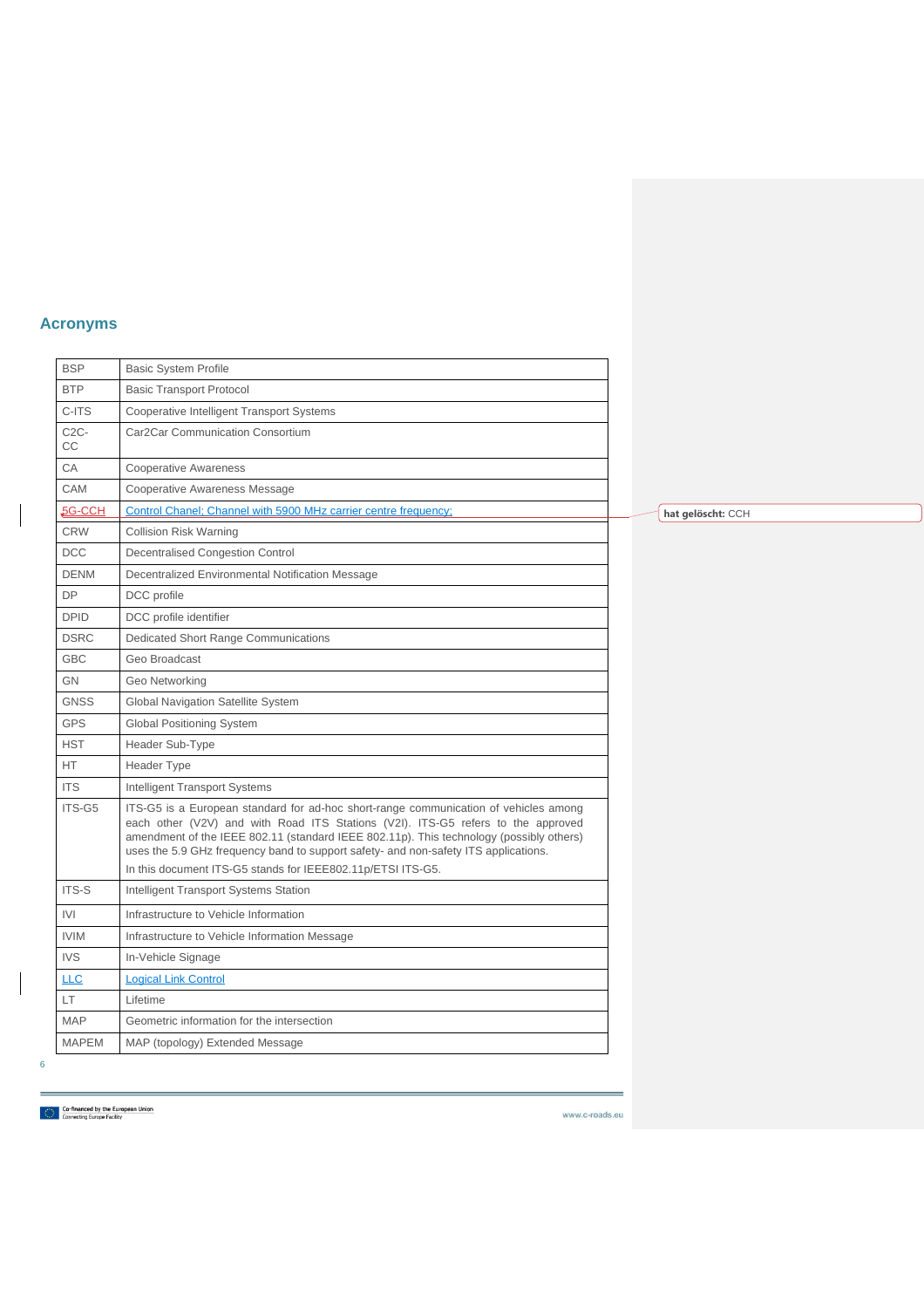| <b>MHP</b>        | Maximum Hop limit                                                                                                               |
|-------------------|---------------------------------------------------------------------------------------------------------------------------------|
| MS                | Member State                                                                                                                    |
| <b>NDL</b>        | <b>Network Design Limits</b>                                                                                                    |
| <b>NH</b>         | Next Hop                                                                                                                        |
| <b>NTP</b>        | Network Time Protocol                                                                                                           |
| <b>HLN</b>        | Hazardous Location Notification                                                                                                 |
| R-ITS-S           | Roadside ITS Station (RSU or ITS-S R in the French Terminology); also called infrastructure<br>roadside system in this document |
| <b>RLT</b>        | Road Lane Topology                                                                                                              |
| <b>RSP</b>        | Roadside ITS-G5 System Profile (short also Roadside System Profile)                                                             |
| <b>RWW</b>        | Roadworks Warning                                                                                                               |
| S                 | Seconds                                                                                                                         |
| <b>SCF</b>        | <b>Store Carry Forward</b>                                                                                                      |
| <b>SCH</b>        | Safety related channel with the carrier centre frequency of 5 880 MHz                                                           |
| <b>SHB</b>        | Single-Hop Broadcast                                                                                                            |
| <b>SPAT</b>       | Signal Phase and Timing                                                                                                         |
| <b>SPATE</b><br>M | Signal Phase and Timing Extended Message                                                                                        |
| TAI               | Temps Atomique International, engl. International Atomic Time                                                                   |
| TC.               | <b>Traffic Class</b>                                                                                                            |
| <b>TCC</b>        | <b>Traffic Control Centre</b>                                                                                                   |
| <b>TLM</b>        | Traffic Light Manoeuvre                                                                                                         |
| time<br>base      | <b>ITS-S time</b>                                                                                                               |
| V-ITS-S           | Vehicle ITS station                                                                                                             |
| WiFi              | Technology for radio wireless local area networking of devices based on the IEEE 802.11<br>standards                            |
| <b>WGS</b>        | World Geodetic System                                                                                                           |

| N/A        | Not Applicable                               |
|------------|----------------------------------------------|
| <b>TBC</b> | To Be Checked, with MS or associated partner |

## **Glossary**

 $\overline{\mathbb{I}}$ 

| ITS-S<br>Applicat<br>ion | Uses one or more FLSs with different parameters, depending on the situation, to provide an<br>ITS service to the user. ETSI TR 102 638 [34] e.g. is RWW, IVS and CRW. |  | hat gelöscht: [34] |  |
|--------------------------|-----------------------------------------------------------------------------------------------------------------------------------------------------------------------|--|--------------------|--|
|                          |                                                                                                                                                                       |  |                    |  |

Co-financed by the European Union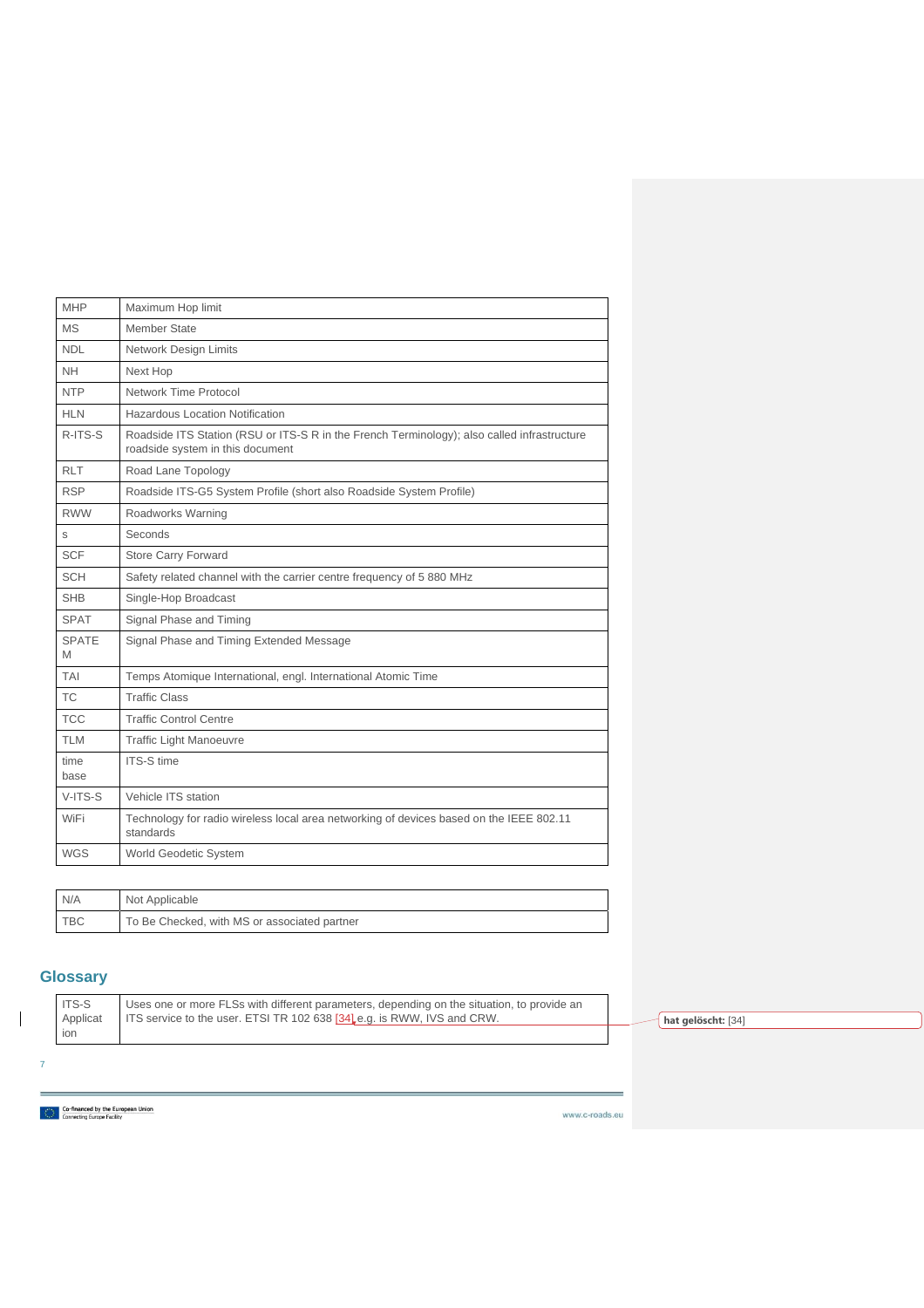| Use                                      | Denotes a more specific way to execute an ITS-S application, e.g. the stand-alone mode of                                                                                                                   |  |  |  |  |  |
|------------------------------------------|-------------------------------------------------------------------------------------------------------------------------------------------------------------------------------------------------------------|--|--|--|--|--|
| case                                     | Roadworks Warning in case of safety trailers failing to connect to the centre. As another                                                                                                                   |  |  |  |  |  |
| scenari                                  | example, in the C-ITS Corridor terminology, "TCC-triggered RWW" denotes a use case                                                                                                                          |  |  |  |  |  |
| $\Omega$                                 | scenario to implement RWW application based on TCC data only.                                                                                                                                               |  |  |  |  |  |
| Facilitie<br>s Layer<br>Service<br>(FLS) | In this document, the term service is derived from the term ITS-S service as defined in ETSI<br>EN 302 665 [12]. It describes a communication functionality offered by an ITS-S to an ITS-S<br>application. |  |  |  |  |  |

Co-financed by the European Union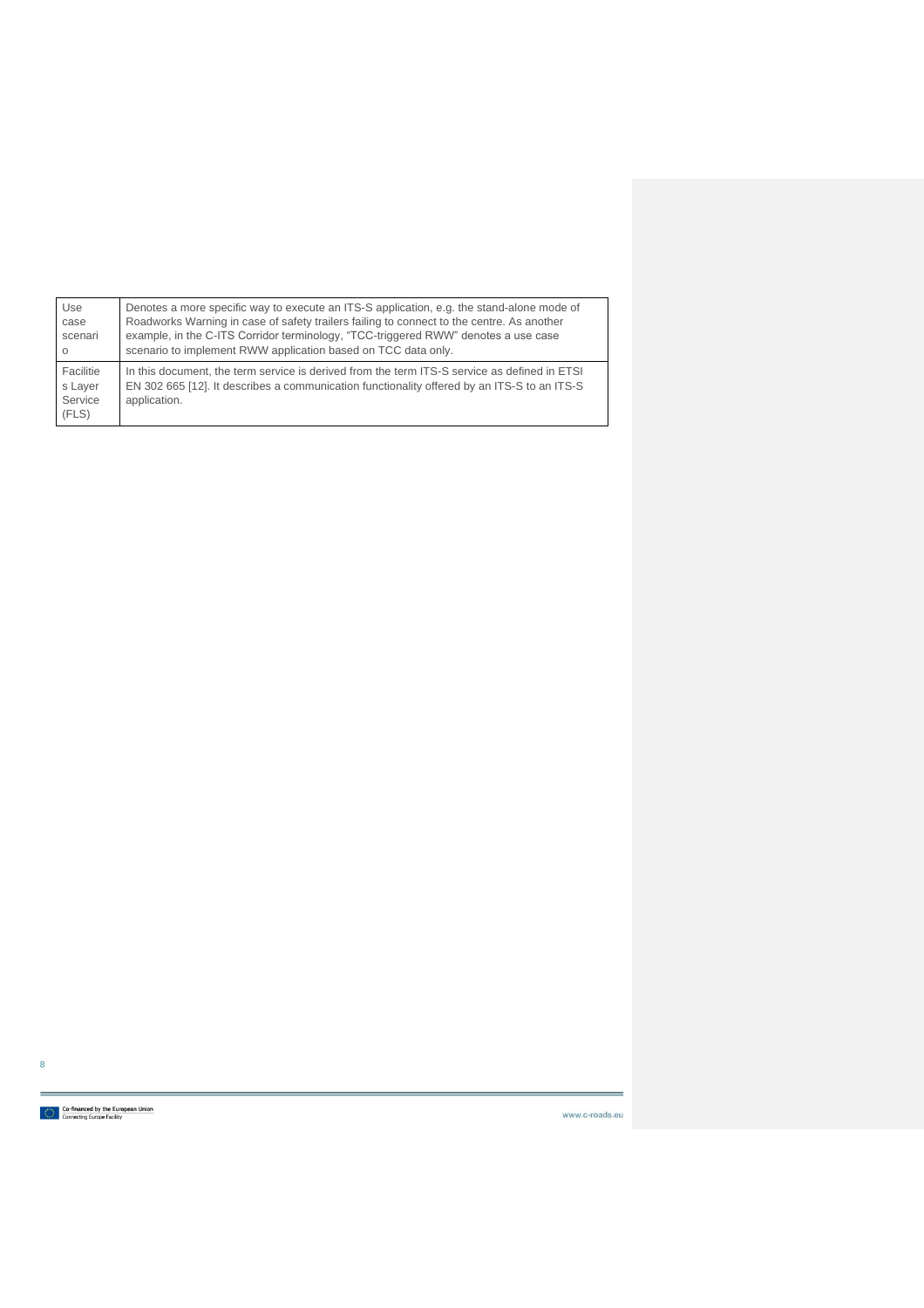# **Introduction**

The European ITS-Station architecture, outlined in EN 302 665 [\[12\],](#page-31-1) defines four ITS sub-systems; vehicle, roadside, personal, and central Standards are developed in a neutral and open way such that they include different options to allow diversion and future options to extend the standards later. To realize Interoperability among subsystems many of these options need to be made specific. Profiles therefore describe the selected options and include additional specification when required to ensure the expected interoperability. Herein, the roadside subsystem profile is defined.

The Infrastructure Roadside Wi-Fi ITS-G5 System Profile, short called Roadside System Profile (RSP), defines a common base for the Wi-Fi ITS-G5 communication between roadside and vehicle. The communication directions derived from this are also known as I2V.

The profile provides descriptions, definitions and rules for all layers (Applications, Facilities, Networking & Transport and Access) of the ETSI ITS station reference architecture/ITS-S host. Management is included, but Security is out of scope. The understanding of the core infrastructure roadside system components is depicted in Table 1,

### *Table 1 Infrastructure roadside system components*

<span id="page-9-0"></span>

| Layer                         |                                                                    | <b>Component</b>                         | <b>Tasks</b>                                                                           | Com-<br>ponent  |  |  |                    |            |  |  |  |  |  |  |  |  |  |  |  |  |  |
|-------------------------------|--------------------------------------------------------------------|------------------------------------------|----------------------------------------------------------------------------------------|-----------------|--|--|--------------------|------------|--|--|--|--|--|--|--|--|--|--|--|--|--|
| <b>Applications</b>           | <b>Operational Specifications</b>                                  |                                          | Service definitions, and<br>transmission principles, and<br>triggering conditions      |                 |  |  |                    | Management |  |  |  |  |  |  |  |  |  |  |  |  |  |
|                               | Positioning & Time<br>(incl. minimum data quality<br>requirements) |                                          | Relevance Checking (C2C-CC<br>White Paper on Positioning and<br>Timing [20]            | ଚ୍ଚ<br>Security |  |  | hat gelöscht: [20] |            |  |  |  |  |  |  |  |  |  |  |  |  |  |
| <b>Facilities</b>             | Data and<br>Message                                                | <b>CAM &amp; DENM</b>                    | Vehicle & infrastructure data<br>provider (incl. minimum data<br>quality requirements) |                 |  |  |                    |            |  |  |  |  |  |  |  |  |  |  |  |  |  |
|                               | Content                                                            | IVIM.<br>SPATEM, MAPEM,<br>etc.          | Infrastructure data provider (incl.<br>minimum data quality<br>requirements)           |                 |  |  |                    |            |  |  |  |  |  |  |  |  |  |  |  |  |  |
|                               | Transport                                                          | <b>Basic transport</b><br>protocol (BTP) | End-to-end, connection-less<br>transport service                                       |                 |  |  |                    |            |  |  |  |  |  |  |  |  |  |  |  |  |  |
| Transport &<br><b>Network</b> | <b>Network</b>                                                     | Geo-Based Addressing                     | Future use                                                                             |                 |  |  |                    |            |  |  |  |  |  |  |  |  |  |  |  |  |  |
|                               |                                                                    | <b>Geo-Routing Protocol</b>              | <b>Future use</b>                                                                      |                 |  |  |                    |            |  |  |  |  |  |  |  |  |  |  |  |  |  |
| Access                        | Standard                                                           | ETSI ITS-G5 European Profile             | <b>Congestion Control</b>                                                              |                 |  |  |                    |            |  |  |  |  |  |  |  |  |  |  |  |  |  |
| IEEE 802.11p                  |                                                                    |                                          |                                                                                        |                 |  |  |                    |            |  |  |  |  |  |  |  |  |  |  |  |  |  |

This infrastructure system is a Roadside ITS sub-system enabling a set of "Day-1 services" (listed in [Table 2](#page-12-0) in section 2.1).

Since the requirements of the ITS sub-systems are very similar, this Infrastructure Roadside ITS-G5 System Profile uses the C2C-CC BSP [\[2\]](#page-30-2) as a basis from content- and structure point of view.

**[hat gelöscht:](#page-12-0)** Table 2

**[hat gelöscht:](#page-9-0)** Table 1

Co-financed by the European Union<br>  $\frac{1}{2}$ ,  $\frac{1}{2}$  Connecting Europe Facility

9

 $\overline{\phantom{a}}$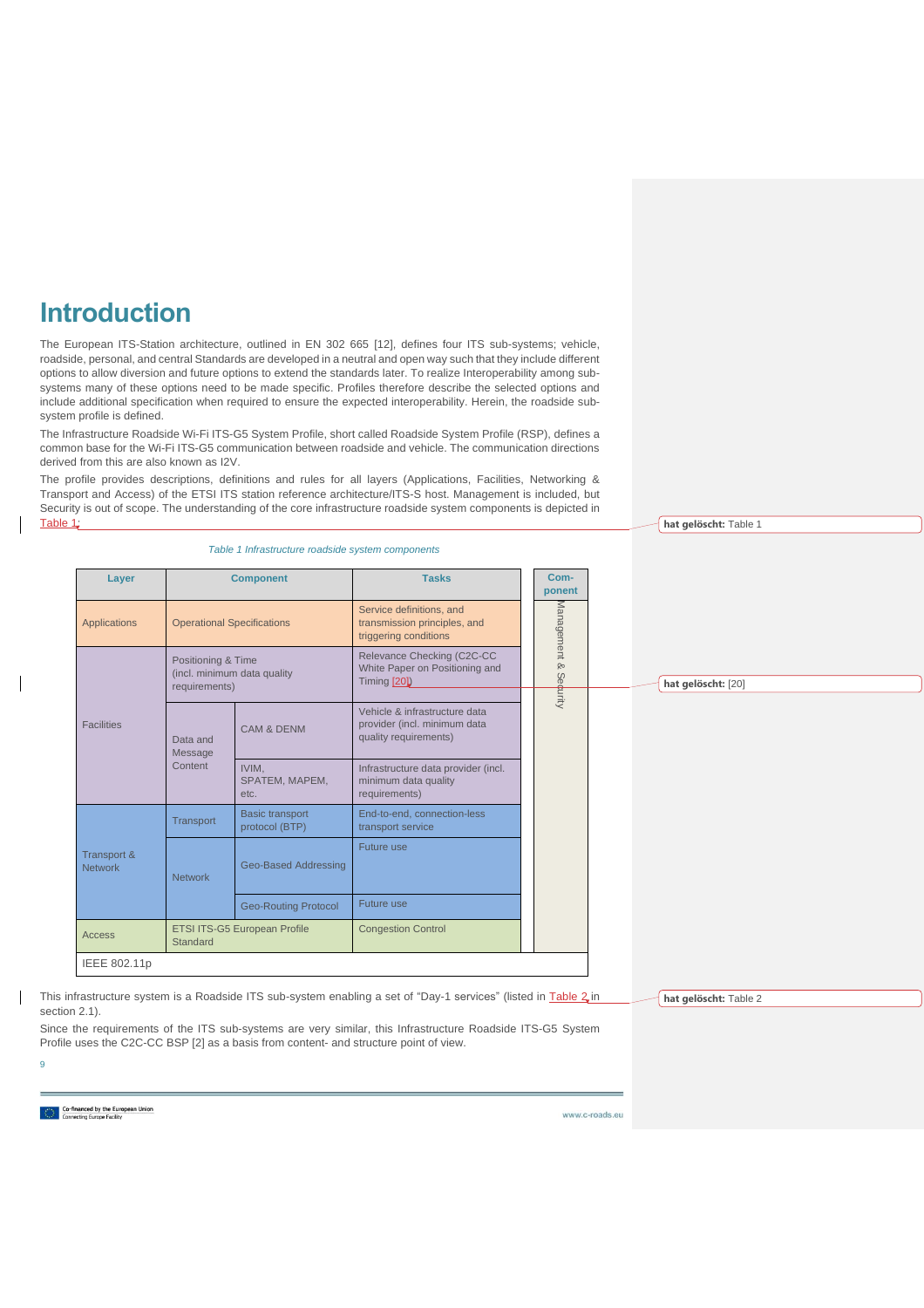# <span id="page-10-0"></span>**1 Provisions**

## <span id="page-10-1"></span>**1.1 Verbal forms of the expression of provisions**

In this document, the following verbal forms are used to indicate requirements: Shall / Shall not

Recommendations shall be indicated by the verbal forms: Should / Should not

Permissions shall be indicated by the verbal forms: May / May not

Possibility and capability shall be indicated by the verbal forms: Can / Cannot

Inevitability used to describe behavior of systems beyond of the scope of this deliverable shall be indicated by: Will / Will not

Facts shall be indicated by the verbal forms: Is / Is not

## <span id="page-10-2"></span>**1.2 Provisions from referenced documents**

Unless otherwise specified in the present document, the normative requirements included in the referenced documents supporting the required functionality of the ITS system shall apply. The verbal forms for the definition of provisions of referenced documents are defined either inside the document or generally by the SDO (standardisation organisation) or the organisation providing them. For example, normative requirements in ETSI documents are indicated by the verbal form "shall".

## <span id="page-10-3"></span>**1.3 Notation used to identify requirements**

This document uses the C2C-CC BSP [\[2\]](#page-30-2) as a basis from content and structure point of view. Some requirements were directly copied, because they also apply on the roadside system. Those have the identifier of the referenced BSP requirement in braces after the RSP identifier, e.g. RS\_RSP\_001 (RS\_BSP\_193).

Other requirements have been adopted from the BSP. They are also marked by the RSP identifier with the key word "based on", e.g. RS\_RSP\_005 (based on RS\_BSP\_205).

Requirements without any reference to a BSP requirement are new and only apply to the roadside system.

## <span id="page-10-4"></span>**1.4 Standards evolution**

The standards chosen as specifications in this deliverable are evolving standards. This document selects specific versions of the underlying existing standards for concrete implementation.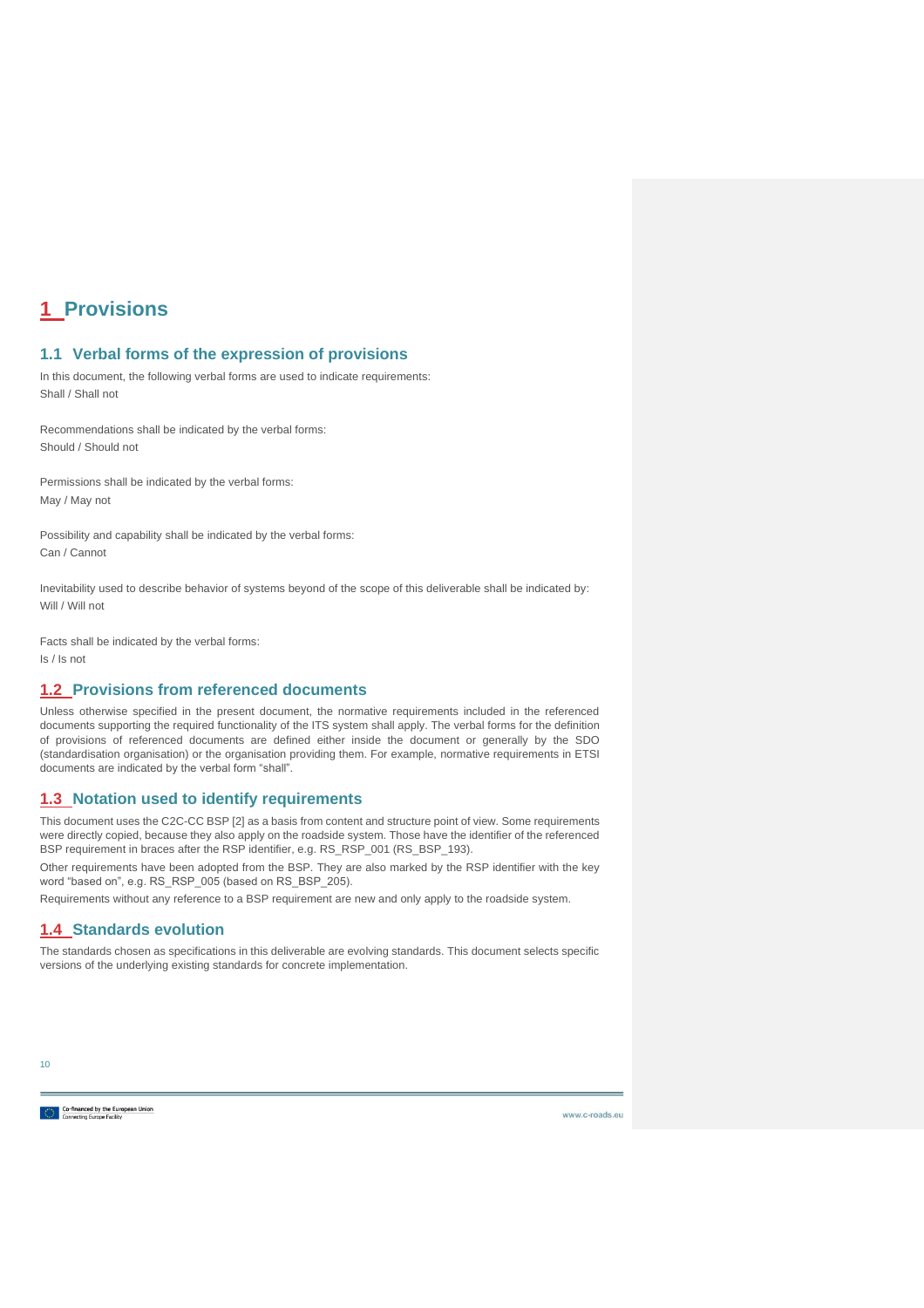# <span id="page-11-0"></span>**2 FEATURES OF THE ROADSIDE SYSTEM PROFILE (RSP)**

## <span id="page-11-1"></span>**2.1 Introduction**

The standards profile distinguishes between two types of interoperability:

- Inter-sub-system interoperability (interoperability of different ITS subsystems), i.e. sub-systems implementing the standards profile can communicate/understand each other,
- Intra-sub-system interoperability (interoperability of components within one ITS subsystem), i.e., the subsystem consists of completely interchangeable components.

Each type of interoperability provides benefits for the system but comes with a certain effort to achieve this interoperability.

Inter-sub-system interoperability requires a precise definition of the external interfaces but can leave room for different implementations within the sub-system, which encourages innovation and competitive differentiation.

Intra-sub-system interoperability requires a much higher degree of standardisation within the sub-system and allows customers to select among the best suppliers for each individual component within the sub-system. The infrastructure roadside system standard profile contributes to the realisation of the objective of the C-ROADS Platform to develop, share, and publish common communication profiles. This standard profile aims for inter-subsystem interoperability between infrastructure and vehicles, and not for intra-sub-system interoperability.

*Figure 1 The ITS-Station layered architecture/ITS-S host (ETSI EN 302 665 [\[12\]\)](#page-31-1)*

**[hat gelöscht:](#page-31-1)** *[12]*

<span id="page-11-3"></span>

## <span id="page-11-2"></span>**2.2 Set of supported applications**

The main purpose of the Roadside System Profile (RSP) document is to ensure interoperability between roadside ITS-Stations and vehicle ITS-Stations for safety and efficiency related functions. This document focuses on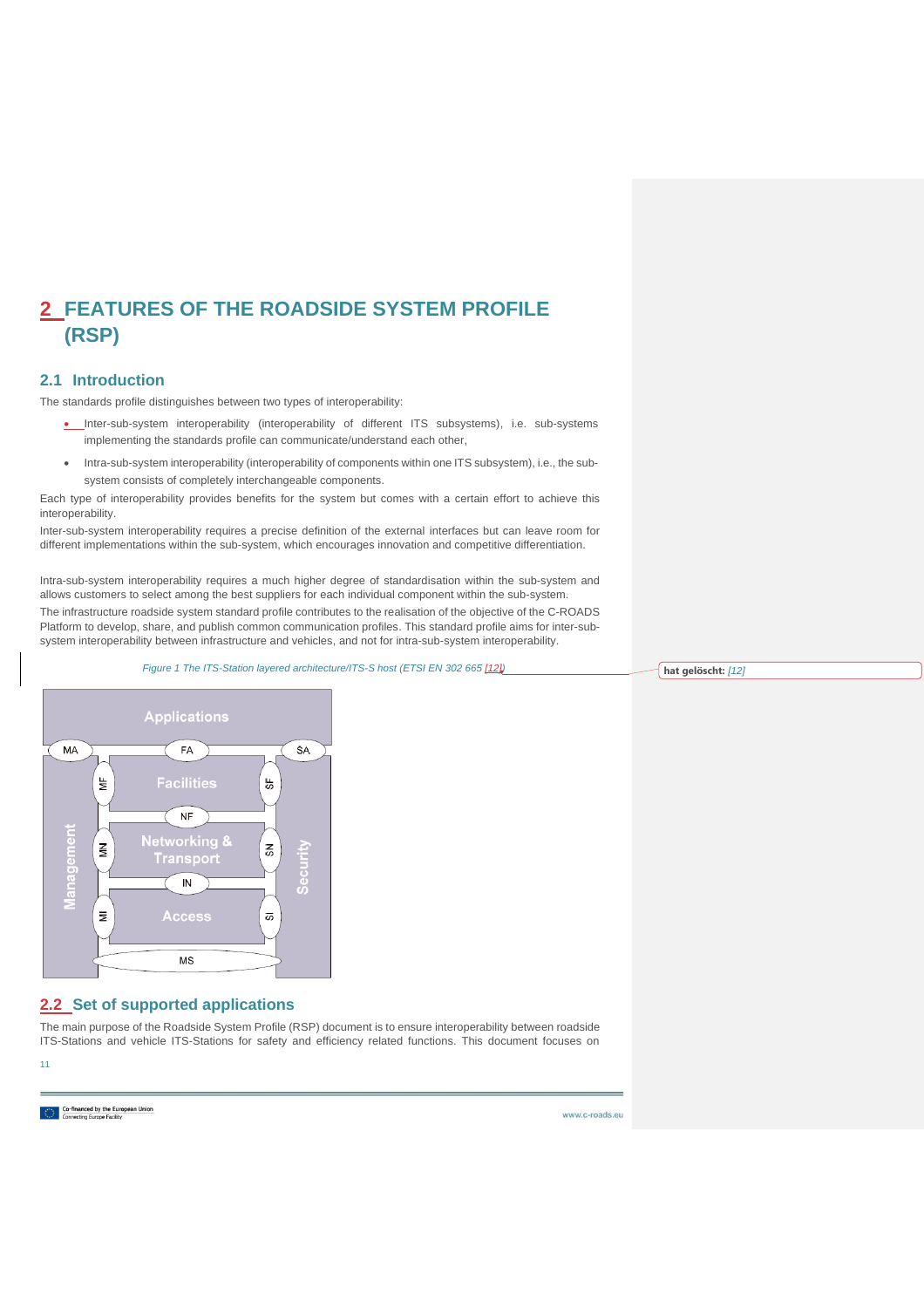specifying the infrastructure roadside system on the roadside ITS-Station transmitting side. Moreover, this profile document shall be oriented towards ensuring the fulfilment of the requirements of the FLSs from the safety and efficiency domains as specified in [Table 2.](#page-12-0)

*Table 2 'Day-1' Infrastructure-to-Vehicle ITS-S applications incl. mapping to FLSs*

<span id="page-12-0"></span>

| <b>ITS-S Application</b>               | <b>Facility Layer Service (FLS)</b>                                                                   |  |  |  |  |
|----------------------------------------|-------------------------------------------------------------------------------------------------------|--|--|--|--|
| Roadworks Warning (RWW)                | Decentralized Environmental Notification (DEN) Basic                                                  |  |  |  |  |
| Hazardous Location Notifications (HLN) | Service (DEN Basic FLS)                                                                               |  |  |  |  |
| In-Vehicle Signage (IVS)               | Infrastructure to Vehicle Information (IVI) Service (IVI)<br>FLS)                                     |  |  |  |  |
| Intersection Safety                    | Traffic Light Maneuvers (TLM) Service & Road and Lane<br>Topology (RLT) Service (TLM FLS and RLT FLS) |  |  |  |  |
| Coexistence (ITS-G5 - CEN-DSRC)        | Cooperative Awareness (CA) Basic Service (CA Basic<br>FLS)                                            |  |  |  |  |

Coexistence differentiates itself from the other ITS-S applications. It is used to ensure the stable operation of the roadside system and is therefore called a system ITS-S application. The other ITS-S applications are of functional nature.

12

**[hat gelöscht:](#page-12-0)** Table 2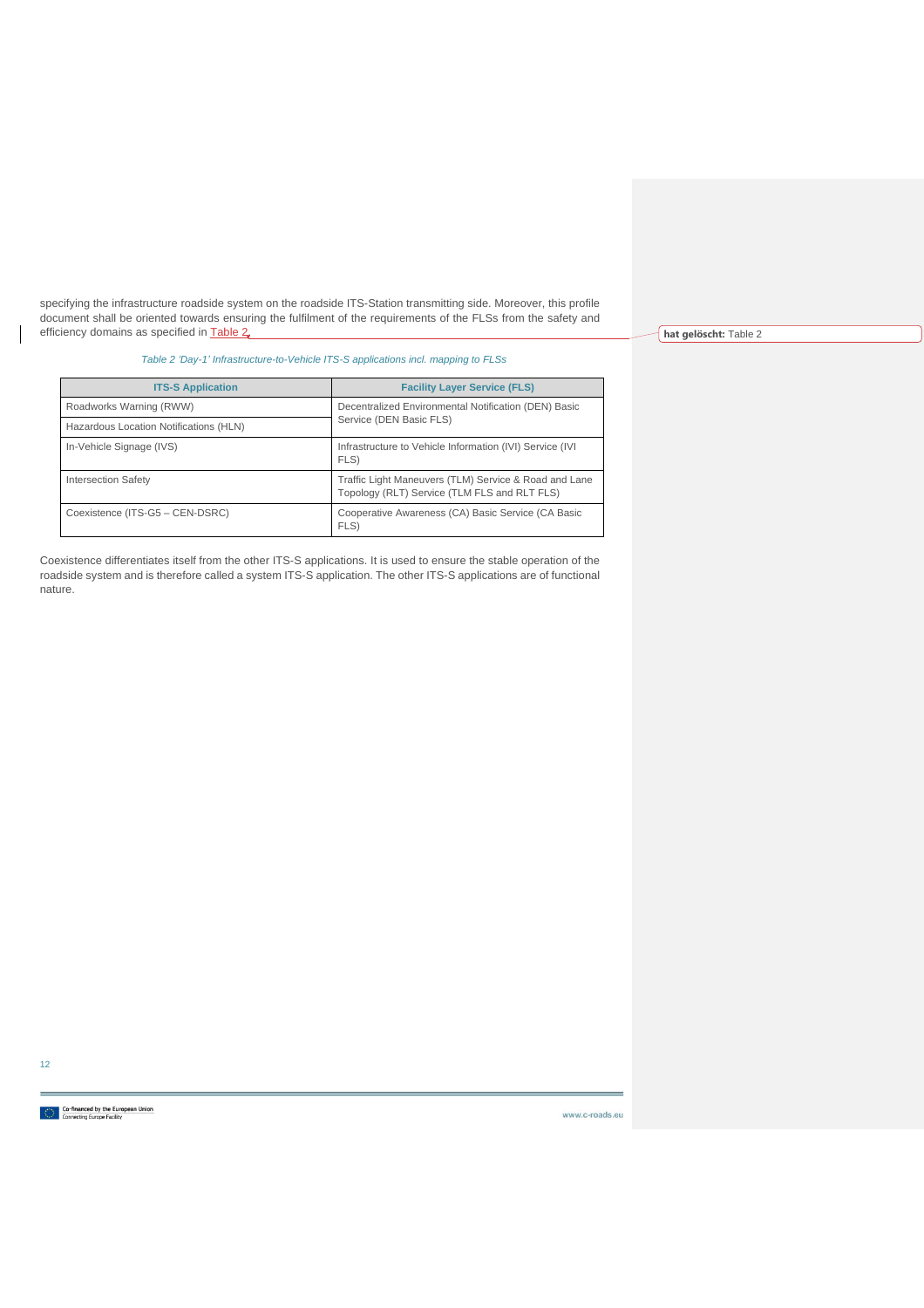## <span id="page-13-0"></span>**2.3 Infrastructure roadside system requirements**

### <span id="page-13-1"></span>**2.3.1 Introduction**

This section defines the interoperable characteristics of the infrastructure roadside system. The roadside system shall be supported by R-ITS-Ss that implement the infrastructure roadside system profile as identified in [2.3.](#page-13-0)

### <span id="page-13-2"></span>**2.3.2 Positioning and timing**

### <span id="page-13-3"></span>2.3.2.1 General

|                                                                                                                                              |                                  | hat gelöscht: TS                                                  |
|----------------------------------------------------------------------------------------------------------------------------------------------|----------------------------------|-------------------------------------------------------------------|
|                                                                                                                                              |                                  | hat gelöscht: -                                                   |
|                                                                                                                                              |                                  | hat gelöscht: S time (time base) is the number of                 |
| Theexhe"P" [20                                                                                                                               |                                  | hat gelöscht: follow this time format. Note: "TAI                 |
| <b>V.V.V.V.</b>                                                                                                                              |                                  | hat gelöscht: Def                                                 |
| A sR-selsc                                                                                                                                   |                                  | hat gelöscht: inition                                             |
| NOTAnGN sq stR-) or dynamic (e.g. vehicle) the values are different and depend on the quality of the location                                |                                  | hat gelöscht: R                                                   |
| referencing subsystem used. Values provided here have to bemub.                                                                              |                                  | hat gelöscht: S_BSP_193                                           |
| <b>Objective</b><br>In case an infrastructure roadside system (R-ITS-S) is in a static situation (fixed station) it is able to determine its |                                  | hat gelöscht:                                                     |
| own position with high accuracy. In this case the requirements as defined in the following paragraphs apply.                                 |                                  | hat gelöscht: ¶                                                   |
| In case the R-ITS-S is placed on a moving vehicle the same accuracy and confidence shall apply as defined by                                 |                                  | hat gelöscht: 'C                                                  |
| the vehicle C2C-CC BSP [2] for messages generated by the ITS-S itself or messages based on information                                       |                                  | hat gelöscht: - ITS time' or 'time base' means the                |
| generated by the ITS-S itself. In other cases, the requirements as defined in the following paragraphs apply.                                |                                  | hat gelöscht: C                                                   |
| $A$ sR-son                                                                                                                                   |                                  | hat gelöscht: oordinated                                          |
| Requirement                                                                                                                                  | RS RSP 001 (based on RS BSP 193) | hat gelöscht:                                                     |
| $C-1/2$ , $nE_n$                                                                                                                             |                                  | hat gelöscht: Universal Time (UTC)+0 as defined                   |
| Requirement                                                                                                                                  | RS RSP 002 (based on RS BSP 194) | hat gelöscht: i                                                   |
|                                                                                                                                              |                                  | hat gelöscht: n [ETSI EN 302 636-4-1]. Timestamps $\sqrt{ }$      |
| The Clis G Nb<br>NOt NUT91                                                                                                                   |                                  | hat gelöscht:                                                     |
|                                                                                                                                              |                                  | hat gelöscht: TS 102 894-2] follow this time format               |
| Confidence validation<br>2.3.2.2                                                                                                             |                                  | hat gelöscht: ¶<br>$\ldots$                                       |
|                                                                                                                                              |                                  | hat gelöscht: -TS                                                 |
| Requirement                                                                                                                                  | <b>RS RSP 003</b>                | hat gelöscht: - S<br>$\cdots$                                     |
| ForRhad                                                                                                                                      |                                  | hat gelöscht: ime of a static R-ITS-S shall be the                |
| $A_{\nu}A_{\nu}$                                                                                                                             |                                  | hat gelöscht:                                                     |
| <b>NOL</b>                                                                                                                                   |                                  | hat gelöscht: tamps in all transmitted messagesan.                |
|                                                                                                                                              |                                  | hat gelöscht: TE: This implies that  imestamps in                 |
| 2.3.2.3 Position, Velocity and Heading confidence values                                                                                     |                                  | hat gelöscht: <#>¶                                                |
|                                                                                                                                              |                                  | hat gelöscht: a static -ITS-Ste accurcy                           |
| Requirement                                                                                                                                  | RS RSP 004 (based on RS BSP 205) | hat gelöscht: system providing state information with             |
| $For s$                                                                                                                                      |                                  | hat gelöscht: TE: The position confidence depends o $\overline{}$ |
| The <sub>3d</sub> :<br>• horizontal (latitude, longitude) position confidence of 5 m                                                         |                                  | hat gelöscht: a stationary mounted R-ITS-S the                    |
|                                                                                                                                              |                                  | hat gelöscht: confidence values shall be equal to or              |
| 13                                                                                                                                           |                                  |                                                                   |

<span id="page-13-5"></span><span id="page-13-4"></span>Co-financed by the European Union<br>Connecting Europe Facility

www.c-roads.eu

**hat gelöscht:** 

**hat gelöscht:** [2 **hat gelöscht:** …n

**[hat gelöscht:](#page-30-2)** [2]

 $...$ xplained in t $...$ e "Positioning and Timing...  $\begin{bmatrix} \dots \end{bmatrix}$ 

hat gelöscht: tatic ...-ITS-S...state estimation shall [.

...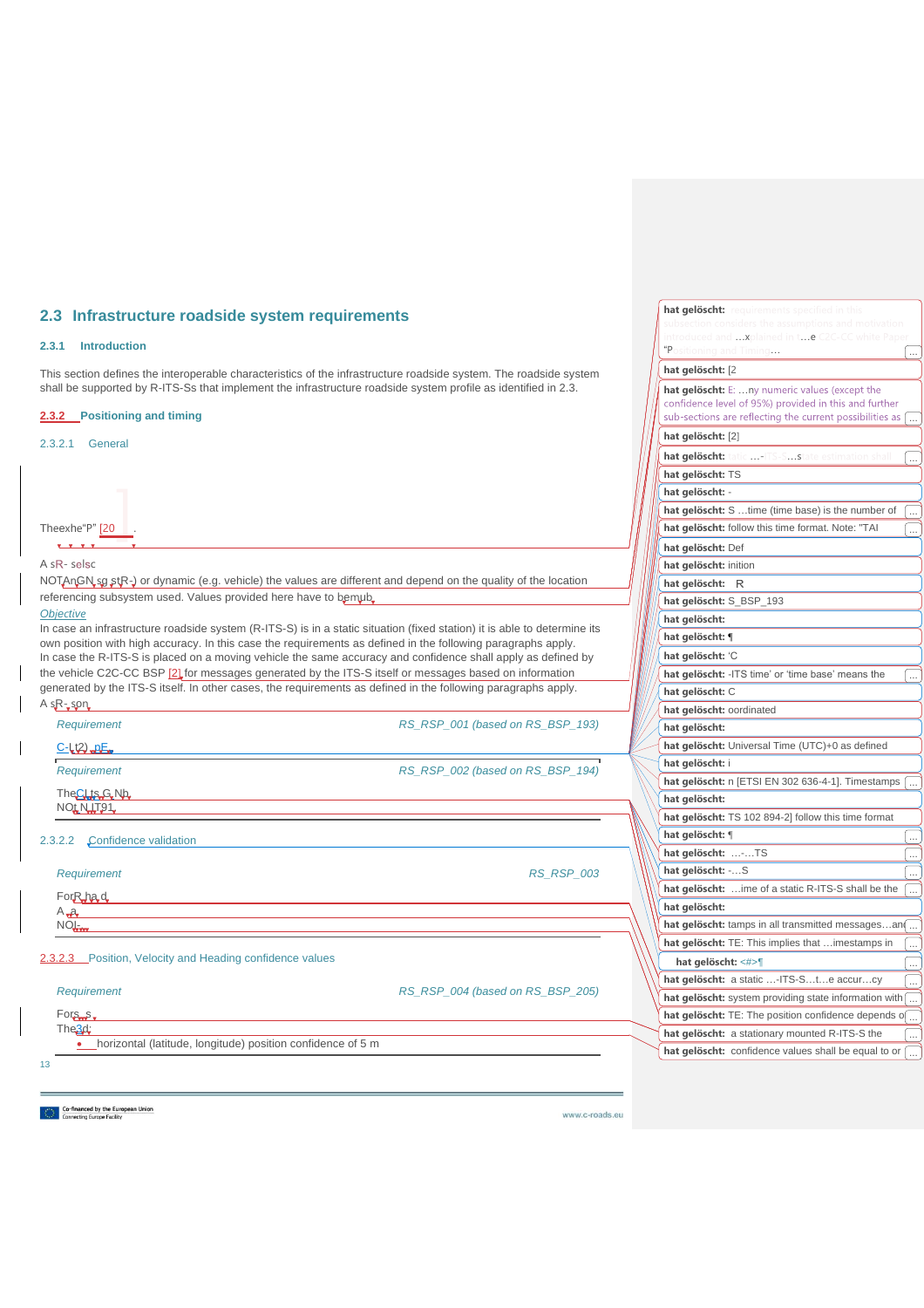<span id="page-14-2"></span><span id="page-14-1"></span><span id="page-14-0"></span>

| altitude position confidence of 15 m<br>$\bullet$                                                           |                         |                                                   | hat gelöscht: is requirement ensures the usefulness $\sqrt{ }$   |
|-------------------------------------------------------------------------------------------------------------|-------------------------|---------------------------------------------------|------------------------------------------------------------------|
| Th,<br>NO <sub>5</sub>                                                                                      |                         |                                                   | hat gelöscht: TE: Altitude Accuracy will be quantized $\sqrt{ }$ |
|                                                                                                             |                         | hat gelöscht: Req                                 |                                                                  |
| 2.3.2.4 Timing accuracy                                                                                     |                         | hat gelöscht: uirement                            |                                                                  |
|                                                                                                             |                         | hat gelöscht: R                                   |                                                                  |
| Requirement                                                                                                 | RS RSP 006 (RS BSP 207) | hat gelöscht: S_BSP_205                           |                                                                  |
| ThestTstaTmsts 20 ms, but shall be less then 200 ms. This is than 200 ms.                                   |                         | hat gelöscht:                                     |                                                                  |
| NO piaatts                                                                                                  |                         | hat gelöscht: ¶                                   |                                                                  |
| NO <sub>n</sub> S <sub>n</sub>                                                                              |                         | hat gelöscht: Un                                  |                                                                  |
| NOTE 3: V-ITS-S will implement the maximum time difference of 20 ms.                                        |                         | hat gelöscht: der                                 |                                                                  |
|                                                                                                             |                         | hat gelöscht: 0                                   |                                                                  |
| 2.3.2.5 Confidence requirements dependent on ITS-S applications and use case scenarios                      |                         | hat gelöscht: ptimal GNSS conditions and regular  |                                                                  |
| The position confidence depends on the ITS-S application and use case scenario. Some ITS-S applications are |                         | hat gelöscht: e                                   |                                                                  |
| GNSS/trailer based others use map projections from the road operator system. Further information will be    |                         | hat gelöscht: t:                                  |                                                                  |
| provided in future releases.                                                                                |                         | hat gelöscht: ¶                                   | $\ddotsc$                                                        |
| System behaviour<br>2.3.3                                                                                   |                         | hat gelöscht: rizontal position confidence of 5 m |                                                                  |
|                                                                                                             |                         | hat gelöscht: : [                                 |                                                                  |
| Requirement                                                                                                 | <b>RS RSP 007</b>       | hat gelöscht: rtical position confidence of 15 m  |                                                                  |
| The                                                                                                         |                         | hat gelöscht: ¶                                   | $\ddotsc$                                                        |
|                                                                                                             |                         | hat gelöscht: other scenarios, the requirement    |                                                                  |
| Requirement                                                                                                 | <b>RS_RSP_099</b>       | hat gelöscht:                                     |                                                                  |
| Th R-ITS-S shall be able to receive DENM, CAM as defined in the C2C-CC BSP $\Box$                           |                         | hat gelöscht: in all C-ITS messages               |                                                                  |
|                                                                                                             |                         | hat gelöscht: [                                   | $\ddotsc$                                                        |
|                                                                                                             |                         | hat gelöscht: TE                                  |                                                                  |

14

**hat gelöscht:** N **hat gelöscht:** ote **hat gelöscht:** :

**hat gelöscht:** u

**hat gelöscht:** A

**hat gelöscht:** ¶

**hat gelöscht:** ¶ ... **hat gelöscht:** ¶

**hat gelöscht:** e

**hat gelöscht:** Altitude Acc

hat gelöscht: M/DENM, e.g. "within

hat gelöscht: TE 2: The information for

**hat gelöscht:** racy will be quantized quite roughly for C

hat gelöscht: clock representing the time base in an [ hat gelöscht: TE 1: A...precise timestamp is needed [

**hat gelöscht: <#>Definition RS\_BSP\_449¶** ... hat gelöscht: R-ITS-S shall transmit the infrastructure...

**hat gelöscht:** ¶ ...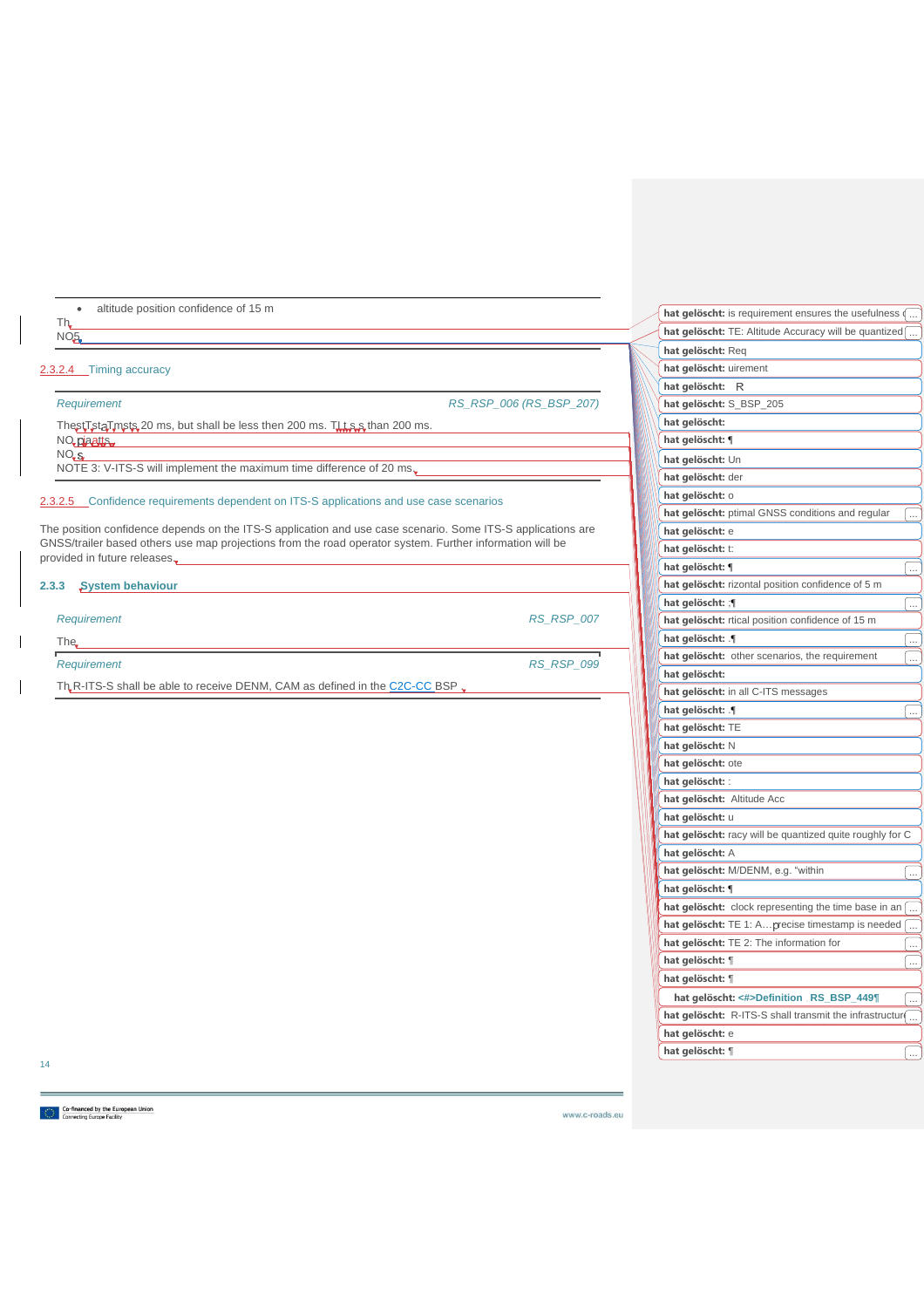# <span id="page-15-0"></span>**3 LIST OF RELEVANT STANDARDS AND REFERENCE DOCUMENTS**

This chapter lists the set of documents essential for specifying the infrastructure roadside system. Most of these documents are published (or under the publishing process) at ETSI, CEN, or ISO. The document C-ROADS C-ITS Infrastructure Functions and Specifications [\[4\]](#page-31-2) is essential to achieve interoperability between the various implementations of the infrastructure roadside systems as it fills gaps currently not addressed by CEN and ETSI.

**[hat gelöscht:](#page-31-2)** [4]

**[hat gelöscht:](#page-31-3)** [11] **[hat gelöscht:](#page-31-3)** [11] **[hat gelöscht:](#page-31-3)** [11] **[hat gelöscht:](#page-31-4)** [14] **[hat gelöscht:](#page-30-3)** [21]

## <span id="page-15-1"></span>**3.1 Access Layer**

### <span id="page-15-2"></span>**3.1.1 General**

The access layer comprises of the two lowest layers in the protocol stack; physical (PHY) and data link layers, where the latter is further subdivided into medium access control (MAC) and logical link control (LLC). All of them are specified in ETSI EN 302 663 [\[11\].](#page-31-3) PHY and MAC are derived from IEEE 802.11-2016 [24] with the MIB parameter **dot11OCBActivated** set to true enabling a new capability namely "communicating outside the context of a basic service set (BSS)", i.e., IEEE 802.11-2016 [24]. ETSI EN 302 663 [\[11\]](#page-31-3) mandates the use of IEEE 802.2 LLC with the mode of operation set to Type 1 – unacknowledged connectionless. Further, ETSI EN 302 663 [\[11\]](#page-31-3) requires decentralised congestion control (DCC) methods to avoid unstable network behaviour and channel congestion. ETSI TS 102 792 [\[14\]](#page-31-4) specifies amongst other things minimum duty cycles for different DCC profiles to ensure interoperability with CEN DSRC (European electronic toll collection at 5.8 GHz). ETSI EN 302 571 [\[21\]](#page-30-3) specifies the frequency channels for radio equipment in the 5 855 MHz to 5 925 MHz frequency band. Further, it specifies output power for the different frequency channels and spectrum masks.

#### <span id="page-15-4"></span><span id="page-15-3"></span>**3.1.2 List of relevant documents**

*Table 3 Relevant documents for the access layer*

| <b>Document</b>          | <b>Title</b>                                                                                                                                                                                                                                                     | <b>Short Description</b>                                                                                                                                  |
|--------------------------|------------------------------------------------------------------------------------------------------------------------------------------------------------------------------------------------------------------------------------------------------------------|-----------------------------------------------------------------------------------------------------------------------------------------------------------|
| ETSI EN 302 571<br>[21]  | Intelligent Transport Systems (ITS);<br>Radio communications equipment<br>operating in the 5 855 MHz to 5 925<br>MHz frequency band; Harmonized EN<br>covering the essential requirements of<br>article 3.2 of the R&TTE Directive                               | Specification of frequency channels<br>for 5 855 MHz to 5 925 MHz, with<br>corresponding spectrum mask and<br>output power.                               |
| ETSI EN 302 663<br>$111$ | Intelligent Transport Systems (ITS);<br>Access layer specification for Intelligent<br>Transport Systems operating in the 5<br>GHz frequency band                                                                                                                 | Specifies the whole access layer<br>with PHY, MAC, and LLC, for 5 855<br>MHz to 5 925 MHz. Requirements<br>on DCC [17] and co-existence with<br>CEN DSRC. |
| ETSI TS 102 792<br>141   | Intelligent Transport Systems (ITS);<br>Mitigation techniques to avoid<br>interference between European CEN<br>Dedicated Short Range Communication<br>(CEN DSRC) equipment and Intelligent<br>Transport Systems (ITS) operating in<br>the 5 GHz frequency range. | specifies requirements to ensure<br>coexistence between ITS stations<br>using the frequency bands ITS-<br>G5A/B/D and CEN DSRC using the<br>TTT band.     |
| ETSI TS 102 687<br>117   | <b>Decentralized Congestion Control</b><br>Mechanisms for Intelligent Transport                                                                                                                                                                                  | Specifies the DCC operation<br>responsible for maintaining network<br>stability, throughput efficiency and                                                |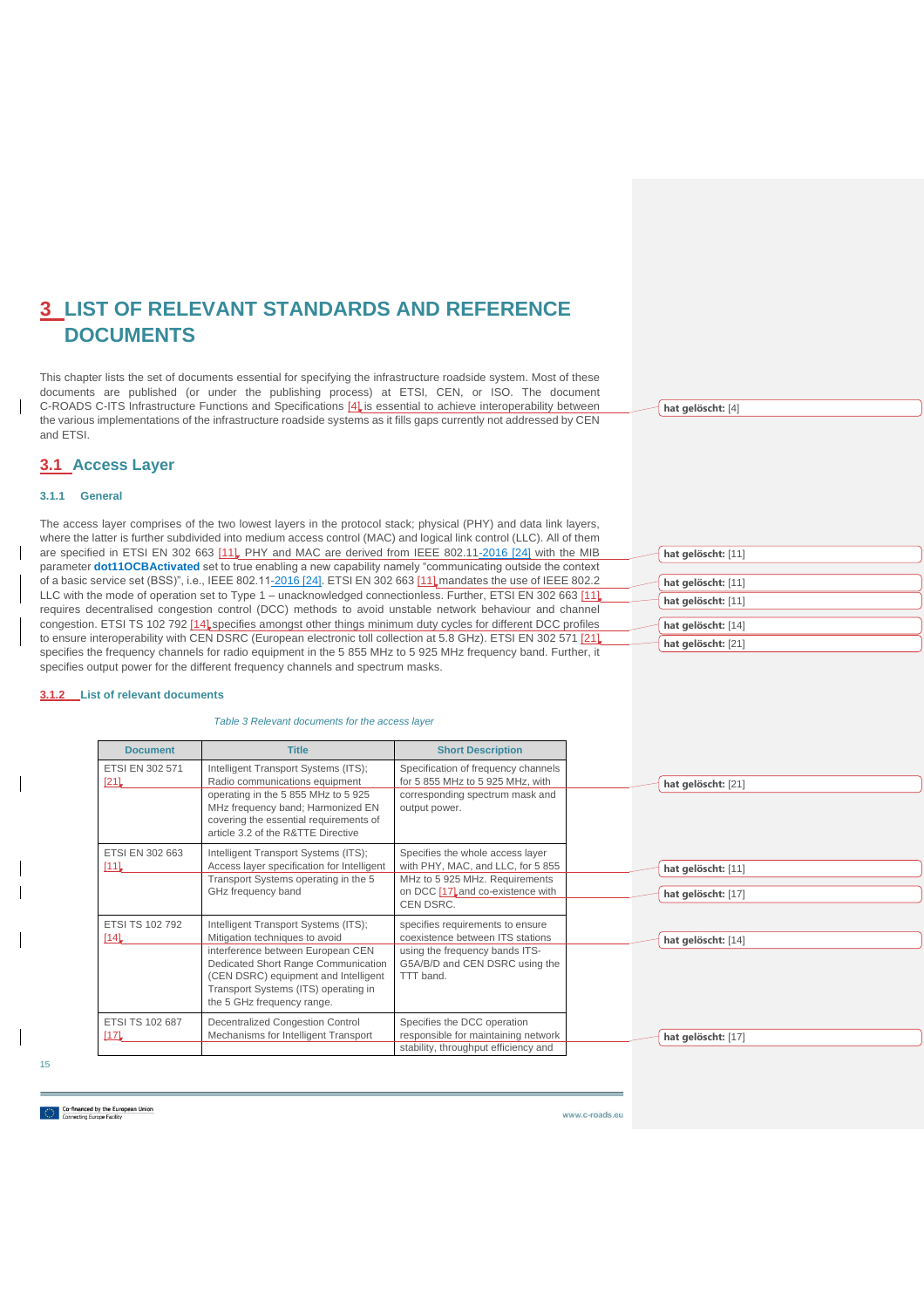|             | Systems operating in the 5 GHz range:<br>Access layer part | fair resource allocation to ITS-S<br>using ITS-G5 access technology.                                                                                                                                       |
|-------------|------------------------------------------------------------|------------------------------------------------------------------------------------------------------------------------------------------------------------------------------------------------------------|
| IEEE 802.11 | Wireless LAN                                               | set of media access control and<br>physical layer specifications for<br>implementing wireless local area<br>network (WLAN) communication in<br>the 900 MHz and 2.4, 3.6, 5, and<br>60 GHz frequency bands. |

### <span id="page-16-0"></span>**3.1.3 ETSI EN 302 571**

## <span id="page-16-1"></span>3.1.3.1 Infrastructure Profile Settings of ETSI EN 302 571

 $\overline{\phantom{a}}$  $\overline{\phantom{a}}$ 

 $\mathbf I$ 

*Requirement RS\_RSP\_072 (RS\_BSP\_433)*

| The roadside ITS-S access layer shall be compliant, with the EN 302 571. In addition, optional enhanced                                                                                                                                                                                                                                                                                                                                                                                                                                                                                                                                                                                                                                                                                                                                                                                                     | hat gelöscht: to                                                                                                                                                                                                                                                |
|-------------------------------------------------------------------------------------------------------------------------------------------------------------------------------------------------------------------------------------------------------------------------------------------------------------------------------------------------------------------------------------------------------------------------------------------------------------------------------------------------------------------------------------------------------------------------------------------------------------------------------------------------------------------------------------------------------------------------------------------------------------------------------------------------------------------------------------------------------------------------------------------------------------|-----------------------------------------------------------------------------------------------------------------------------------------------------------------------------------------------------------------------------------------------------------------|
| receiver performance requirements as defined in Table 17-19 of IEEE 802.11-2016 [24] shall be used.                                                                                                                                                                                                                                                                                                                                                                                                                                                                                                                                                                                                                                                                                                                                                                                                         | hat gelöscht: ¶                                                                                                                                                                                                                                                 |
| <b>RS_RSP_100</b><br>Requirement                                                                                                                                                                                                                                                                                                                                                                                                                                                                                                                                                                                                                                                                                                                                                                                                                                                                            |                                                                                                                                                                                                                                                                 |
| A Protected Zone shall be defined as follows: If a tolling location only consists of a single CEN-DSRC<br>RSU, then a Protection Zone with the default radius of 55m shall be defined, having the location of the<br>CEN-DSRC RSU as centre position. In case there are multiple CEN-DSRC RSUs nearby, overlaps of<br>Protected Zones should be avoided as much as possible through combined Protected Zones. A combined<br>Protected Zone shall use the geographical centre (circumcentre) of all contained DSRC RSUs as a centre<br>position; the radius shall be given by the circumradius +55 m (See Figure 2). In any case, the maximum<br>radius of 255 m shall not be exceeded.<br>NOTE: Due to the maximum radius of 255 m, overlaps can not always be avoided.<br>Circumcircle<br>CEN DSRC<br>containing all<br><b>RSUs</b><br><b>CEN DSRC</b><br><b>RSUs</b><br>Center position<br>(circumcenter) | hat gelöscht: e<br>hat gelöscht: e<br>hat gelöscht: e<br>hat gelöscht: e<br>hat gelöscht: ¶<br>$\P$                                                                                                                                                             |
| Gantry<br>Default<br>Circumradius<br>protection<br>distance<br>(55m)<br>Protected Zone<br>Protected Zone Radius<br>$=$ Circumradius + 55m                                                                                                                                                                                                                                                                                                                                                                                                                                                                                                                                                                                                                                                                                                                                                                   | hat gelöscht: dside equipment (e.g. R-ITS-S)<br>hat gelöscht: shall use the control channel CCH<br>hat gelöscht: to send the messages (DENM, IVIM,                                                                                                              |
| <b>Control Channel</b>                                                                                                                                                                                                                                                                                                                                                                                                                                                                                                                                                                                                                                                                                                                                                                                                                                                                                      | SPATEM, MAPEM CAM<br>CAM                                                                                                                                                                                                                                        |
| RS_RSP_011 (RS_BSP_225)<br>Requirement                                                                                                                                                                                                                                                                                                                                                                                                                                                                                                                                                                                                                                                                                                                                                                                                                                                                      | hat gelöscht: CAM                                                                                                                                                                                                                                               |
| Roa <sub>5G-CCH</sub>                                                                                                                                                                                                                                                                                                                                                                                                                                                                                                                                                                                                                                                                                                                                                                                                                                                                                       | hat gelöscht: it generates.¶                                                                                                                                                                                                                                    |
| <b>Security Channel</b><br><b>RF Output Power</b>                                                                                                                                                                                                                                                                                                                                                                                                                                                                                                                                                                                                                                                                                                                                                                                                                                                           | Requirement RS BSP 2251<br>The C2C-CC Basic System shall use the control<br>channel G5-CCH as specified in Table 3 in [EN 302<br>663] to send messages to support Cooperative<br>Awareness Basic Service and the priority C-ITS<br>services in [C2CCC tc Docs]. |
| 16                                                                                                                                                                                                                                                                                                                                                                                                                                                                                                                                                                                                                                                                                                                                                                                                                                                                                                          |                                                                                                                                                                                                                                                                 |
|                                                                                                                                                                                                                                                                                                                                                                                                                                                                                                                                                                                                                                                                                                                                                                                                                                                                                                             |                                                                                                                                                                                                                                                                 |
| Co-financed by the European Union<br>www.c-roads.eu<br><b>Connecting Europe Facility</b>                                                                                                                                                                                                                                                                                                                                                                                                                                                                                                                                                                                                                                                                                                                                                                                                                    |                                                                                                                                                                                                                                                                 |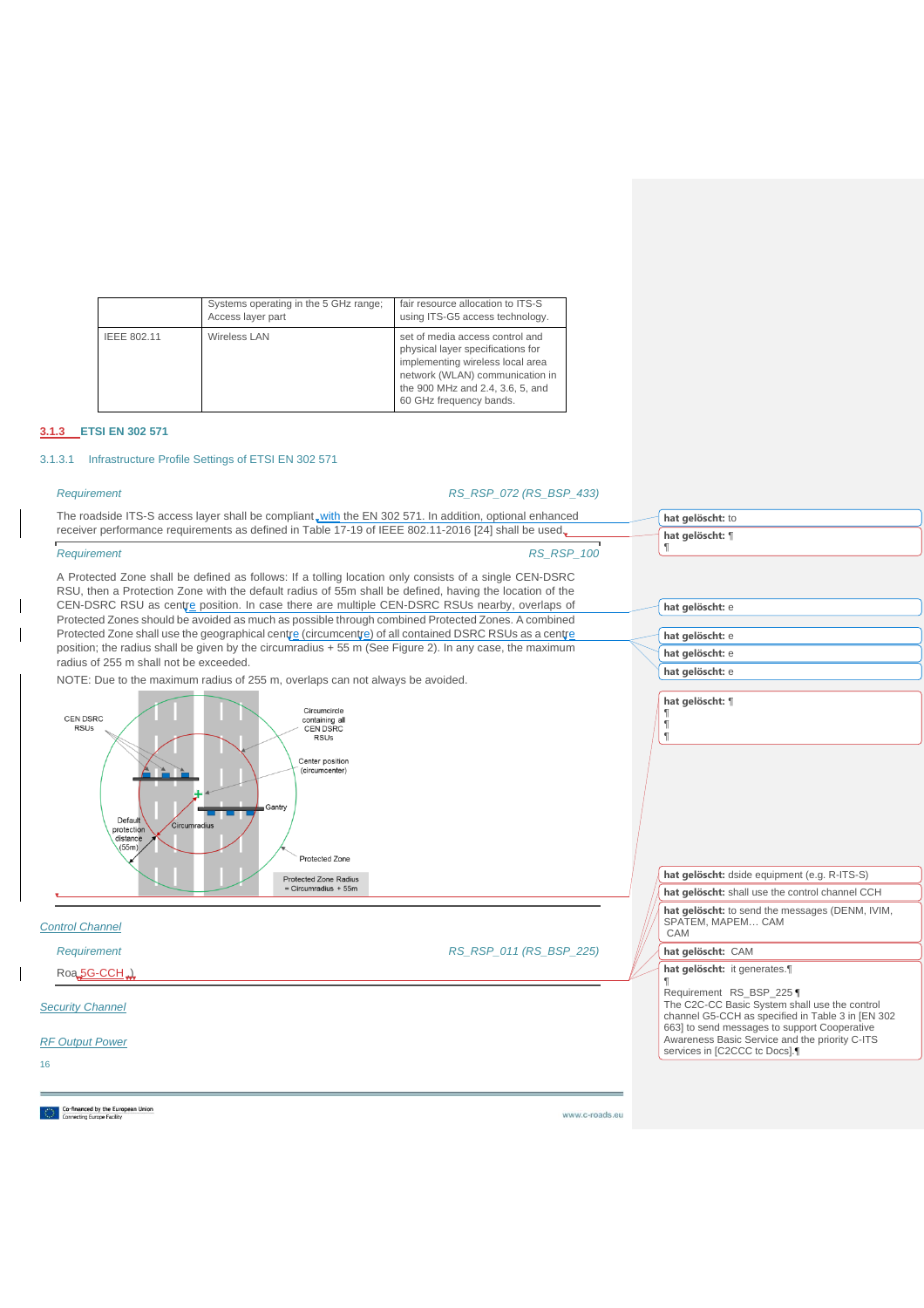#### *Requirement RS\_RSP\_012 (based on RS\_BSP\_226)*

RF output power of the roadside equipment (e.g. R-ITS-S) depends on the relevance area for the specific message sent and shall be adjustable such that the communication performance specified to comply to the minimum communication performance as achieved but shall not exceed the maximum set in the ETSI EN 302 571 [\[21\].](#page-30-3)

| EN 302 571 [21]                                         |            | hat gelöscht: [21]                               |
|---------------------------------------------------------|------------|--------------------------------------------------|
| Requirement                                             | RS RSP 017 | hat gelöscht: ¶                                  |
| The power spectral density shall not exceed 23 dBm/MHz. |            | hat gelöscht: ¶                                  |
|                                                         |            | [[Editor's note: BSP v4.0: No mentions about it] |

### <span id="page-17-0"></span>**3.1.4 ETSI EN 302 663**

### <span id="page-17-1"></span>3.1.4.1 Infrastructure Profile Settings of ETSI EN 302 663

*Requirement RS\_RSP\_018 (based on RS\_BSP\_228)*

**hat gelöscht:** CCH.

The roadside system shall use a transfer rate of 6Mbit/s (QPSK 1/2) for the transfer of messages in requirement RS\_RSP\_011 on CCH.

<span id="page-17-2"></span>

| Requirement           |                                                                                                                                                               | RS RSP 073 (based on RS BSP 434)                                                                                                                                                            |                   | hat gelöscht: ¶                                                                        |
|-----------------------|---------------------------------------------------------------------------------------------------------------------------------------------------------------|---------------------------------------------------------------------------------------------------------------------------------------------------------------------------------------------|-------------------|----------------------------------------------------------------------------------------|
|                       | Roadside equipment's (e.g. R-ITS-S's) access layer shall be compliant, with ETSI EN 302 663 [11]                                                              |                                                                                                                                                                                             |                   | hat gelöscht: to                                                                       |
| Requirement           |                                                                                                                                                               |                                                                                                                                                                                             | <b>RS RSP 074</b> | hat gelöscht: [11]                                                                     |
|                       | Roadside equipment (e.g. R-ITS-S) shall implement the DCC State Machine in such a way that the<br>parameters in that table can be modified in later releases. |                                                                                                                                                                                             |                   | hat gelöscht: ¶                                                                        |
|                       | Table 4 lists the parameters that may be subject to change (i.e., through optimization) in future revisions                                                   |                                                                                                                                                                                             |                   | hat gelöscht: Re                                                                       |
| of the DCC Mechanism. |                                                                                                                                                               |                                                                                                                                                                                             |                   | hat gelöscht: quirement                                                                |
|                       |                                                                                                                                                               |                                                                                                                                                                                             |                   | hat gelöscht:                                                                          |
|                       | Table 4 Parameters settings for Day One                                                                                                                       |                                                                                                                                                                                             |                   | hat gelöscht: RS_BSP_<br>$\ldots$                                                      |
| Parameter             | Meaning                                                                                                                                                       | Default                                                                                                                                                                                     |                   | hat gelöscht: Table 4                                                                  |
| <b>PTx</b>            | Transmission power                                                                                                                                            | There is no default value<br>set in this document. For<br>each system the default<br>TX power will depend on<br>what is needed to fulfill the<br>minimum communication<br>range requirement |                   | hat gelöscht: ¶<br>[Rmax_active,k]; [Rmax_restrictive]; [CLmax]; [CLmin]<br>etc        |
| PToll                 | Transmission<br>power<br>across all states and DPs<br>in<br>when<br>$t$ oll<br>communication mode (see<br><b>NOTE 3 in [25])</b>                              | $PToll = 10$ dBm                                                                                                                                                                            |                   | [Editor's note: BSP v4.0: No mentions about these<br>parameters¶<br>hat gelöscht: [25] |
|                       | Time of sustained channel                                                                                                                                     | $T$ up = 5 s                                                                                                                                                                                |                   |                                                                                        |
| Tup                   | load that triggers transition<br>to a more restrictive state                                                                                                  | Tup= NDL_timeUp in ETSI                                                                                                                                                                     |                   | hat gelöscht:                                                                          |
|                       |                                                                                                                                                               | TS 102 687 [17]                                                                                                                                                                             |                   | hat gelöscht: [17]                                                                     |
| Tdown                 | Time of sustained channel<br>load that triggers transition<br>to a less restrictive state                                                                     | $Tdown = 1 s$<br>Tdown = NDL_timeDown<br>in ETSI TS 102 687 [17].                                                                                                                           |                   | hat gelöscht: [17]                                                                     |

17

**Co-financed by the European Union**<br>**Connecting Europe Facility**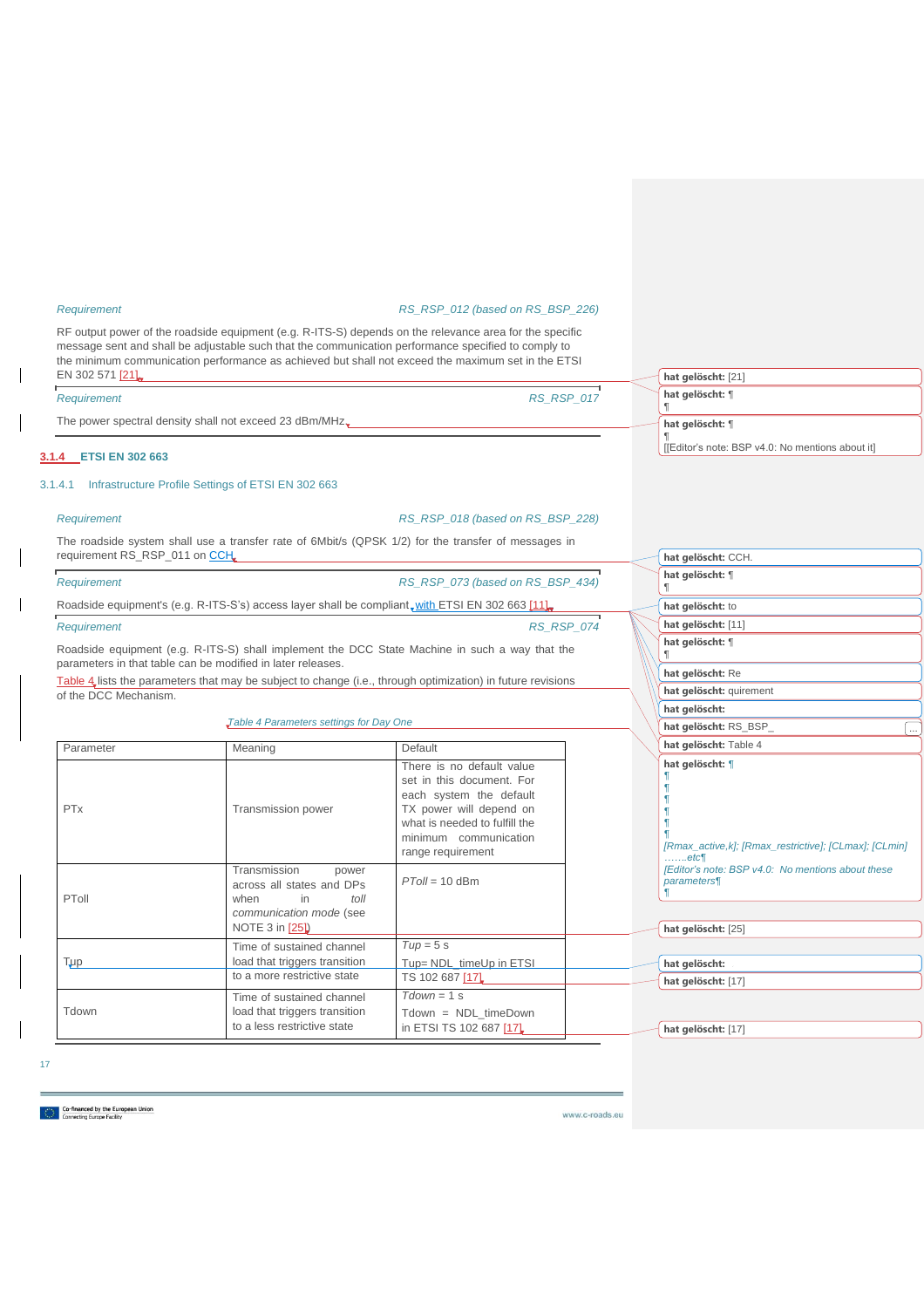| TTX_MAX              | <b>Maximum</b><br>transmission<br>interval for all states                                                             | $TTX$ MAX = 460 ms                                                        |
|----------------------|-----------------------------------------------------------------------------------------------------------------------|---------------------------------------------------------------------------|
| TTX_MIN              | Minimum<br>transmission<br>interval for DP1-DP3<br>NOTE:<br>minimum<br>transmission interval for<br>DP0 is 50 ms      | $TTX_MIN = 60$ ms                                                         |
| <b>RBurst</b>        | Maximum message rate of<br>message<br>bursts<br>(additionaly to rate of DP1-<br>DP3)                                  | $RBurst = 20$ messages per<br>second                                      |
| <b>TBurst</b>        | Time period over which<br>message<br>burst<br>is<br>measured TBurst seconds<br>is allowed very TWaitBurst<br>seconds. | TBurst = $1$ second                                                       |
| <b>TBurstPeriod</b>  | Time period in which one<br>burst is allowed.                                                                         | TBurstPeriod<br>10<br>$=$<br>seconds                                      |
| Rmax relaxed         | Maximum message rate in<br>relaxed state                                                                              | Rmax_relaxed=36,7mess<br>ages/second                                      |
| Rmax active, k       | Maximum message rate in<br>active sub-states                                                                          | The inverse<br>of the<br>transmission interval for<br>each CL value, k=1n |
| Rmax restrictive     | Maximum message rate in<br>restrictive sub-states                                                                     | See ETSI TS 102 687 [17]                                                  |
| CLmax                | Transition<br>threshold<br>between<br>active<br>and<br>restrictive states                                             | $CLmax = 59%$                                                             |
| CLmin                | threshold<br>Transition<br>relaxed and<br>between<br>active states                                                    | $CLmin = 19%$                                                             |
| CLactive k<br>$k=1n$ | threshold<br>Transition<br>between active states                                                                      | CLactive_ $k, k=1n$                                                       |
| $ij$ , j=1m          | (sub-)states<br>relaxed<br>interval<br>transmission<br>values as per Table 8                                          | $m = 1$ , see ETSI TS 102<br>687 [17]                                     |
| $tk, k=1n$           | active<br>(sub-)states<br>transmission<br>interval<br>values as per Table 8                                           | $n = 5$ , see ETSI TS 102<br>687 [17]                                     |
| $t , l=1q$           | restrictive<br>(sub-)states<br>transmission<br>interval<br>values as per Table 8                                      | $q = 1$ , see ETSI TS 102<br>687 [17]                                     |
| n                    | Number of active sub-<br>states                                                                                       | $n=5$                                                                     |
| q                    | Number of restrictive<br>(sub-)states                                                                                 | $n=1$                                                                     |

18

 $\overline{\phantom{a}}$ 

 $\overline{\phantom{a}}$ 

 $\overline{\phantom{a}}$ 

Co-financed by the European Union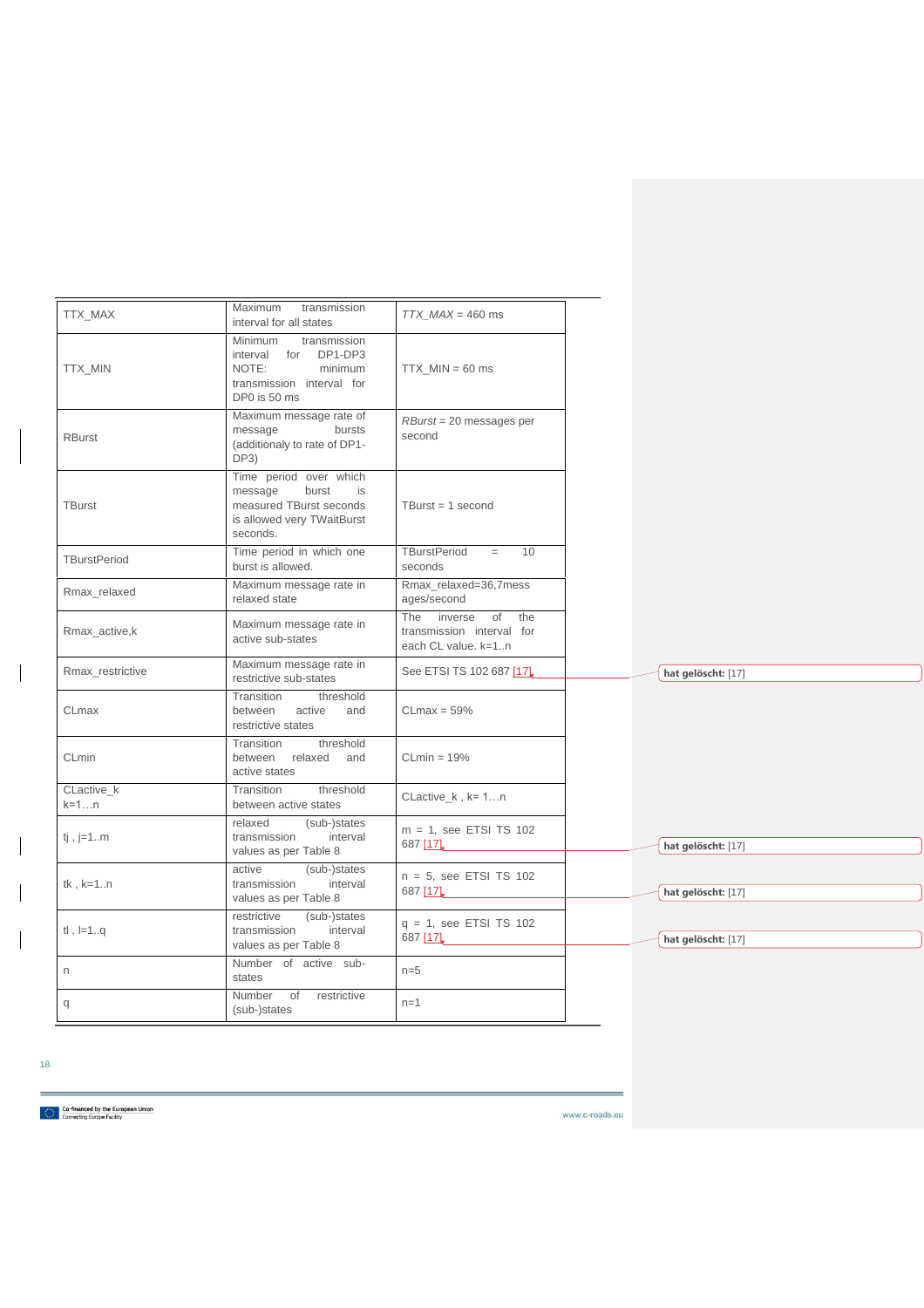| m                       | Number<br>relaxed<br>of<br>(sub-)states | $m=1$                                                                                                             |                    |
|-------------------------|-----------------------------------------|-------------------------------------------------------------------------------------------------------------------|--------------------|
| <b>MCS</b>              | Modulation and Coding<br>Scheme         | 6 Mbps QPSK 1/2 as per<br>ETSI EN 302 571 [21] for<br>all states and DP values in<br>Table 8                      | hat gelöscht: [21] |
| $\alpha, \beta, \gamma$ | Channel Load smoothing<br>parameters    | Default<br>values<br>are<br>$\alpha = \beta = 0.5$ , $\gamma = 0$ see section<br>1.3 of [25]                      | hat gelöscht: [25] |
| Sth, Np, Tm, Tp         | Channel Load estimation<br>parameters   | Default values are Tm=<br>100 ms, $Tp = 8 \mu s$ , Np= 12<br>500, and $Sth = -85$ dBm<br>see section 1.3 of [25]. | hat gelöscht: [25] |

#### *Requirement RS\_RSP\_076 (based on RS\_BSP\_241)*

Roadside equipment (e.g. R-ITS-S) should manage its limited hardware and software resources at its disposal, and it may perform traffic shaping or selective forwarding following the best effort principle. NOTE: Traffic shaping is especially relevant for relayed DENM messages sent on DP3, as it is anticipated that in some situations – such as severe traffic congestion or other extreme vehicular network scenarios – the DENM load might increase abruptly. In such cases, Roadside equipment (e.g. R-ITS-S) are explicitly allowed to forgo the forwarding of foreign DENM messages.

*Requirement RS\_RSP\_078 (based on RS\_BSP\_243)*

Roadside equipment (e.g. R-ITS-S) shall, at a minimum, be able to generate and transmit the number of messages as determined by the value of the highest CAM generation rate (i.e. 10 Hz) and, if detection algorithms are used, then increased by the minimum required DENM generation rate derived from those triggering conditions.

### *Requirement RS\_RSP\_021*

Roadside equipment (e.g. R-ITS-S) shall support the broadcast mode as defined in ETSI EN 302 663 [\[11\].](#page-31-3)

### <span id="page-19-0"></span>**3.1.5 ETSI TS 102 792**

#### <span id="page-19-1"></span>3.1.5.1 Infrastructure Profile Settings of ETSI TS 102 792

*Requirement RS\_RSP\_022*

In case the R-ITS-S is located in close distance (at least inside the protection radius) of CEN DSRC based tolling equipment, this R-ITS-S shall apply mitigation techniques as defined in ETSI TS 102 792  $[14]$ .

### *Requirement RS\_RSP\_024*

In case the R-ITS-S is used to indicate the presence of a tolling station, this R-ITS-S shall transmit CAMs including protection zones in line with the technique defined in ETSI TS 102 792 [\[14\]](#page-31-4) and in line with the CA message format as specified in the **ETSI EN 302 637-2 [\[9\].](#page-31-5)** 

#### 19

**hat gelöscht:** ¶

¶

### **hat gelöscht:** ¶ ¶ **hat gelöscht:** *(based on RS\_BSP\_398)* **[hat gelöscht:](#page-31-3)** [11] **hat gelöscht:** ¶ ¶ Requirement RS\_BSP\_398 ¶ The C2C-CC Basic System shall support the broadcast mode.¶ Note: This requirement is intended for future use cases.¶ ¶ **hat gelöscht:** Re **hat gelöscht:** quirement **hat gelöscht: hat gelöscht:** RS\_BSP\_ **[hat gelöscht:](#page-31-4)** [14] **hat gelöscht:** ¶ ¶ ¶ **[hat gelöscht:](#page-31-4)** [14] **[hat gelöscht:](#page-31-5)** [9] **hat gelöscht:** ¶ ¶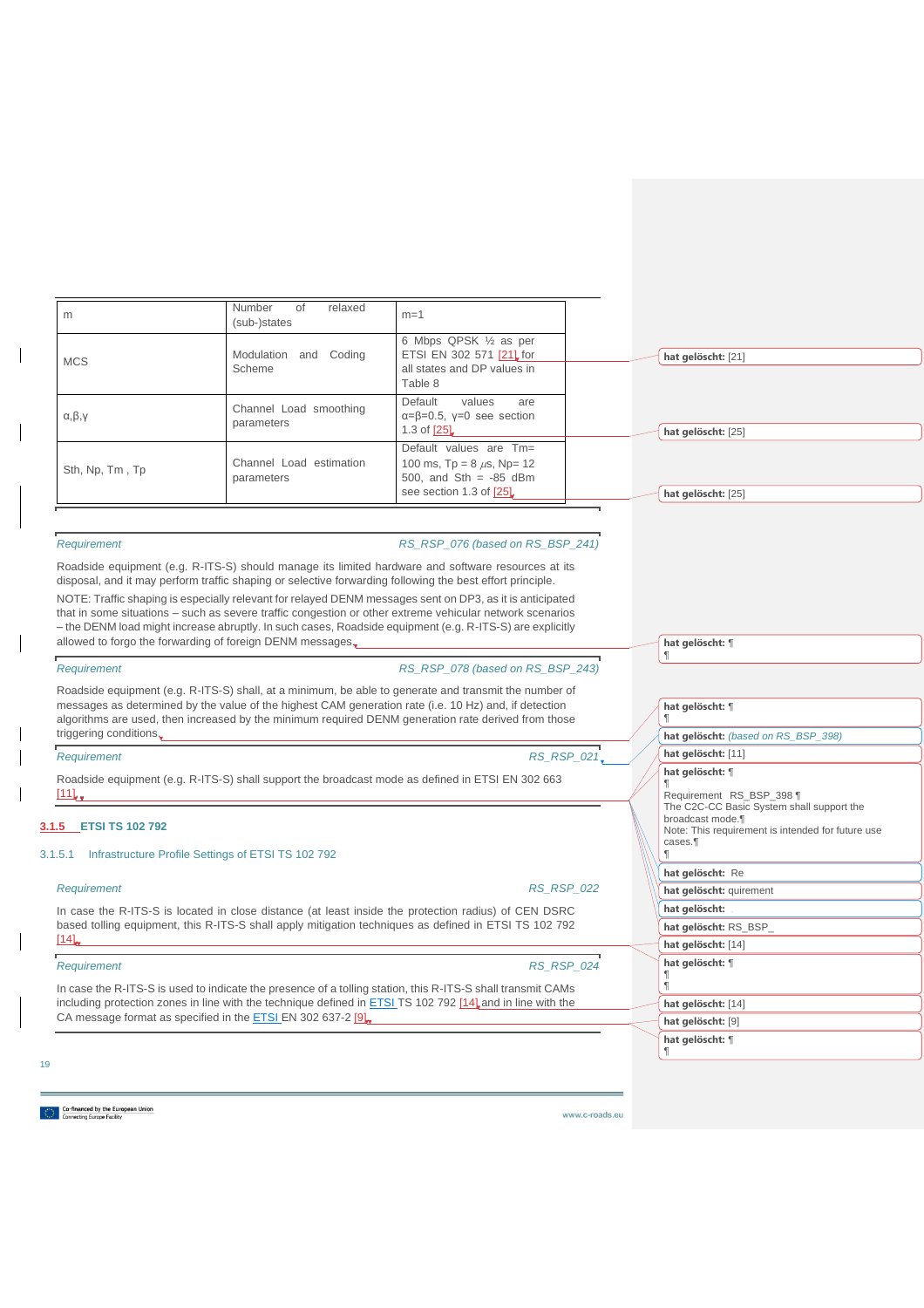<span id="page-20-1"></span><span id="page-20-0"></span>

| Requirement                                                          | <b>RS_RSP_025</b>                                                                                                                                                                                          |                                        |
|----------------------------------------------------------------------|------------------------------------------------------------------------------------------------------------------------------------------------------------------------------------------------------------|----------------------------------------|
|                                                                      | In case protection is wanted, roadside equipment (e.g. R-ITS-S) shall transmit CAM including protected<br>zone information in such a way, that vehicles can receive it before entering the protected zone. | hat gelöscht: ¶                        |
| 3.1.6 ETSI TS 102 724                                                |                                                                                                                                                                                                            |                                        |
| Infrastructure Profile Settings of ETSI TS 102 724<br>3.1.6.1        |                                                                                                                                                                                                            |                                        |
| Requirement                                                          | RS_RSP_082 (based on RS_BSP_435)                                                                                                                                                                           |                                        |
| $\bullet$<br>[13]                                                    | Roadside equipment's (e.g. R-ITS-S's) access layer shall be compliant with ETSI TS 102 724                                                                                                                 | hat gelöscht: to<br>hat gelöscht: [13] |
| 3.1.7 ETSI TS 102 687                                                |                                                                                                                                                                                                            | hat gelöscht: ¶                        |
| <b>Infrastructure Profile Settings</b><br>3.1.7.1                    |                                                                                                                                                                                                            |                                        |
| Requirement                                                          | RS RSP 027 (RS BSP 436)                                                                                                                                                                                    |                                        |
| DCC techniques shall be applied according with ETSI TS 102 687 [17]. |                                                                                                                                                                                                            | hat gelöscht: to                       |
|                                                                      |                                                                                                                                                                                                            | hat gelöscht: [17]                     |
| <b>3.2 Network and Transport Laver</b>                               |                                                                                                                                                                                                            | hat gelöscht: ¶                        |

## <span id="page-20-4"></span>**3.2 Network and Transport Layer**

#### <span id="page-20-5"></span>**3.2.1 General**

<span id="page-20-3"></span><span id="page-20-2"></span> $\overline{\phantom{a}}$ 

 $\mathbf{I}$ 

 $\overline{\phantom{a}}$ 

The relevant standards are listed in [Table 5](#page-20-7) below. The specification of the Geo Networking protocol is split into two parts, media-independent and media-dependent. Purpose of the split was to allow for more than one access technology other than ITS-G5. However, so far, a specification for another access technology-specific extension other than ITS-G5 does not exist. Roadside equipment (e.g. R-ITS-S) does not include the features specified in the media dependent standard. Transport layer requirements are considered in this section.

### <span id="page-20-7"></span><span id="page-20-6"></span>**3.2.2 List of relevant documents**

*Table 5 Relevant documents for the network and transport layer*

| <b>Document</b>         | <b>Title</b>                                                                                                                                                                                                   | <b>Short Description</b>                                                                                        |
|-------------------------|----------------------------------------------------------------------------------------------------------------------------------------------------------------------------------------------------------------|-----------------------------------------------------------------------------------------------------------------|
| ETSI EN 302 636-4-1 [7] | Vehicular Communication:<br>Geonetworking; Part 4<br>Geographical addressing and<br>forwarding for point-to-point and<br>point-to-multipoint<br>communications; Sub-part 1:<br>Media-Independent Functionality | Defines common media-<br>independent functionality of<br>Geo Networking                                         |
| ETSI EN 302 636-5-1 [8] | Vehicular Communication:<br>Geonetworking; Part 5: Transport<br>Protocols; Sub-part 1: Basic<br><b>Transport Protocols</b>                                                                                     | Defines the Basic Transport<br>Protocol (what data is to be<br>provided by higher layer to<br>networking layer) |
| ETSI EN 302 931 [6]     | <b>Vehicular Communications:</b>                                                                                                                                                                               | Defines geographical areas so<br>that different shapes can be                                                   |

20

**[hat gelöscht:](#page-20-7)** Table 5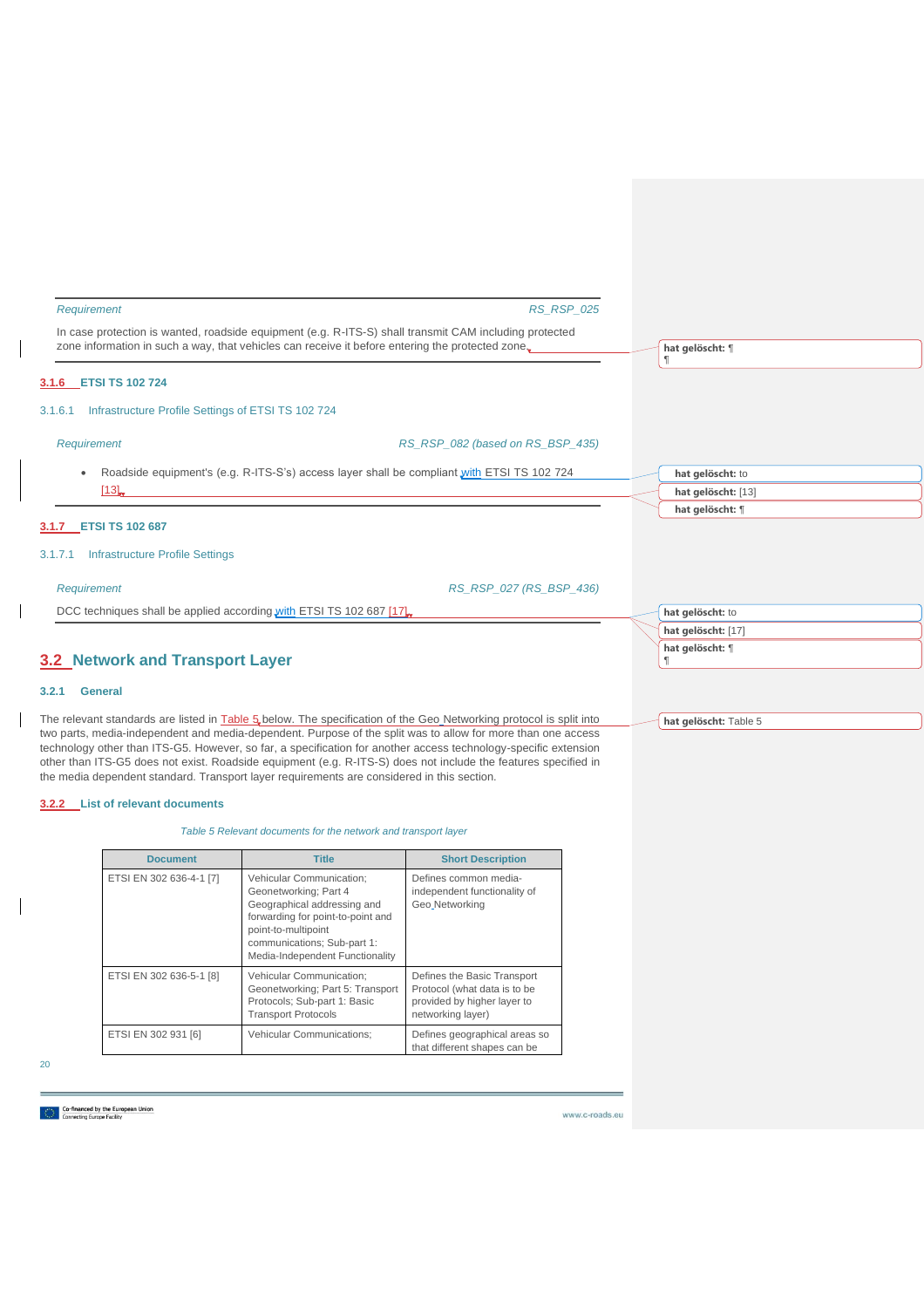| Geographical Area Definition | used as destinations for the |
|------------------------------|------------------------------|
|                              | messages from higher layers. |

### <span id="page-21-0"></span>**3.2.3 ETSI EN 302 636-4-1 Geo Networking media-independent**

#### <span id="page-21-1"></span>3.2.3.1 Infrastructure Profile Settings of ETSI EN 302 636-4-1

*Requirement RS\_RSP\_030 (RS\_BSP\_437)*

GeoNetworking (GN) shall be applied as networking protocol according to ETSI EN 302 636-4-1 [\[7\]](#page-30-5) by roadside equipment (e.g. R-ITS-S).

*Requirement RS\_RSP\_031 (RS\_BSP\_250)*

All default constants and parameters of the infrastructure roadside profile not defined or overwritten in the current document shall be set as specified in Annex H of ETSI EN 302 636-4-1 [\[7\].](#page-30-5)

*Requirement RS\_RSP\_083 (RS\_BSP\_416)*

Packet repetition shall not be performed by GN in an R-ITS-S and the corresponding steps for repetition in the packet handling procedures described in clause 10.3 of ETSI EN 302 636-4-1 [\[7\]](#page-30-5) (clause 9.3) shall not be executed. The 'maximum repetition time' parameter of the service primitive GN-DATA.request and the GN protocol constant itsGnMinPacketRepetitionInterval do not apply to an R-ITS-S,

*Requirement RS\_RSP\_033 (based on RS\_BSP\_252)*

"Anonymous address" may be chosen for GN address configuration (itsGnLocalAddrConfMethod set to ANONYMOUS (2)) by roadside equipment (e.g. R-ITS-S).

*Requirement RS\_RSP\_035 (based on RS\_BSP\_414)*

GN shall be used with itsGnIfType set to ITS-G5 (1) by roadside equipment (e.g. R-ITS-S).

| Requirement                                                                                       | <b>RS RSP 036</b> |  |
|---------------------------------------------------------------------------------------------------|-------------------|--|
| its GnMin Packet Repetition Interval is not applicable, in case GN packet repetition is disabled. |                   |  |

### *Basic Header Fields*

#### *Requirement RS\_RSP\_038 (based on RS\_BSP\_258)*

The LifeTime (LT) field of all SHB packets shall be set to 1 second.

*Requirement RS\_RSP\_039 (based on RS\_BSP\_259)*

The LifeTime (LT) field of all GBC packets shall be set to the minimum value of ValidityDuration and RepetitionInterval, but shall not exceed the itsGnMaxPacketLifetime parameter, specified in Annex H of ETSI EN 302 636-4-[1 \[7\].](#page-30-5)

#### *Common Header Fields*

*Requirement RS\_RSP\_040 (based on RS\_BSP\_260)*

In case "Store-carry-forward" is enabled, the SCF bit in the Traffic Class (TC) field shall be set to 1.

21

**Co-financed by the European Union**<br> **Connecting Europe Facility** 

www.c-roads.eu

**hat gelöscht:** All default constants and parameters of the infrastructure roadside profile not defined or overwritten in the current document shall be set as specified in Annex G of

**hat gelöscht:** Packet repetition shall not be performed by GN and the corresponding steps in the packet handling procedures in ETSI EN 302 636-4-1

**hat gelöscht:** (clause 9.3) shall not be executed. The parameter 'Maximum repetition time' of the service primitive GN-DATA.request is not applicable. Also, the GN protocol constant itsGnMinPacketRepetitionInterval is not applicable.

**hat gelöscht:** The LifeTime (LT) field of all GBC packets shall be set to the minimum of ValidityDuration and RepetitionInterval, but shall not exceed the

itsGnMaxPacketLifetime parameter, specified in Annex G of ETSI EN 302 636-4-1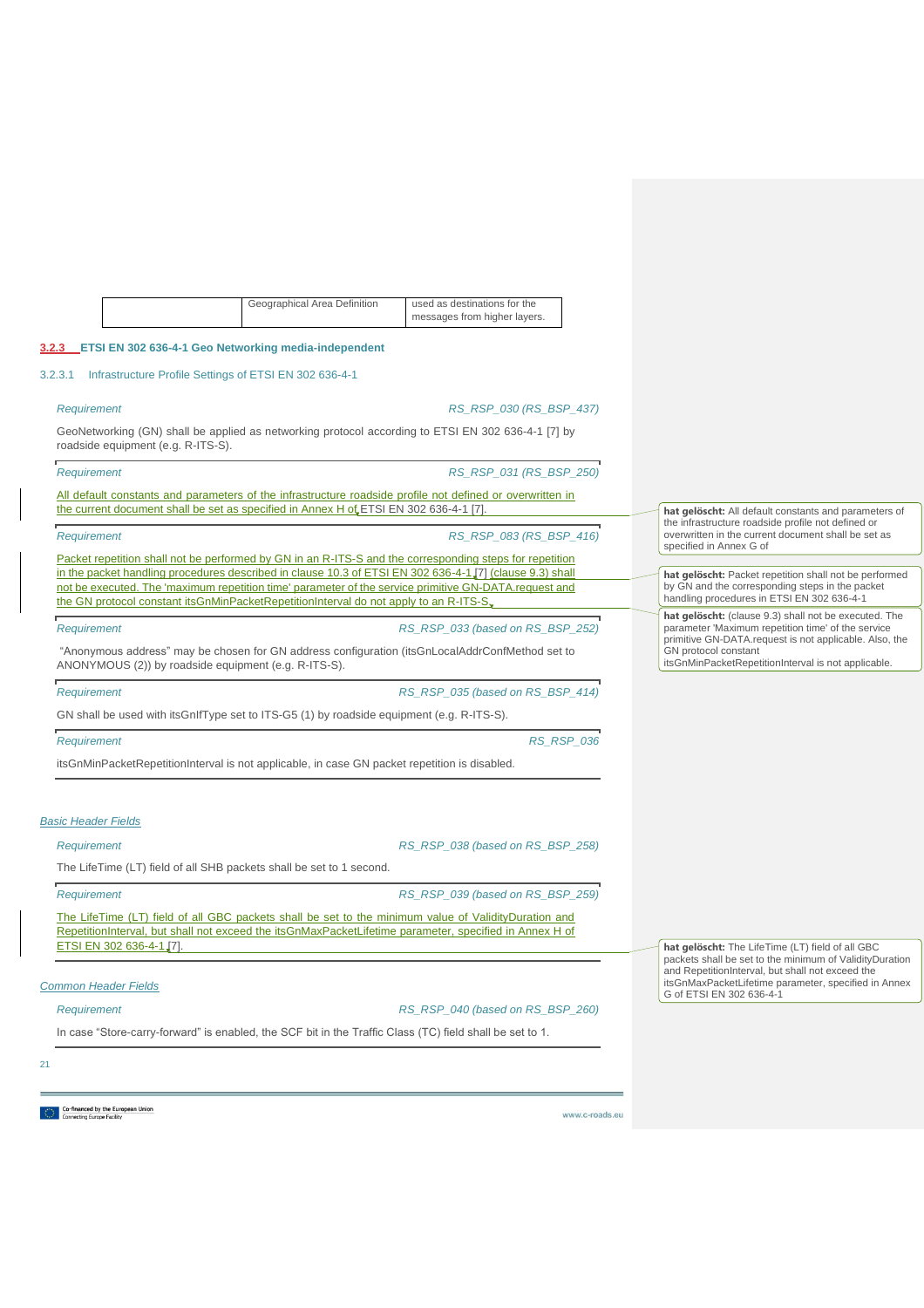NOTE: That way, packets can be buffered if no neighbours are available.

*Requirement RS\_RSP\_042 (RS\_BSP\_262)*

Roadside equipment (e.g. R-ITS-S) is not required to offload packets to another channel. Consequently, the channel offload bit of the TC (Traffic Class) field should be set to 0 for all message types.

*Requirement RS\_RSP\_044 (RS\_BSP\_264)*

Roadside equipment (e.g. R-ITS-S) shall set the itsGnIsMobile bit of the Flags field to 0. In case the RSU is not a static station (moving) the itsGnIsMobile bit of the Flags field should be set according to the BSP [\[2\].](#page-30-2)

### *Multi-Hop support*

*Requirement RS\_RSP\_046 (based on RS\_BSP\_266)*

The multi-hop operation mode shall be supported by the R-ITS-S by implementing the forwarding algorithm specified in the Annexes D, E.3 and F.3 of ETSI EN 302 636-4-1 [\[7\].](#page-30-5) NOTE: Multi-hop support is for R-ITS-S for incoming GN packets, with multi-hop request. Currently, the multi hop support by R-ITS-S is under discussion. It has to be tested if it is viable at low penetrations. The "network" of R-ITS-S is first and foremost built for I2V services, not as multi-hop network.

### *Duplicate Packet Detection*

*Requirement RS\_RSP\_048 (based on RS\_BSP\_268)*

Roadside equipment (e.g. R-ITS-S) shall use duplicate packet detection on the networking and transport layer. For the detection of duplicated packets, the algorithm specified in Annex A.2 of the EN 302 636-4- 1.[7] shall be used.

#### *Beaconing Support*

*Requirement RS\_RSP\_049*

Roadside equipment (e.g. R-ITS-S) may only send beacons with the Position Accuracy Indicator (PAI) set to 1.

### *Ethertype*

*Requirement RS\_RSP\_050 (based on RS\_BSP\_270)*

GeoNetworking Frames sent by roadside equipment (e.g. R-ITS-S) shall use the EtherType value 0x8947 as listed by the IEEE Registration Authority a[t http://standards.ieee.org/develop/regauth/ethertype/eth.txt.](http://standards.ieee.org/develop/regauth/ethertype/eth.txt)

### <span id="page-22-0"></span>**3.2.4 ETSI EN 302 636-5-1 Basic Transport Protocol**

<span id="page-22-1"></span>3.2.4.1 Infrastructure Profile Settings of ETSI EN 302 636-5-1

**hat gelöscht:** The multi-hop operation mode shall be supported by the R-ITS-S by implementing the forwarding algorithm specified in the Annex E.3 of ETSI EN 302 636-4-1

**hat gelöscht:** NOTE: Multi-hop support is for R-ITS-S for incoming GN packets, with multi-hop request. Currently, the multi hop support by R-ITS-S is under discussion. It has to be tested if it is viable at low penetrations. The "network" of R-ITS-S is first and foremost built for I2V services, not as multi-hop network.

**hat gelöscht:** Roadside equipment (e.g. R-ITS-S) shall use duplicate packet detection on the networking and transport layer. For the detection of duplicated packets, the algorithm specified in Annex A.2 and A.3 of the EN 302 636-4-1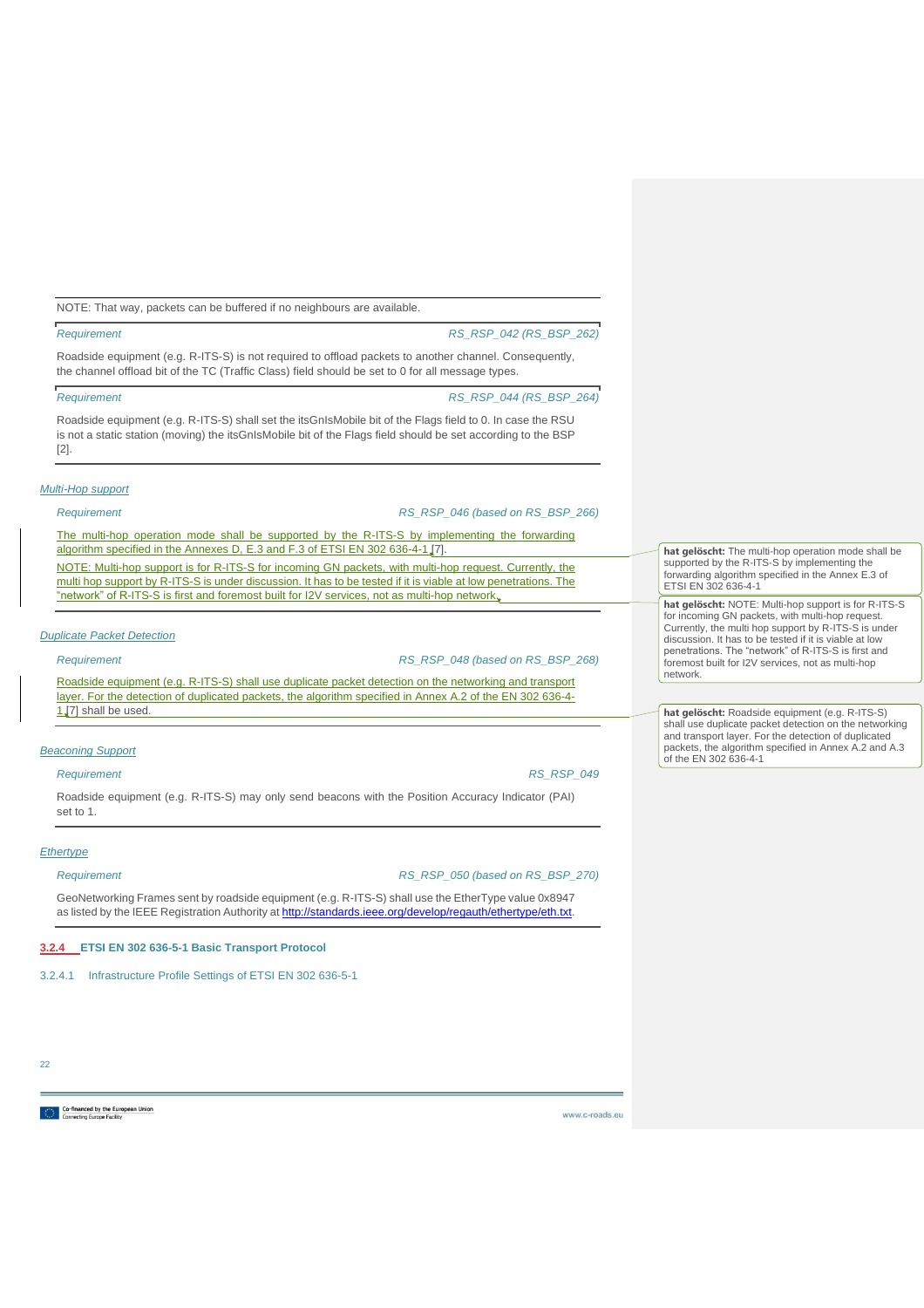#### *Requirement RS\_RSP\_051 (RS\_BSP\_438)*

Roadside equipment (e.g. R-ITS-S) shall implement the Basic Transport Protocol EN 302 636-5-1 [\[8\]](#page-30-6) and the following definitions in this section.

*Requirement RS\_RSP\_052 (based on RS\_BSP\_273)*

Roadside equipment (e.g. R-ITS-S) shall employ BTP-B headers. Consequently, the GeoNetworking common header shall use a value of 2 for the NH field.

*Requirement RS\_RSP\_053 (based on RS\_BSP\_274)*

Roadside equipment (e.g. R-ITS-S) shall set the destination port info field to the value 0.

*Requirement RS\_RSP\_054 (based on RS\_BSP\_275 & 276)*

Roadside equipment (e.g. R-ITS-S) shall set the destination port depending on the message set as specified in the ETSI TS 103 248 [\[22\].](#page-32-4)

#### <span id="page-23-0"></span>**3.2.5 ETSI EN 302 931 Geographical area definition**

#### <span id="page-23-1"></span>3.2.5.1 Infrastructure Profile Settings of ETSI EN 302 931

*Requirement RS\_RSP\_056 (based on RS\_BSP\_279)*

The roadside system shall at least support circular, rectangular and ellipsoidal geographical areas as defined in the EN 302 931 [\[6\].](#page-31-7) Each ITS-S application shall specify one of the above geographical area types indicated through the GeoNetworking header as specified in EN 302 636-4-1.[7].

*Requirement RS\_RSP\_057 (based on RS\_BSP\_280)*

Where roadside equipment (e.g. R-ITS-S) calculates the distance between two positions using Galileo or other GNSS coordinates (e.g. for PathDeltaPoints or in cases of circular relevance area), the greatcircle or a more accurately performing method shall be used.

Thereby, care shall be taken to avoid large rounding errors on low-precision floating point systems; these can be avoided, e.g., with the haversine formula.

In case the relevance area is an ellipse or a rectangle, then the cartesian coordinates of the area centre and of the current position need to be calculated for assessing whether to hop the packet as specified in ETSI EN 302 931 [\[6\];](#page-31-7) for this purpose, it is recommended to use the Local Tangent Plane method, or another method delivering the same accuracy[.](#page-31-8)

**hat gelöscht:** The roadside system shall at least support circular, rectangular and ellipsoidal geographical areas as defined in the EN 302 931

**hat gelöscht:** Roadside equipment (e.g. R-ITS-S) set the destination port depending on the message set as

specified in the ETSI TS 103 248

**hat gelöscht:** Each ITS-S application shall specify one of the above geographical area types and indicated through the GeoNetworking header as specified in EN 302 636-4-1 …

**hat gelöscht:** When roadside equipment (e.g. R-ITS-S) calculates the distance between two positions using GNSS coordinates (e.g. for PathDeltaPoints or in case of circular relevance area), it is recommended that the great-circle or orthodromic distance method is used. Thereby, care shall be taken to avoid large rounding errors on low-precision floating point systems; these can be avoided, e.g., with the haversine formula.¶ In case the relevance area is an ellipse or a rectangle, then the cartesian coordinates of the area centre and of the current position need to be calculated for assessing whether to hop the packet as specified in ETSI TS 102 894-2

### **[hat gelöscht:](#page-31-7)** [6]

**hat gelöscht:** [\[15\];](#page-31-8) for this purpose, it is recommended to use the Local Tangent Plane method, or another method delivering the same accuracy.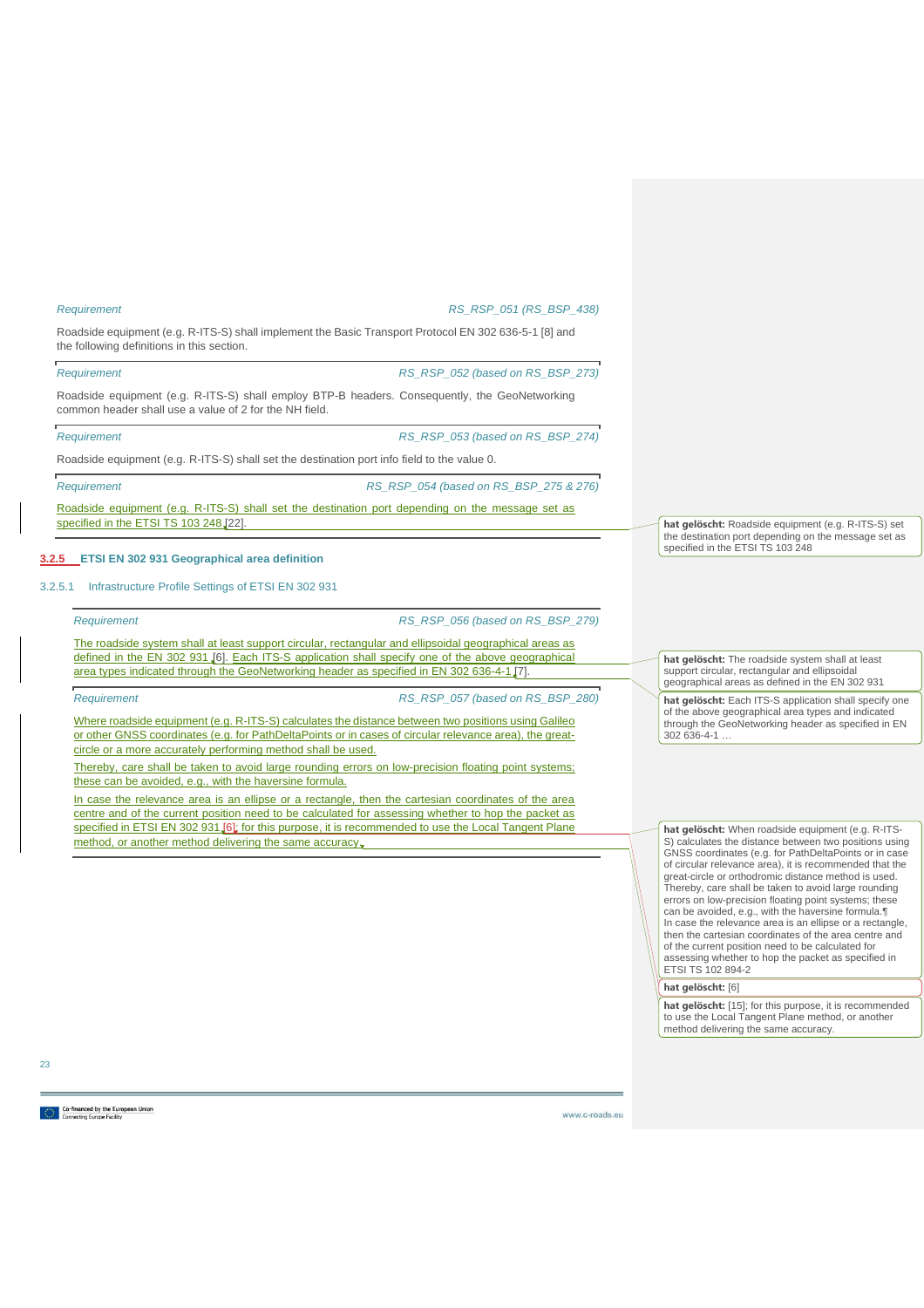## <span id="page-24-0"></span>**3.3 Facility Layer**

## <span id="page-24-1"></span>**3.3.1 List of relevant documents**

<span id="page-24-2"></span>The relevant standards for the facility layer are listed in **Table 6** below.

*Table 6 Relevant documents for the facility layer*

| <b>Document</b>                                                        | <b>Title</b>                                                                                                                                                                                   | <b>Short Description</b>                                                                                                                                                                                                                                                                                     |
|------------------------------------------------------------------------|------------------------------------------------------------------------------------------------------------------------------------------------------------------------------------------------|--------------------------------------------------------------------------------------------------------------------------------------------------------------------------------------------------------------------------------------------------------------------------------------------------------------|
| ETSI EN 302 637-3<br>$[10]$                                            | Intelligent Transport Systems (ITS);<br>Vehicular Communications: Basic Set<br>of Applications; Part 3 Specifications<br>of Decentralized Environmental<br>Notification Basic Service          | Defines event/triggered DEN<br>message as second core message<br>for many ITS-S applications                                                                                                                                                                                                                 |
| ETSI TS 102 894-2<br>[15]                                              | <b>Intelligent Transport Systems</b><br>(ITS); Users and applications<br>requirements; Applications<br>and facilities layer common<br>data dictionary                                          | Definition and specifications on the<br>common data container at the<br>applications and facility layer. The<br>common data container includes<br>the definition, syntax and semantic<br>specifications of all the data<br>elements/data frames used in the<br>applications and facilities layer<br>messages |
| ETSI TS 103 301 [16]                                                   | Intelligent Transport Systems (ITS);<br>Vehicular Communications; Basic Set<br>of Applications; Facilities layer<br>protocols and communication<br>requirements for infrastructure<br>services | It provides specifications of<br>infrastructure related ITS services<br>to support communication between<br>infrastructure ITS equipment and<br>traffic participants using ITS<br>equipment (e.g. vehicles,<br>pedestrians).                                                                                 |
| C-ROADS C-ITS<br>Infrastructure<br>Functions and<br>Specifications [4] | C-ITS Infrastructure Functions and<br>Specifications                                                                                                                                           | Functional and operational<br>specifications of infrastructure day-<br>1 ITS-S applications                                                                                                                                                                                                                  |
| <b>VCS-A [1]</b>                                                       | Vehicle Safety Communications -<br>Applications; VSC-A; Final Report:<br>Appendix B-2; Path History Reference<br>Design and Test Results                                                       | Path History methods, constant<br>and variables                                                                                                                                                                                                                                                              |
| ISO 8855 [28]                                                          | Road vehicles - Vehicle dynamics<br>and road-holding ability - Vocabulary                                                                                                                      | Reference Coordinates<br>System                                                                                                                                                                                                                                                                              |
| EN 302 637-2 [9]                                                       | Intelligent Transport Systems (ITS);                                                                                                                                                           | Defines CAM as core message for                                                                                                                                                                                                                                                                              |
|                                                                        | Vehicular Communications; Basic Set<br>of Applications; Part 2: Specification<br>of Cooperative Awareness Basic<br>Service                                                                     | many ITS-S applications, plus<br>sending rules                                                                                                                                                                                                                                                               |

24

 $\overline{\phantom{a}}$ 

 $\begin{array}{c} \hline \end{array}$ 

 $\overline{\phantom{a}}$ 

Co-financed by the European Union<br>  $\frac{1}{2}$ <br>
Connecting Europe Facility

www.c-roads.eu

**[hat gelöscht:](#page-24-2)** Table 6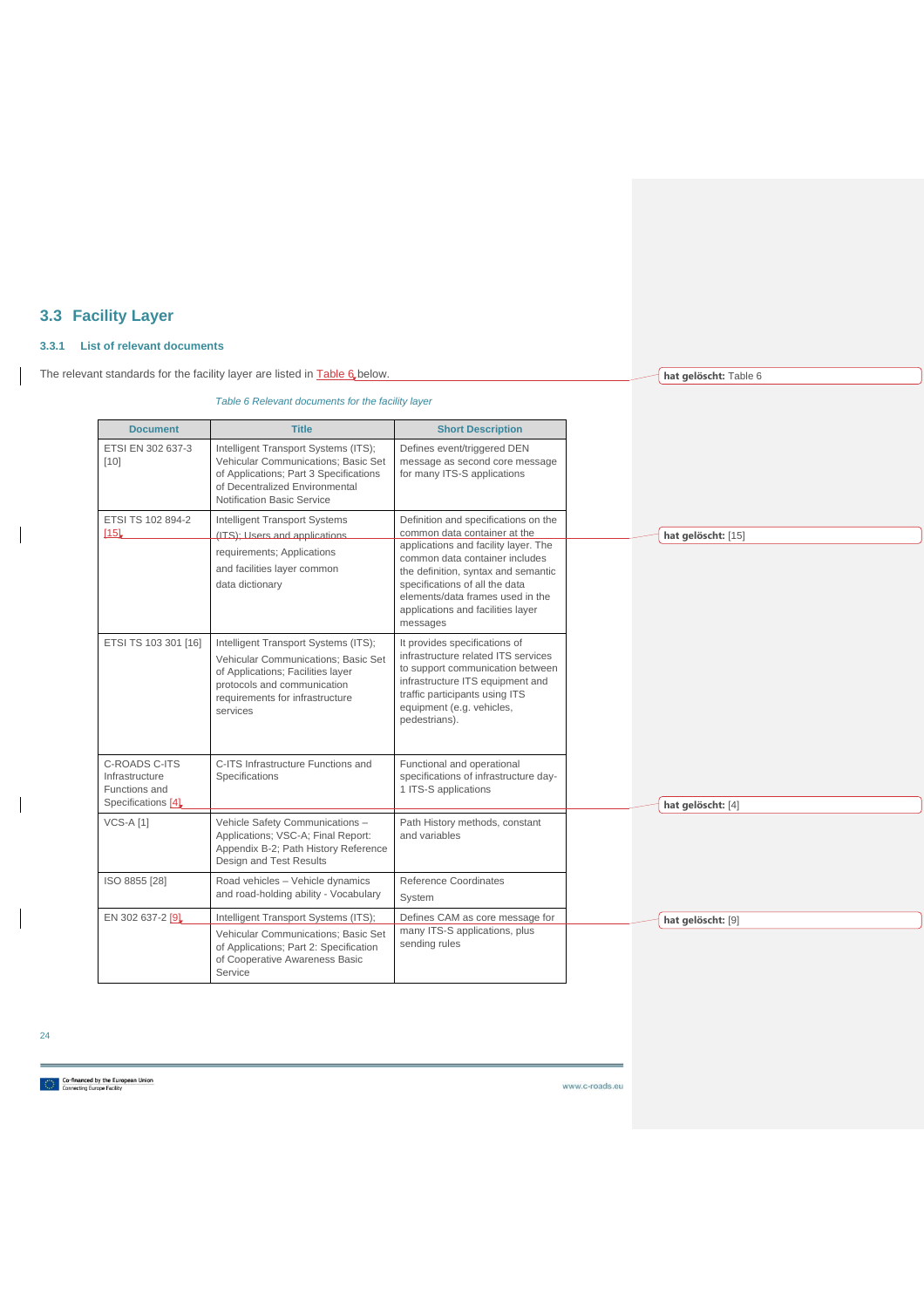### <span id="page-25-0"></span>**3.3.2 ETSI EN 302 637-3 Decentralized Environmental Notification Basic Service**

<span id="page-25-1"></span>3.3.2.1 Infrastructure Profile Settings of ETSI EN 302 637-3

### *Requirement RS\_RSP\_085 (based on RS\_BSP\_440)* Roadside equipment's (e.g. R-ITS-S's) DEN basic FLS shall be compliant with ETSI EN 302 637-3 [\[10\].](#page-31-9) *Requirement RS\_RSP\_058 (RS\_BSP\_301)* Roadside equipment (e.g. R-ITS-S) shall implement the DENM repetition as specified in the DEN basic FLS specification EN 302 637-3 [\[10\].](#page-31-9) *Requirement RS\_RSP\_069 (based on RS\_BSP\_305)* The cases in which DENM Updates are triggered shall be specified on a ITS-S application specific basis in the corresponding triggering conditions in section 3.2 of C-ROADS C-ITS Infrastructure Functions and Specifications [\[4\].](#page-31-2) *Requirement RS\_RSP\_060 (RS\_BSP\_304)* **hat gelöscht:** Roadside equipment's (e.g. R-ITS-S's) DEN basic FLS shall be compliant to ETSI EN 302 637-3 … **hat gelöscht:** Furthermore, the cases in which DENM Updates are triggered shall be specified on a ITS-S application specific basis in the corresponding triggering conditions in section 3.2 of C-ROADS C-ITS

In the case roadside equipment (e.g. R-ITS-S) sends a DENM, the Traces shall be described as a list of geographical locations leading from the event position back to the first path point.

#### *Requirement RS\_RSP\_061 (RS\_BSP\_307)*

When a mobile R-ITS-S becomes stationary, the PathDeltaTime of the first PathPoint of the first DENM traces element shall be fixed to the maximum value specified in ETSI EN 302 637-3 [\[10\].](#page-31-9) Therefore, PathPoints do not "fall out" of the first DENM traces element. Applies only to trailer based ITS-S applications.

#### *Requirement RS\_RSP\_062 (RS\_BSP\_308)*

Additional PathHistory elements may be present in the DENM traces. However, unlike the first element, these shall describe alternative routes to the event location. These routes may or may not be available at the time of detecting the event.

#### *Requirement RS\_RSP\_063*

For roadside equipment (e.g. R-ITS-S) the Traffic Class value of a message is FLS or ITS-S application specific and therefore shall be specified in the related specification. The selected traffic class value shall comply to the message classifications as specified in TS 102 636-4-2 [\[26\]](#page-32-6) with the exception that IVI messages related to variable speed limits are low priority DENM equivalents and therefore may have the same traffic class value.

<span id="page-25-2"></span>The traffic class value for message sets shall be set as defined in [Table 7.](#page-25-2)

*Table 7 Mapping of ITS-S applications to Traffic Class values*

| <b>ITS-S applications</b>              | <b>Message Sets</b> | <b>Traffic Class Values</b>                                        |
|----------------------------------------|---------------------|--------------------------------------------------------------------|
| Roadworks Warning (RWW)                | <b>DENM</b>         | 1,3 (for multi hop DENM)                                           |
| Hazardous Location Notifications (HLN) | <b>DENM</b>         | There is a difference among<br>national profiles, see parameter in |

25

o-financed by the European Union<br>onnecting Europe Facility

**[hat gelöscht:](#page-25-2)** Table 7

Infrastructure Functions and Specifications

**[hat gelöscht:](#page-31-2)** [4]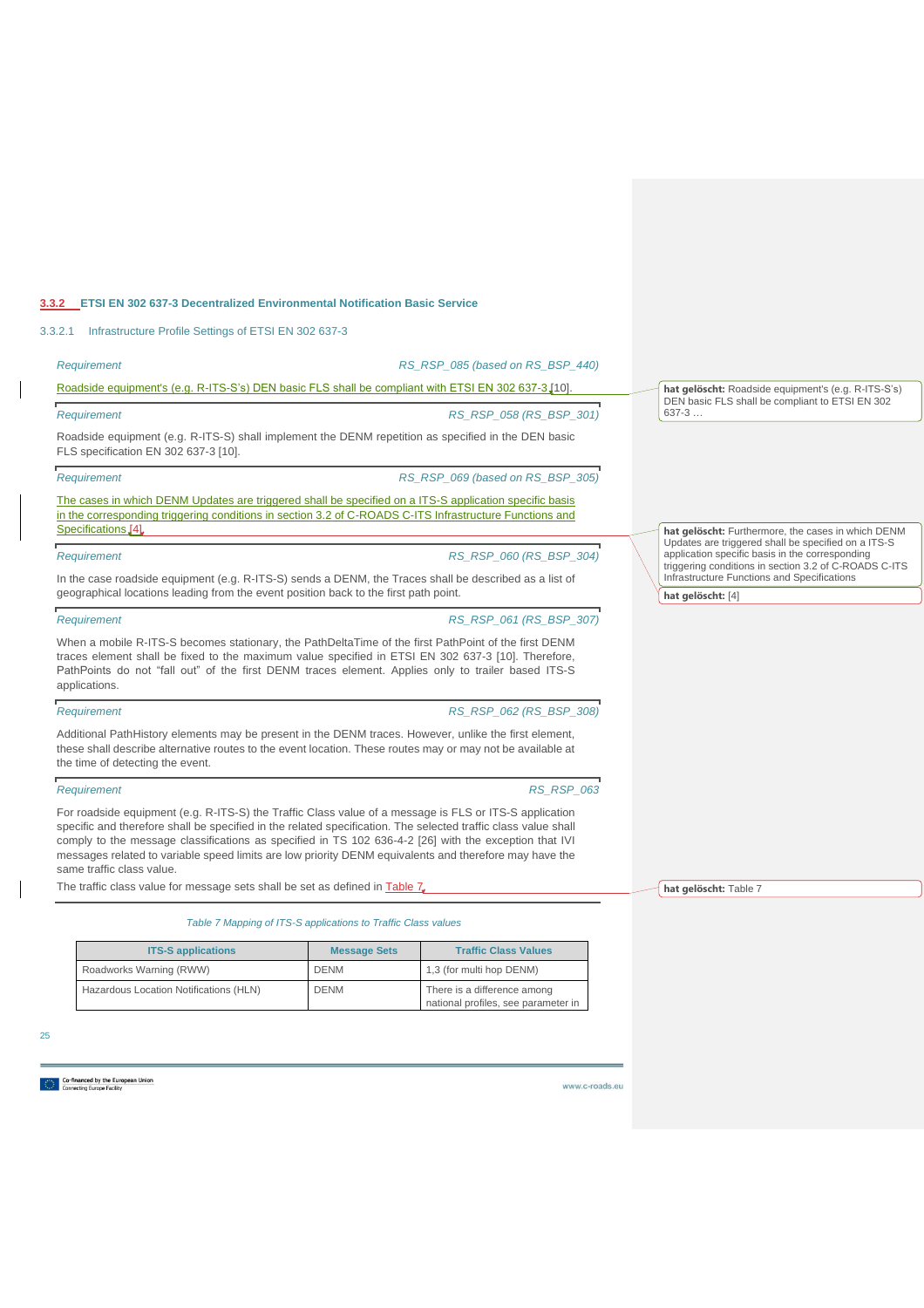|                                                                        |                                                                       |      |                                            | C-ROADS C-ITS Infrastructure                                                                                                                                                                                      |                     |
|------------------------------------------------------------------------|-----------------------------------------------------------------------|------|--------------------------------------------|-------------------------------------------------------------------------------------------------------------------------------------------------------------------------------------------------------------------|---------------------|
|                                                                        |                                                                       |      |                                            | Functions and Specifications [4]                                                                                                                                                                                  | hat gelöscht: [4]   |
| Variable speed limits                                                  |                                                                       |      | <b>IVIM</b>                                | $\mathbf{1}$                                                                                                                                                                                                      |                     |
| In-Vehicle Signage (IVS)                                               |                                                                       |      | <b>IVIM</b>                                | 3                                                                                                                                                                                                                 |                     |
| Intersection Safety (IS)                                               |                                                                       |      | SPATEM / MAPEM                             | 3                                                                                                                                                                                                                 |                     |
|                                                                        | Coexistence (ITS-G5 - CEN-DSRC)                                       |      | CAM                                        | $\sqrt{2}$                                                                                                                                                                                                        |                     |
| services<br>3.3.3.1 Infrastructure Profile Settings of ETSI TS 103 301 |                                                                       |      |                                            | 3.3.3 ETSI TS 103 301 Facility layer protocols and communication requirements for infrastructure                                                                                                                  |                     |
| Requirement                                                            |                                                                       |      |                                            | <b>RS_RSP_112</b>                                                                                                                                                                                                 |                     |
|                                                                        |                                                                       |      |                                            | The R-ITS-S shall implement the GNSS positioning correction service (GPC) service compliant to ETSI<br>TS 103 301 [16] with the extensions and additional definitions specified in this document and in Functions | hat gelöscht: [16]  |
| and Specifications [4].                                                |                                                                       |      |                                            |                                                                                                                                                                                                                   | hat gelöscht: [XXX] |
| Requirement                                                            |                                                                       |      |                                            | <b>RS_RSP_113</b>                                                                                                                                                                                                 |                     |
|                                                                        |                                                                       |      |                                            | The GPC service shall use RTCMEM to disseminate the GNSS correction data as defined in ETSI TS                                                                                                                    |                     |
| 103 301 [16]                                                           |                                                                       |      |                                            |                                                                                                                                                                                                                   | hat gelöscht: [16]  |
| Requirement                                                            |                                                                       |      |                                            | <b>RS_RSP_114</b>                                                                                                                                                                                                 |                     |
| below:                                                                 |                                                                       |      |                                            | The RTCMEM messages shall contain one of the following RTCM messages with periodicity as defined                                                                                                                  |                     |
| <b>Message</b>                                                         | <b>Name</b>                                                           | Rate | Size (bits)                                | Comments                                                                                                                                                                                                          | hat gelöscht:       |
| RTCM 3.2 -<br>1005                                                     | Stationary<br><b>RTK</b><br>reference<br><b>Station</b><br><b>ARP</b> | 1 Hz | $8*19 = 19$<br>octets                      |                                                                                                                                                                                                                   |                     |
| RTCM 3.2 -<br>1077                                                     | <b>GPS</b><br>MSM7                                                    | 1 Hz | 169+Nsat*(36<br>$+81*Nsig$ =<br>904 octets | $Nsat = 16$ .<br>Nsig = $5$ Signals: L1 C/A,<br>L2C, L5 (I and Q) and L1C                                                                                                                                         |                     |
| RTCM 3.2 -<br>1087                                                     | <b>GLONAS</b><br>S<br><b>MSM7</b>                                     | 1 Hz | 169+Nsat*(36<br>$+81$ <sup>*</sup> Nsig)   | Nsat= $16$ .<br>$Nsig = 5$ signals                                                                                                                                                                                |                     |
| <b>RTCM 3.2 -</b><br>1097                                              | <b>GALILEO</b><br>MSM7                                                | 1 Hz | 169+Nsat*(36<br>$+81$ *Nsig)               | <b>Nsat= 16.</b><br>$Nsig = 5$ signals                                                                                                                                                                            |                     |
| RTCM 3.2 -<br>1230                                                     | <b>GLONAS</b><br>S L1 and<br>L2<br>CodePha<br>se Biases               | 1 Hz | $32+16^*N = 12$<br>octets                  |                                                                                                                                                                                                                   |                     |

26

<span id="page-26-1"></span><span id="page-26-0"></span> $\overline{\phantom{a}}$ 

Co-financed by the European Union<br> $\left|\frac{\partial \phi_{ij}}{\partial \phi_{ij}}\right|$  Connecting Europe Facility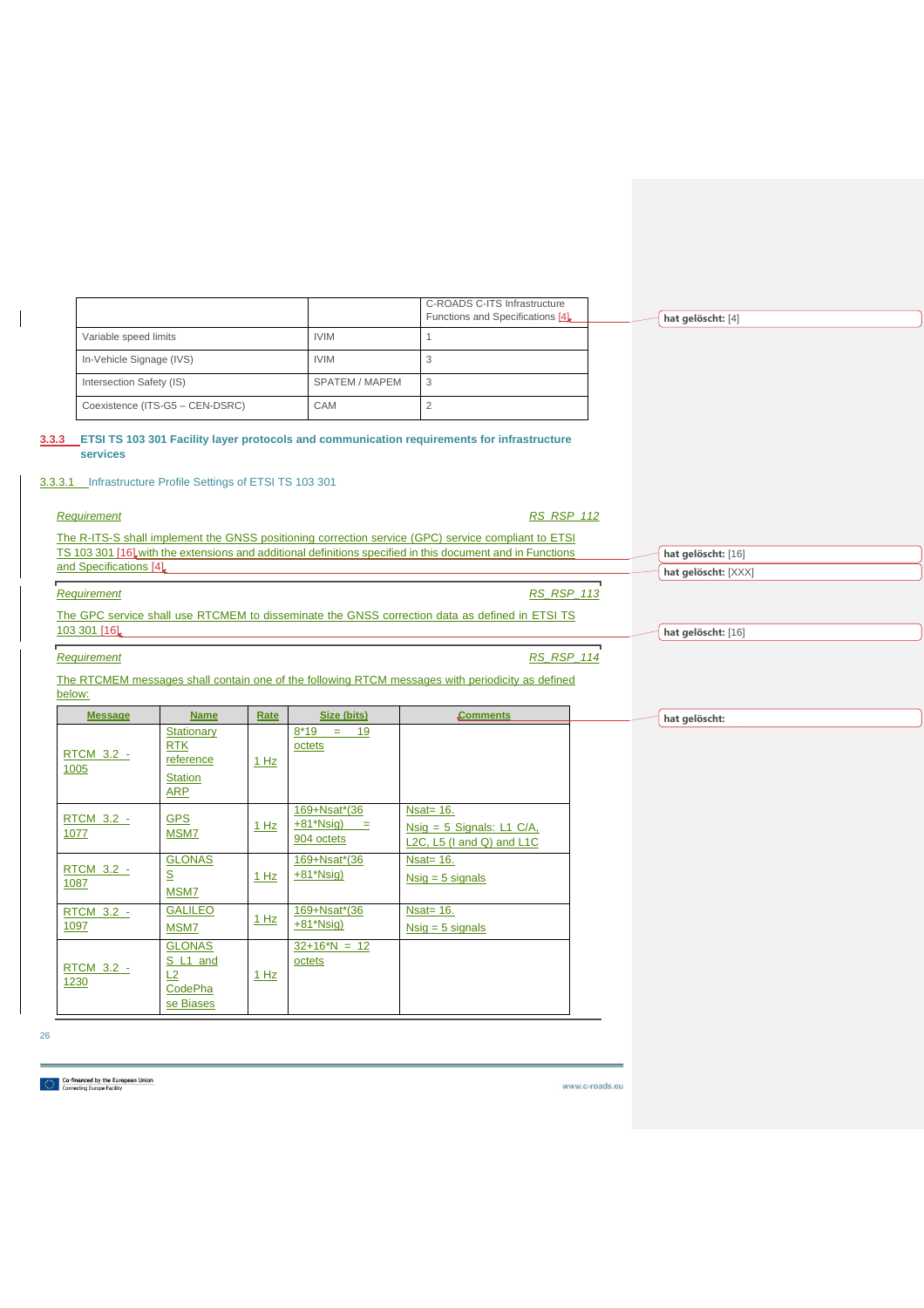|                                                                                                | Nsig refers to the number of different signals included in the transmitted message                                                                                                                              |                                                                                                                        |
|------------------------------------------------------------------------------------------------|-----------------------------------------------------------------------------------------------------------------------------------------------------------------------------------------------------------------|------------------------------------------------------------------------------------------------------------------------|
| N = Number of Code-Phase Biases (max 4)                                                        |                                                                                                                                                                                                                 |                                                                                                                        |
| Requirement                                                                                    | <b>RS RSP 115</b>                                                                                                                                                                                               |                                                                                                                        |
| The msgs component of RTCMcorrections shall contain the following messages defined in          |                                                                                                                                                                                                                 |                                                                                                                        |
| RS RSP. 114 in a round robin fashion:                                                          |                                                                                                                                                                                                                 | hat gelöscht: -                                                                                                        |
| • RTCM 3.2 - 1005 and RTCM 3.2 - 1077                                                          |                                                                                                                                                                                                                 | hat gelöscht: Q                                                                                                        |
| • RTCM 3.2 - 1005 and RTCM 3.2 - 1087 and RTCM 3.2 - 1230                                      |                                                                                                                                                                                                                 | hat gelöscht: XX3                                                                                                      |
| • RTCM 3.2 - 1005 and RTCM 3.2 - 1097.                                                         |                                                                                                                                                                                                                 |                                                                                                                        |
| Requirement                                                                                    | RS RSP 066 (based on RS BSP 321)                                                                                                                                                                                |                                                                                                                        |
| The roadside system shall use a coordinate system compliant with, ISO 8855 [28], section 2.13. |                                                                                                                                                                                                                 | hat gelöscht: to                                                                                                       |
|                                                                                                | NOTE: In detail this means that the X and Y axes are parallel to the ground plane, the Z axis is aligned                                                                                                        |                                                                                                                        |
|                                                                                                | vertically upwards, the Y axis points to the left of the vehicle's forward direction, and the X axis points                                                                                                     |                                                                                                                        |
| towards the vehicle's forward driving direction.                                               |                                                                                                                                                                                                                 | hat gelöscht: NOTE: In detail this means that the X<br>and $\bar{Y}$ axes are parallel to the ground plane, the Z axis |
| Requirement                                                                                    | <b>RS RSP 101</b>                                                                                                                                                                                               | is aligned vertically upwards, the Y axis points to the                                                                |
|                                                                                                | For the transmission of messages by roadside systems the facilities layer protocol and communication                                                                                                            | left of the vehicle's forward direction, and the X axis<br>points towards vehicle's forward driving direction.         |
| profile setting CPS_001 shall be used as specified by ETSI TS 103 301 [16].                    |                                                                                                                                                                                                                 |                                                                                                                        |
|                                                                                                |                                                                                                                                                                                                                 |                                                                                                                        |
|                                                                                                |                                                                                                                                                                                                                 |                                                                                                                        |
| 3.3.4 ETSI EN 302 637-2 [9]                                                                    |                                                                                                                                                                                                                 |                                                                                                                        |
|                                                                                                |                                                                                                                                                                                                                 | hat gelöscht: [9]                                                                                                      |
| 3.3.4.1 Infrastructure Profile Settings of ETSI EN 302 637-2 [9]                               |                                                                                                                                                                                                                 | hat gelöscht: [9]                                                                                                      |
| Requirement                                                                                    | <b>RS RSP 104</b>                                                                                                                                                                                               |                                                                                                                        |
|                                                                                                |                                                                                                                                                                                                                 |                                                                                                                        |
|                                                                                                | The Protected Zone data provided in a CAM sent by an R-ITS-S shall not conflict with the Protected Zone                                                                                                         |                                                                                                                        |
|                                                                                                | information provided in the respective database. If the same zone is defined in the European Protected<br>Zone database, the same ID shall be used as protected ZoneID. Otherwise, an ID greater than 67108863, |                                                                                                                        |
| which is not used in the database, shall be used.                                              |                                                                                                                                                                                                                 |                                                                                                                        |
| Requirement                                                                                    | <b>RS RSP 105</b>                                                                                                                                                                                               |                                                                                                                        |
|                                                                                                |                                                                                                                                                                                                                 |                                                                                                                        |
|                                                                                                | Roadside ITS Stations (R-ITS-S) intended to disseminate Protected Zone data shall transmit CAMs on a<br>regular basis containing Protected Zone data according to the message format specified by ETSI EN 302   |                                                                                                                        |
| 637-2 [9]. CAM termination is not used.                                                        |                                                                                                                                                                                                                 | hat gelöscht: [9]                                                                                                      |
|                                                                                                | NOTE 1: The data elements specific for the Coexistence ITS-S application are located in the                                                                                                                     |                                                                                                                        |
| highFrequencyContainer and the data frame rsuContainerHighFrequency.                           |                                                                                                                                                                                                                 |                                                                                                                        |
| NOTE 2: A CAM may as well contain other data elements not related to Coexistence.              |                                                                                                                                                                                                                 |                                                                                                                        |
| Requirement                                                                                    | <b>RS_RSP_106</b>                                                                                                                                                                                               |                                                                                                                        |
|                                                                                                | The antenna of a Roadside ITS Station (R-ITS-S) intended to disseminate Protected Zone data shall be                                                                                                            |                                                                                                                        |

<span id="page-27-1"></span><span id="page-27-0"></span> $\begin{array}{c} \hline \end{array}$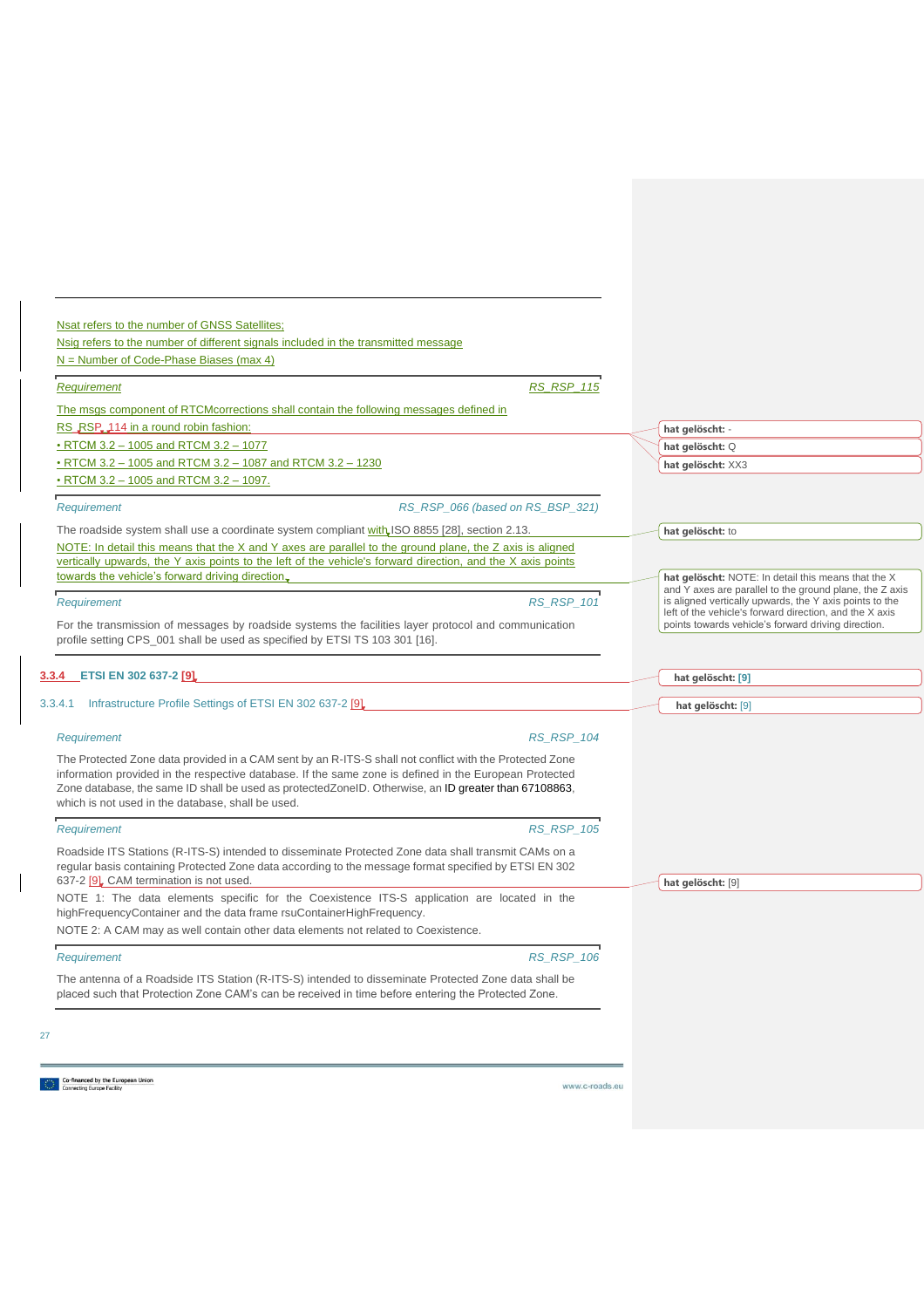|                                                                                                                                                        | <b>RS RSP 107</b>                                                                                                                                                                                                                                                                                                          | Requirement                                                                                        |
|--------------------------------------------------------------------------------------------------------------------------------------------------------|----------------------------------------------------------------------------------------------------------------------------------------------------------------------------------------------------------------------------------------------------------------------------------------------------------------------------|----------------------------------------------------------------------------------------------------|
|                                                                                                                                                        | Roadside ITS Stations (R-ITS-S) intended to disseminate Protected Zone data shall transmit CAMs<br>containing Protected Zone data with a transmit rate that ensures that mobile ITS stations are able to                                                                                                                   | identify the presence of Protected Zones in time.                                                  |
|                                                                                                                                                        | EXAMPLE: Assuming a packet reception rate of 80% within 300m radius around an R-ITS-S, and a<br>vehicle speed of 130 km/h, a CAM transmit rate of 1 Hz results in 13 expected CAM receptions by the                                                                                                                        | vehicle ITS station.                                                                               |
|                                                                                                                                                        | <b>RS RSP 108</b>                                                                                                                                                                                                                                                                                                          | Requirement                                                                                        |
| hat gelöscht: [14]                                                                                                                                     | A Roadside ITS Station (R-ITS-S) intended to disseminate Protected Zone data shall be installed outside                                                                                                                                                                                                                    | Protected Zones or configured in accordance to ETSI TS 102 792 [14].                               |
|                                                                                                                                                        | RS RSP 067 (based on RS BSP 439)                                                                                                                                                                                                                                                                                           | Requirement                                                                                        |
| hat gelöscht: [9]                                                                                                                                      | If the Coexistence (ITS-G5 – CEN-DSRC) FLS is used, it shall be applied according to ETSI EN 302 637-                                                                                                                                                                                                                      | 2 [9] and as specified in ETSI TS 102 792 [14]                                                     |
| hat gelöscht: [14]                                                                                                                                     | <b>RS RSP 110</b>                                                                                                                                                                                                                                                                                                          | Requirement                                                                                        |
| hat gelöscht: [15]                                                                                                                                     | ISO/TS 19321 is still referring to an older version 1.2.1 of the ETSI TS 102 894-2 Common Data Dictionary<br>(CDD) for payload data. All ISO/TS 19321 based IVI ITS-S applications shall therefore be based on the<br>updated version 1.3.1 of the CDD (ETSI TS 102 894-2 [15]) until the standard is updated accordingly. |                                                                                                    |
|                                                                                                                                                        | NOTE: Requirement can be removed after ISO/TS 19321 is updated with a reference to the new version                                                                                                                                                                                                                         | of the CDD.                                                                                        |
|                                                                                                                                                        | RS_RSP_091 (based on RS_BSP_290 &<br>RS_BSP_216)                                                                                                                                                                                                                                                                           | Requirement                                                                                        |
| hat gelöscht: [9]                                                                                                                                      | The CA basic FLS shall be active as long as the roadside equipment (e.g. R-ITS-S) is in the safety-related<br>context. As long as the CA basic FLS is active, CAMs shall be generated according to the generation                                                                                                          | rules defined in ETSI EN 302 637-2 [9].                                                            |
|                                                                                                                                                        | NOTE: By default, a roadside equipment shall be considered to be within the safety-related context, as                                                                                                                                                                                                                     | long as the roadside equipment is participating in public traffic under normal driving conditions. |
|                                                                                                                                                        | RS RSP 092 (based on RS BSP 291)                                                                                                                                                                                                                                                                                           | Requirement                                                                                        |
| hat gelöscht: A roadside equipment (e.g. R-ITS-S)                                                                                                      | A roadside equipment (e.g. R-ITS-S) shall transmit CAM messages as long as position information is                                                                                                                                                                                                                         | available and within the clock accuracy defined in RS_RSP_004.                                     |
| shall transmit CAM messages as long as position and<br>time information are available and within the specified<br>limits in RS_RSP_004 and RS_RSP_005. | RS RSP 094 (based on RS BSP 293)                                                                                                                                                                                                                                                                                           | Requirement                                                                                        |
|                                                                                                                                                        | The parameter T_GenCam_Dcc (see [EN 302 637-2]) shall be set to the value of the minimum time<br>between 2 transmissions, Toff, as given by DCC mechanisms specified by ETSI TS 102 687. The values                                                                                                                        |                                                                                                    |
| hat gelöscht: The parameter T_GenCam_Dcc (see                                                                                                          |                                                                                                                                                                                                                                                                                                                            | in Table A.2 of ETSI TS 102 687 shall be used if reactive DCC algorithm is implemented             |

NOTE: The realisation of this requirement must consider the processing time the road user equipment requires to process the information received. According to the ETSI TS 101 539-1 [\[29\]](#page-32-7) a time of 300 ms

Co-financed by the European Union<br>State Connecting Europe Facility

should be used as reference.

 $\overline{\phantom{a}}$ 

 $\overline{\phantom{a}}$ 

 $\overline{\phantom{a}}$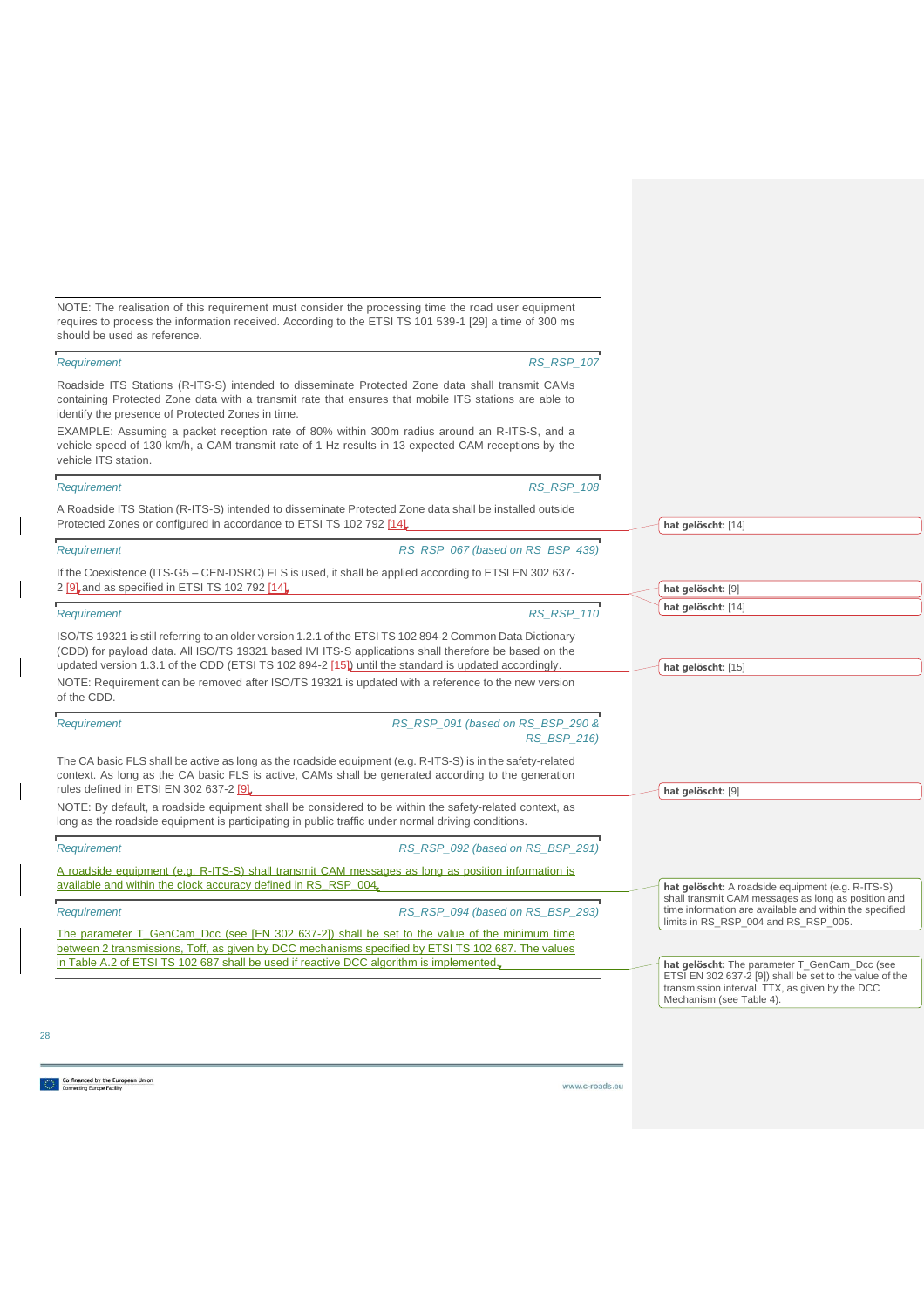$\overline{\phantom{a}}$ 

### *Requirement RS\_RSP\_098 (based on RS\_BSP\_297)*

The adjustable N\_GenCam parameter (see ETSI EN 302 637-2 [\[9\]\)](#page-31-5) specified in the CAM Generation Frequency Management shall be set to 0 for the roadside equipment (e.g. R-ITS-S), unless it is intended to disseminate Protected Zone data as defined in RS\_RSP\_105.

## <span id="page-29-0"></span>**3.4 Management**

#### <span id="page-29-5"></span><span id="page-29-1"></span>**3.4.1 List of relevant documents**

### *Table 8 Relevant management standards*

| <b>Document</b>     | <b>Title</b>                         | <b>Short Description</b>                                                                                                                                                                                                                      |
|---------------------|--------------------------------------|-----------------------------------------------------------------------------------------------------------------------------------------------------------------------------------------------------------------------------------------------|
| ETSI TS 103 175 [3] | Intelligent Transport Systems (ITS); | Specify the functionality of the<br>decentralized congestion control<br>(DCC) entity residing in the<br>management plane for the ITS-<br>G5A, ITS-G5B, and ITS-G5D radio<br>interfaces, collectively known as<br>the 5 GHz ITS frequency band |

### <span id="page-29-2"></span>**3.4.2 ETSI TS 103 175**

### <span id="page-29-3"></span>3.4.2.1 C-Roads Profile Settings of ETSI TS 103 175

Not all specified security services are required to be implemented. Additionally, for some services, the implementation is defined internally by the operator.

*Requirement RS\_RSP\_070*

A roadside system implementing ITS-G5 functionalities shall implement a management layer including a DCC\_CROSS entity as specified in ETSI TS 103 175 [\[3\].](#page-31-11)

## <span id="page-29-4"></span>**3.5 Security**

### *Requirement RS\_RSP\_111*

A roadside system shall be compliant to ETSI TS 102 965 [\[30\],](#page-30-8) ETSI TS 102 940 [\[31\],](#page-30-9) ETSI TS 102 941 [\[32\]](#page-30-10) and ETSI TS 103 097 [\[33\].](#page-30-11)

www.c-roads.eu

**[hat gelöscht:](#page-31-5)** [9]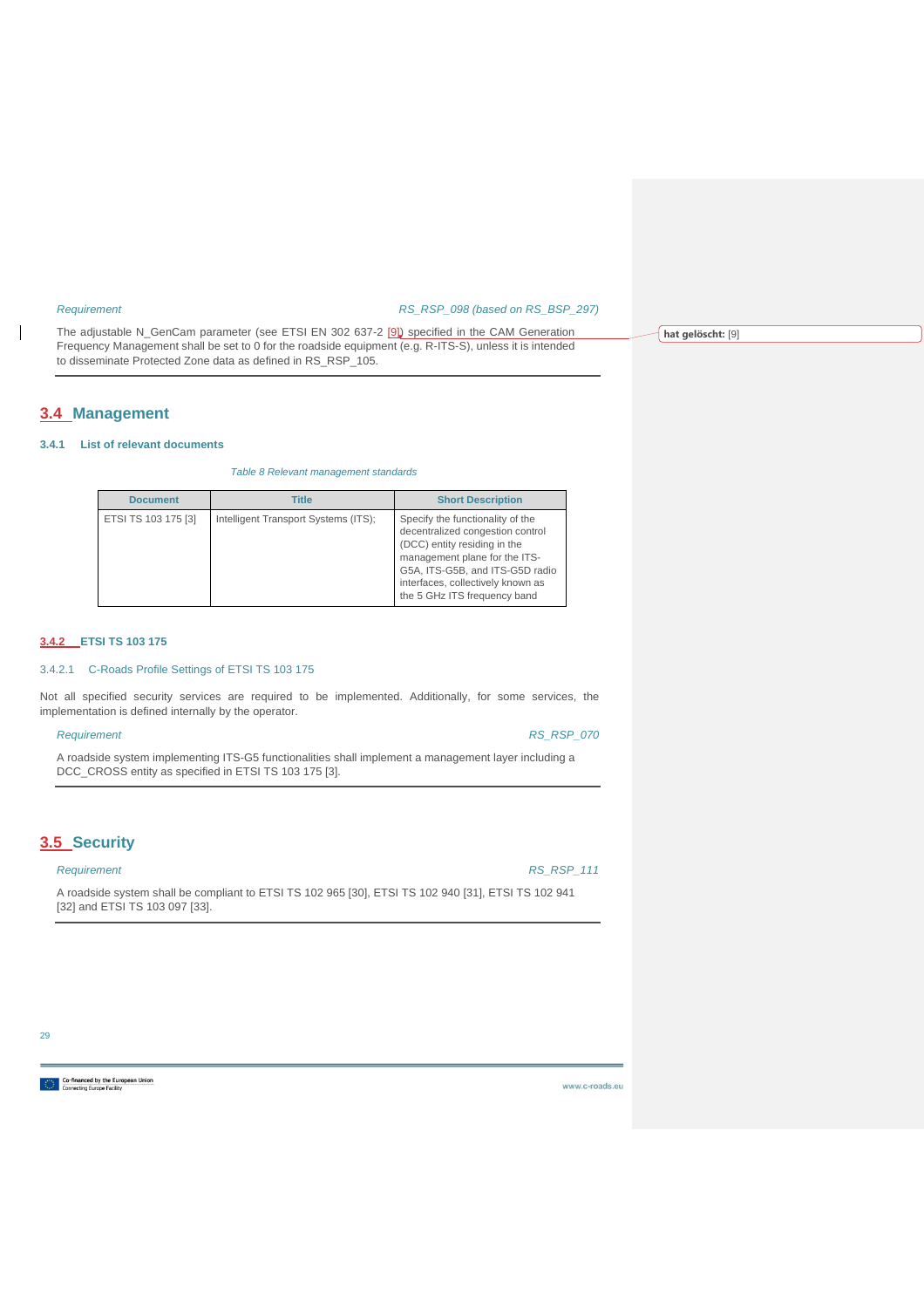# <span id="page-30-0"></span>**4 References**

All normative references within a standard referenced here are automatically included and will not be listed separately.

<span id="page-30-1"></span>Only if a normative reference is out of date because a newer version of the reference standard is supported, the newer reference is listed and marked accordingly.

### *Table 9 Table of normative key references*

<span id="page-30-7"></span><span id="page-30-4"></span><span id="page-30-3"></span>

| #                   | <b>Reference</b>                                                                                                                                                                                                                                                             |
|---------------------|------------------------------------------------------------------------------------------------------------------------------------------------------------------------------------------------------------------------------------------------------------------------------|
|                     | ETSI TS 103 301 V1.2.1 (2018-08) - Intelligent Transport Systems (ITS);                                                                                                                                                                                                      |
| $[16]$              | Vehicular Communications; Basic Set of Applications; Facilities layer protocols and communication<br>requirements for infrastructure services                                                                                                                                |
| $[17]$ <sup>1</sup> | ETSI TS 102 687 V1.2.1 (2018-04) - Intelligent Transport Systems (ITS); Decentralized Congestion<br>Control Mechanisms for Intelligent Transport Systems operating in the 5 GHz range; Access layer part                                                                     |
| $[21]^{2}$          | ETSI EN 302 571 V2.1.1 (2017-02) - Intelligent Transport Systems (ITS); Radiocommunications<br>equipment operating in the 5 855 MHz to 5 925 MHz frequency band; Harmonised Standard covering the<br>essential requirements of article 3.2 of Directive 2014/53/EU           |
| $[30]$              | ETSI TS 102 965 v1.4.1 (????-??) - Intelligent Transport Systems (ITS); Application Object Identifier (ITS-<br>AID); Registration                                                                                                                                            |
| $[31]$              | ETSI TS 102 940 v1.3.1 (2018-04) - Intelligent Transport Systems (ITS); Security; ITS communications<br>security architecture and security management                                                                                                                        |
| $[32]$              | ETSI TS 102 941 v1.3.1 (2019-02) - Intelligent Transport Systems (ITS); Security; Trust and Privacy<br>Management                                                                                                                                                            |
| $[33]$              | ETSI TS 103 097 v1.3.1 (2017-10) - Intelligent Transport Systems (ITS); Security; Security header and<br>certificate formats                                                                                                                                                 |
| $[2]$               | C2C-CC Basic System Standards Profile Version 1.40                                                                                                                                                                                                                           |
| $[7]$               | ETSI EN 302 636-4-1 V1.3.1 (2017-08) Intelligent Transport Systems (ITS); Vehicular Communication;<br>Geonetworking; Part 4 Geographical addressing and forwarding for point-to-point and point-to-multipoint<br>communications; Sub-part 1: Media-Independent Functionality |
| [8]                 | ETSI EN 302 636-5-1 V2.1.1 (2017-08) Intelligent Transport Systems (ITS); Vehicular Communications;<br>GeoNetworking; Part 5: Transport Protocols; Sub-part 1: Basic Transport Protocol                                                                                      |
|                     |                                                                                                                                                                                                                                                                              |

<span id="page-30-6"></span>

|                                                    |  | hat gelöscht: [11] |
|----------------------------------------------------|--|--------------------|
| <sup>1</sup> Old reference in ETSI EN 302 663 [11] |  | hat gelöscht: [11] |
| <sup>2</sup> Old reference in ETSI EN 302 663 [11] |  | hat gelöscht: [11] |
| 30                                                 |  |                    |

Co-financed by the European Union

<span id="page-30-10"></span><span id="page-30-9"></span><span id="page-30-8"></span> $\overline{\phantom{a}}$ 

<span id="page-30-11"></span><span id="page-30-5"></span><span id="page-30-2"></span> $\overline{\phantom{a}}$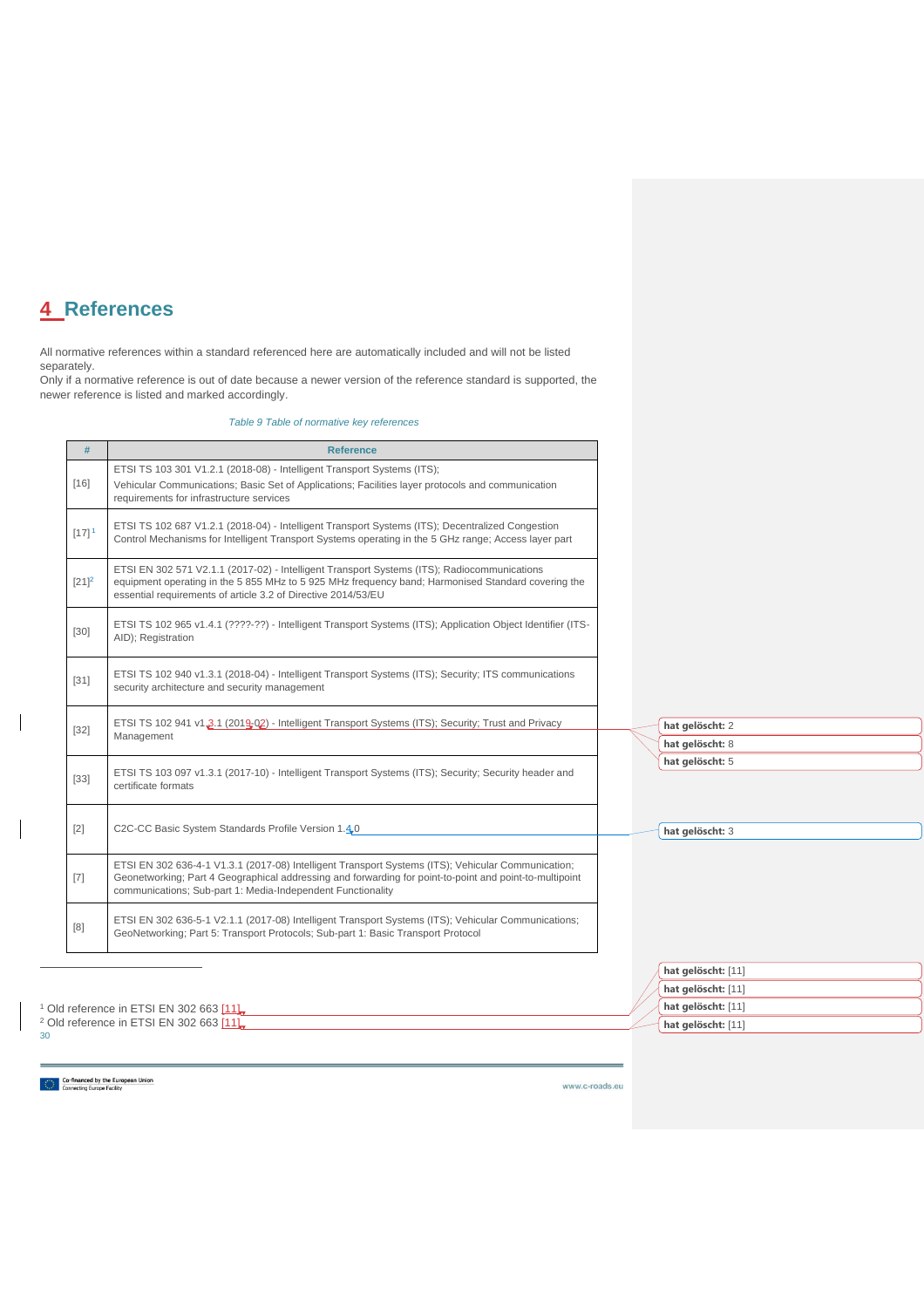<span id="page-31-11"></span><span id="page-31-10"></span><span id="page-31-3"></span><span id="page-31-0"></span>

| $[11]$ | ETSI EN 302 663 V1.3.0 (2019-05) Intelligent Transport Systems (ITS); Access layer specification for                                                                                                                                                                                 | hat gelöscht: 2   |  |
|--------|--------------------------------------------------------------------------------------------------------------------------------------------------------------------------------------------------------------------------------------------------------------------------------------|-------------------|--|
|        | Intelligent Transport Systems operating in the 5 GHz frequency band                                                                                                                                                                                                                  | hat gelöscht: 1   |  |
|        |                                                                                                                                                                                                                                                                                      | hat gelöscht: 3   |  |
|        | Table 10 Table of additional normative references                                                                                                                                                                                                                                    | hat gelöscht: 7   |  |
|        |                                                                                                                                                                                                                                                                                      |                   |  |
| $\#$   | <b>Reference</b>                                                                                                                                                                                                                                                                     |                   |  |
| $[1]$  | VSC-A Final Report, [Online]. Available:<br>http://www.nhtsa.gov/DOT/NHTSA/NVS/Crash%20Avoidance/Technical%20Publication<br>s/2011/811492B.pdf.                                                                                                                                      |                   |  |
| $[3]$  | ETSI TS 103 175 V1.1.1 (2015-06) - Intelligent Transport Systems (ITS); Cross Layer DCC Management<br>Entity for operation in the ITS G5A and ITS G5B medium                                                                                                                         |                   |  |
| $[4]$  | C-ROADS (2017-08) C-ITS Infrastructure Functions and Specifications, Release 1.0                                                                                                                                                                                                     |                   |  |
| $[5]$  | Directive 2014/53/EU of the European Parliament and of the Council of 16 April 2014 on the<br>harmonisation of the laws of the Member States relating to the making available on the market of radio<br>equipment and repealing Directive 1999/5/EC Text with EEA relevance          |                   |  |
| [6]    | ETSI EN 302 931 V1.1.1: Vehicular Communications; Geographical Area Definition.                                                                                                                                                                                                      |                   |  |
| $[9]$  | ETSI EN 302 637-2 V1.4.1 (2019-04) Intelligent Transport Systems (ITS); Vehicular Communications;<br>Basic Set of Applications; Part 2: Specification of Cooperative Awareness Basic Service                                                                                         | hat gelöscht: 3.2 |  |
|        |                                                                                                                                                                                                                                                                                      | hat gelöscht: 4   |  |
| $[10]$ | ETSI EN 302 637-3 v1.2.2 (2014-11) Intelligent Transport Systems (ITS); Vehicular Communications;<br>Basic Set of Applications; Part 3: Specifications of Decentralized Environmental Notification Basic Service                                                                     | hat gelöscht: 11  |  |
| $[12]$ | ETSI EN 302 665 V1.1.1 (2010-09) Intelligent Transport Systems (ITS); Communications Architecture                                                                                                                                                                                    |                   |  |
| $[13]$ | ETSI TS 102 724 V1.1.1: Intelligent Transport Systems (ITS); Harmonized Channel Specifications for<br>Intelligent Transport Systems operating in the 5 GHz frequency band.                                                                                                           |                   |  |
| $[14]$ | ETSI TS 102 792 V1.2.1 (2015-06) Intelligent Transport Systems (ITS); Mitigation techniques to avoid<br>interference between European CEN Dedicated Short Range Communication (CEN DSRC) equipment<br>and Intelligent Transport Systems (ITS) operating in the 5 GHz frequency rang. |                   |  |
| $[15]$ | ETSI TS 102 894-2 V1.3.1 (2018-08) - Intelligent Transport Systems (ITS); Users and applications<br>requirements; Part 2: Applications and facilities layer common data dictionary                                                                                                   |                   |  |
| $[18]$ | ISO/TS 19321:2015 (2015-04-15) - Intelligent transport systems - Cooperative ITS - Dictionary of in-<br>vehicle information (IVI) data structures                                                                                                                                    |                   |  |

Co-financed by the European Union<br> $\left|\frac{\partial \phi_{ij}}{\partial \phi_{ij}}\right|$  Connecting Europe Facility

<span id="page-31-8"></span><span id="page-31-4"></span>31

 $\mathbf{I}% _{0}\left( \mathbf{I}_{1}\right)$ 

<span id="page-31-9"></span><span id="page-31-7"></span><span id="page-31-6"></span><span id="page-31-5"></span><span id="page-31-2"></span><span id="page-31-1"></span> $\begin{array}{c} \hline \end{array}$ 

www.c-roads.eu

**hat gelöscht:** 2